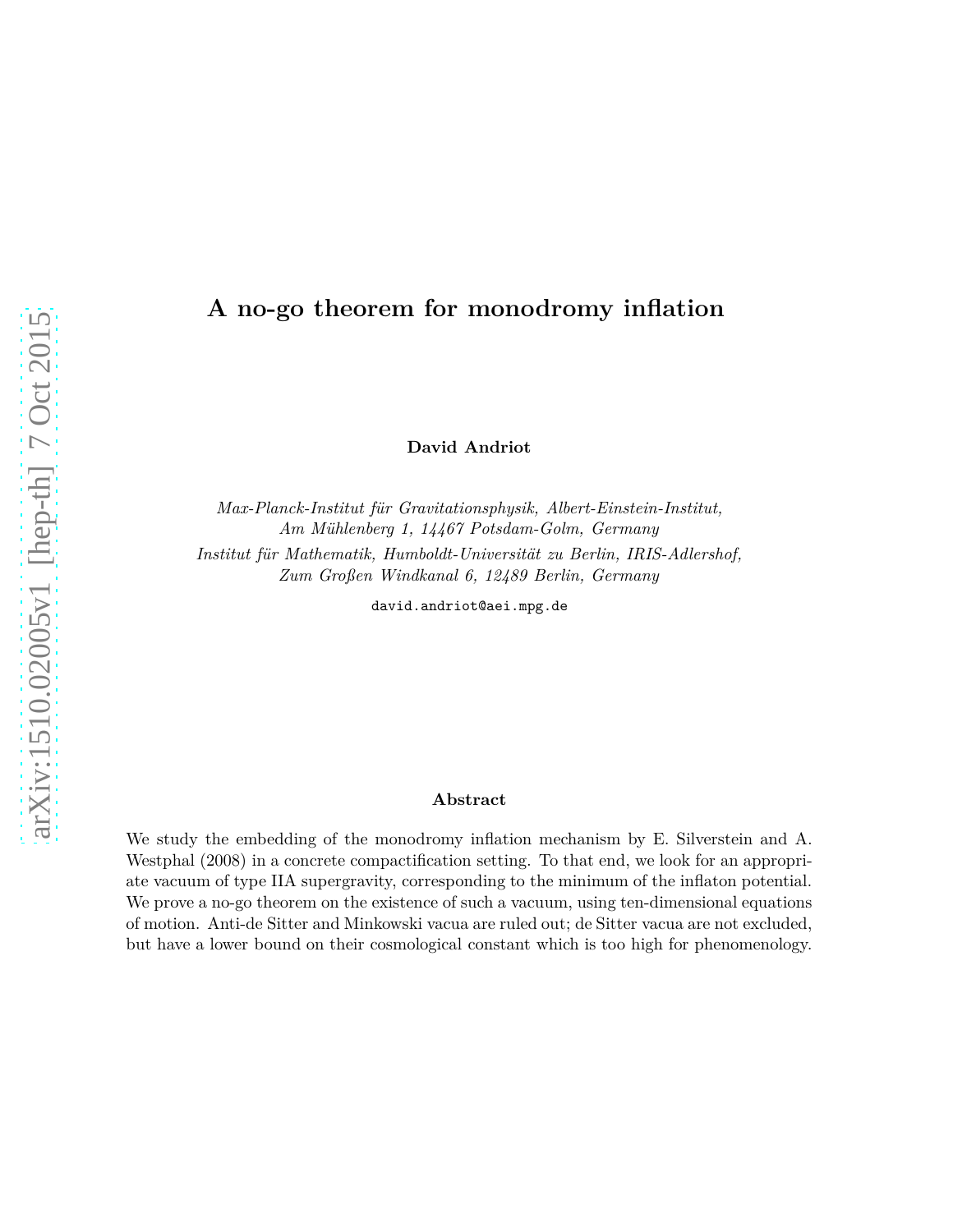# **Contents**

|             | 1 Introduction                                                                                             | 3              |
|-------------|------------------------------------------------------------------------------------------------------------|----------------|
| $2^{\circ}$ | The monodromy inflation mechanism and its embedding                                                        | 5              |
|             | 2.1                                                                                                        | $\overline{5}$ |
|             | The monodromy inflation mechanism $\dots \dots \dots \dots \dots \dots \dots \dots \dots$<br>2.2           | - 6            |
|             | Strategy for the embedding: the vacuum $\dots \dots \dots \dots \dots \dots \dots \dots$<br>2.3            | $\overline{7}$ |
| 3           | Warm-up: looking for an appropriate supersymmetric Minkowski vacuum                                        | 9              |
|             | Conditions for supersymmetric Minkowski vacua<br>3.1                                                       | - 9            |
|             | $3.2\phantom{0}$                                                                                           | 11             |
|             | 3.3                                                                                                        | 14             |
|             | 4 General search for an appropriate vacuum                                                                 | 16             |
|             | 4.1                                                                                                        | 16             |
|             | No-go theorem $\ldots \ldots \ldots \ldots \ldots \ldots \ldots \ldots \ldots \ldots \ldots \ldots$<br>4.2 | 19             |
| $5 -$       | Conclusion                                                                                                 | 24             |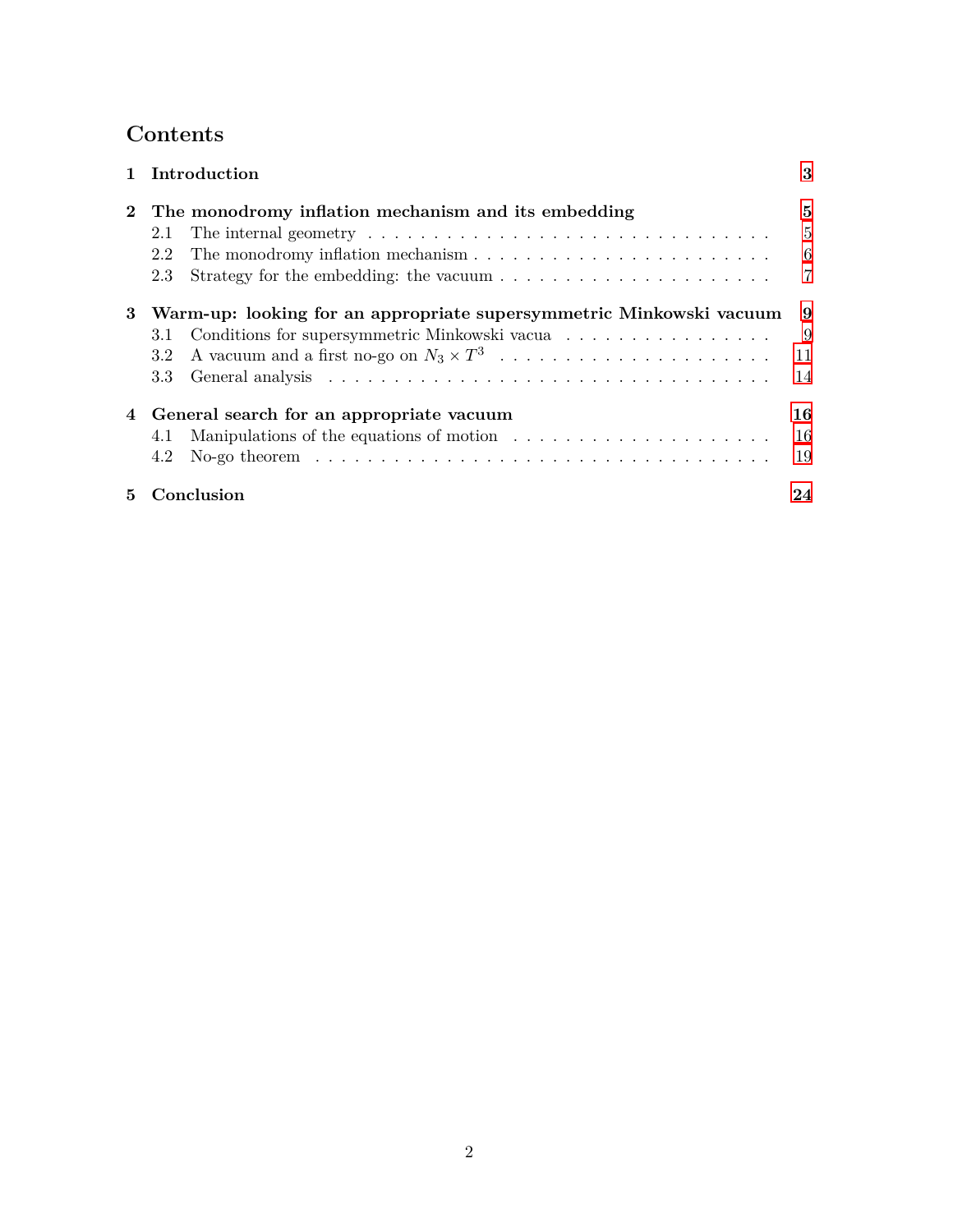### <span id="page-2-0"></span>**1 Introduction**

The recent cosmological observations  $[1, 2, 3, 4, 5, 6, 7, 8]$  $[1, 2, 3, 4, 5, 6, 7, 8]$  $[1, 2, 3, 4, 5, 6, 7, 8]$  $[1, 2, 3, 4, 5, 6, 7, 8]$  $[1, 2, 3, 4, 5, 6, 7, 8]$  $[1, 2, 3, 4, 5, 6, 7, 8]$  $[1, 2, 3, 4, 5, 6, 7, 8]$  $[1, 2, 3, 4, 5, 6, 7, 8]$  (see also  $[9, 10, 11]$  $[9, 10, 11]$  $[9, 10, 11]$ ) have lead an important activity on the theoretical side. The power spectrum at low *l*, the tight constraints on non-gaussianities, and the precise values or bounds on the tensor-to-scalar ratio *r* and, for inflation, the scalar spectrum index *ns*, are important features that a cosmological model must now respect. These experimental results have impacted the theoretical work at many levels, from general cosmological considerations to concrete models of inflation or alternatives to it, as well as embeddings of inflation in four- or ten-dimensional supergravities, or even string theory, and constraints to such models. On general aspects of cosmology, here are a few recent reviews: on the cosmological constant problem [\[12,](#page-26-11) [13\]](#page-26-12), on perturbations [\[14\]](#page-26-13) and non-gaussianities [\[15\]](#page-26-14). Reviews on inflation models and comparison to data can be found in [\[16,](#page-26-15) [17,](#page-27-0) [18,](#page-27-1) [19\]](#page-27-2) while recent work on alternatives to it was made in [\[20,](#page-27-3) [21,](#page-27-4) [22,](#page-27-5) [23,](#page-27-6) [24,](#page-27-7) [25,](#page-27-8) [26\]](#page-27-9). Some classifications of inflation models were also proposed in [\[27,](#page-27-10) [28\]](#page-27-11). Reviews on attempts to realise inflation in string theory can be found in [\[29,](#page-27-12) [30,](#page-27-13) [31,](#page-27-14) [32\]](#page-27-15). The tendency in supergravity or string theory is often to propose a mechanism, involving supergravity or stringy ingredients, that generates inflation in a way then tested upon the observations; in particular a single field inflaton potential is easily compared to the experimental constraints. A completion of the mechanism to a full model is however most of the time not realised; this will be the topic of this paper. Interesting examples of inflation within four-dimensional supergravities can be found in [\[33,](#page-27-16) [34,](#page-28-0) [35\]](#page-28-1) (a older review is given in [\[36\]](#page-28-2)); classifications of such models were proposed in [\[37,](#page-28-3) [38\]](#page-28-4) while various constraints were pointed-out in [\[39,](#page-28-5) [40\]](#page-28-6). Embedding fourdimensional constructions in a concrete ten-dimensional compactification setting or even in string theory is not often achieved. For some constraints on doing so, see [\[41,](#page-28-7) [42,](#page-28-8) [43,](#page-28-9) [44,](#page-28-10) [45\]](#page-28-11), while some examples with a possible ten-dimensional origin can be found in [\[46,](#page-28-12) [47,](#page-28-13) [48,](#page-28-14) [49\]](#page-28-15). Some more ten-dimensional mechanisms with possible compactifications can be found in [\[50,](#page-29-0) [51,](#page-29-1) [52,](#page-29-2) [53,](#page-29-3) [54,](#page-29-4) [55,](#page-29-5) [56,](#page-29-6) [57,](#page-29-7) [58\]](#page-29-8). In particular, the mechanism of [\[59\]](#page-29-9) (see also [\[60\]](#page-29-10)) has been embedded in several different manners in string theory [\[61,](#page-29-11) [62,](#page-29-12) [63,](#page-29-13) [64\]](#page-29-14).

In the present paper, we are interested in embedding in a concrete compactification setting the famous monodromy inflation mechanism by E. Silverstein and A. Westphal [\[50\]](#page-29-0). This mechanism, reviewed in section [2.2,](#page-5-0) considers a  $D_4$ -brane wrapping a circle  $S_2^{\overline{1}}$  inside a threedimensional nilmanifold  $N_3$ , and moving along another circle  $S_1^1$ .  $N_3$  is a twisted torus, i.e. a non-trivial fibration of circles. Because of this fibration, a monodromy is occurring when moving around  $S_1^1$ . As a consequence, the  $D_4$  can travel many times around  $S_1^1$  without ending-up in the same position or configuration inside  $N_3$ . The volume of the brane evolves monotonously with the distance travelled, so the brane moves in the direction towards the minimum of its volume. These dynamics are captured by a potential and the whole scenario can then be interpreted as an inflation mechanism: relating the distance traveled along  $S_1^1$  to the inflaton  $\varphi$ , the potential is then in  $\varphi^{\frac{2}{3}}$  for large field values and  $\varphi^2$  close to the minimum. Such a potential is in good agreement with the observational constraints, making this simple mechanism very appealing. For this reason, it would be nice to embed it in a concrete compactification, where in particular global aspects are under control. This was the initial purpose of this work; however, we will rather conclude on a no-go theorem against such an embedding.

The strategy to embed the monodromy inflation mechanism in a compactification is presented in section [2.3.](#page-6-0) Because realising in one go the dynamical process looks too ambitious, the first idea is to study the static limit of the mechanism, where the brane simply stands in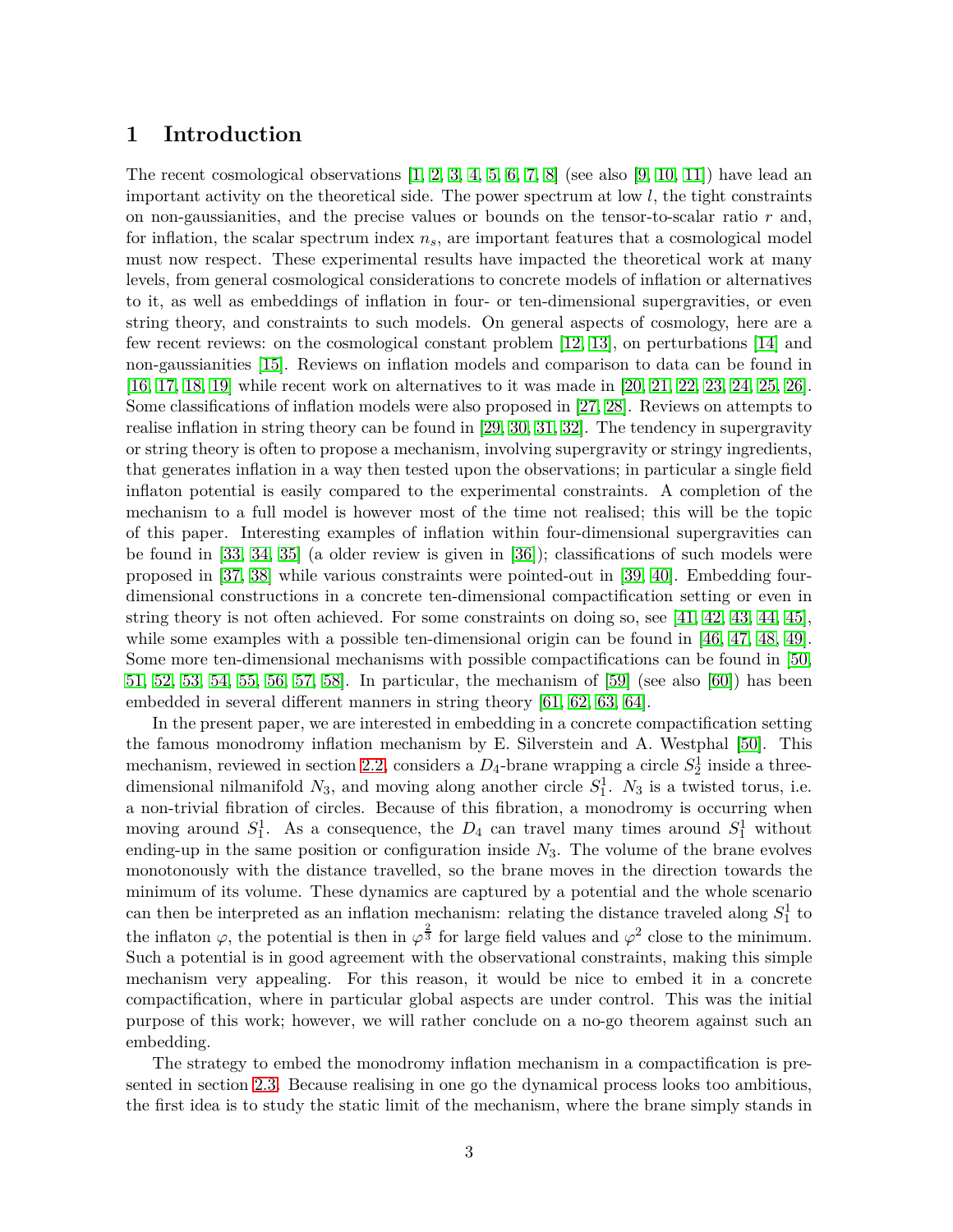its vacuum configuration, or equivalently the inflaton sits at the minimum of the potential. Finding such an appropriate vacuum that contains all required elements by the mechanism is a first and necessary step in its embedding. Our study thus turns to finding such a vacuum. Among other things, it should be a vacuum of type IIA supergravity on the warp product of a four-dimensional space-time times a compact six-dimensional manifold  $M$ . The  $D_4$ -brane is space-time filling, and wraps the specific internal circle inside *N*3, the latter being contained in M. The cancelation of the RR tadpole along the wrapped internal dimension leads us to consider a parallel orientifold  $O_4$ -plane. This brings further constraints because of the  $O_4$ projection. Note that the backreaction of these two sources, the *D*4 and *O*4, is taken into account through the warp factor, even though the mechanism originally only considers the *D*4 as a probe; this will not be in any manner constraining. The complete list of (very standard) assumptions or requirements made to find an appropriate vacuum is given in section [4.2.](#page-18-0)

Before making a general search, we first focus in section [3](#page-8-0) on supersymmetric vacua with a Minkowski four-dimensional space-time. For cosmological purposes, one would rather expect the vacuum to be on de Sitter, and thus not supersymmetric. However those are notoriously difficult to find; in addition, a technique to obtain them would be to deform a supersymmetric Minkowski vacuum. So focusing on the latter in section [3](#page-8-0) is an interesting first step, and provides some intuition on the vacua to expect or shows the difficulties encountered. The tools to find supersymmetric Minkowski flux vacua on twisted tori (or solvmanifolds, see section [2.1\)](#page-4-1) and an account on known, together with new, such vacua, were given in [\[65\]](#page-29-15). This work is thus very useful here. We then turn in section [4](#page-15-0) to a more general search for an appropriate vacuum: it does not have to be supersymmetric, and the four-dimensional space-time can be anti-de Sitter, Minkowski or de Sitter. There, we essentially use the equations of motion: through various manipulations, we obtain the interesting relation [\(4.17\)](#page-17-0) or [\(4.26\)](#page-20-0). The various quantities entering it are computed making use of the assumptions, and this gives the proof of a no-go theorem in section [4.2.](#page-18-0) This no-go theorem first states that anti-de Sitter and Minkowski vacua are completely excluded; secondly, a de Sitter vacuum is still allowed, but there is a lower bound on the value of its cosmological constant [\(4.45\)](#page-22-0), which is too high for any phenomenological purpose. This leads us to conclude negatively on any embedding of this inflation mechanism in a concrete compactification setting, at least in a phenomenologically viable manner. The reason for the absence of an appropriate vacuum was already identified in the supersymmetric case: it is discussed at the end of section [3.3](#page-13-0) and in the Conclusion. Consequences for other mechanisms are also discussed there.

In the final stage of this project, we became aware of the interesting paper [\[66\]](#page-29-16) that has some overlap with the present work. The existence of a vacuum allowing for an embedding of the inflation mechanism of [\[50\]](#page-29-0) is studied there as well, and a no-go theorem is derived. Its conclusion is also negative for a Minkowski vacuum, or a de Sitter one with "parametrically small" cosmological constant: this is certainly reminiscent of our results. However, the approaches of the two papers are very different: while we only work with ten-dimensional supergravity, there the study is made in four dimensions with a scalar potential analogous to that of [\[67\]](#page-29-17). This necessarily induces differences, sometimes detectable (we consider localized sources, while there, they are smeared; they consider more ingredients than we do, e.g. *NS*5 branes and *KK*-monopoles), sometimes less clear (is the theory considered there a consistent truncation of our ten-dimensional configurations? If yes, our result would be more general by capturing additional modes potentially allowing for other vacua). It is also unclear, although unlikely, that the "parametrically small" cosmological constant considered there matches the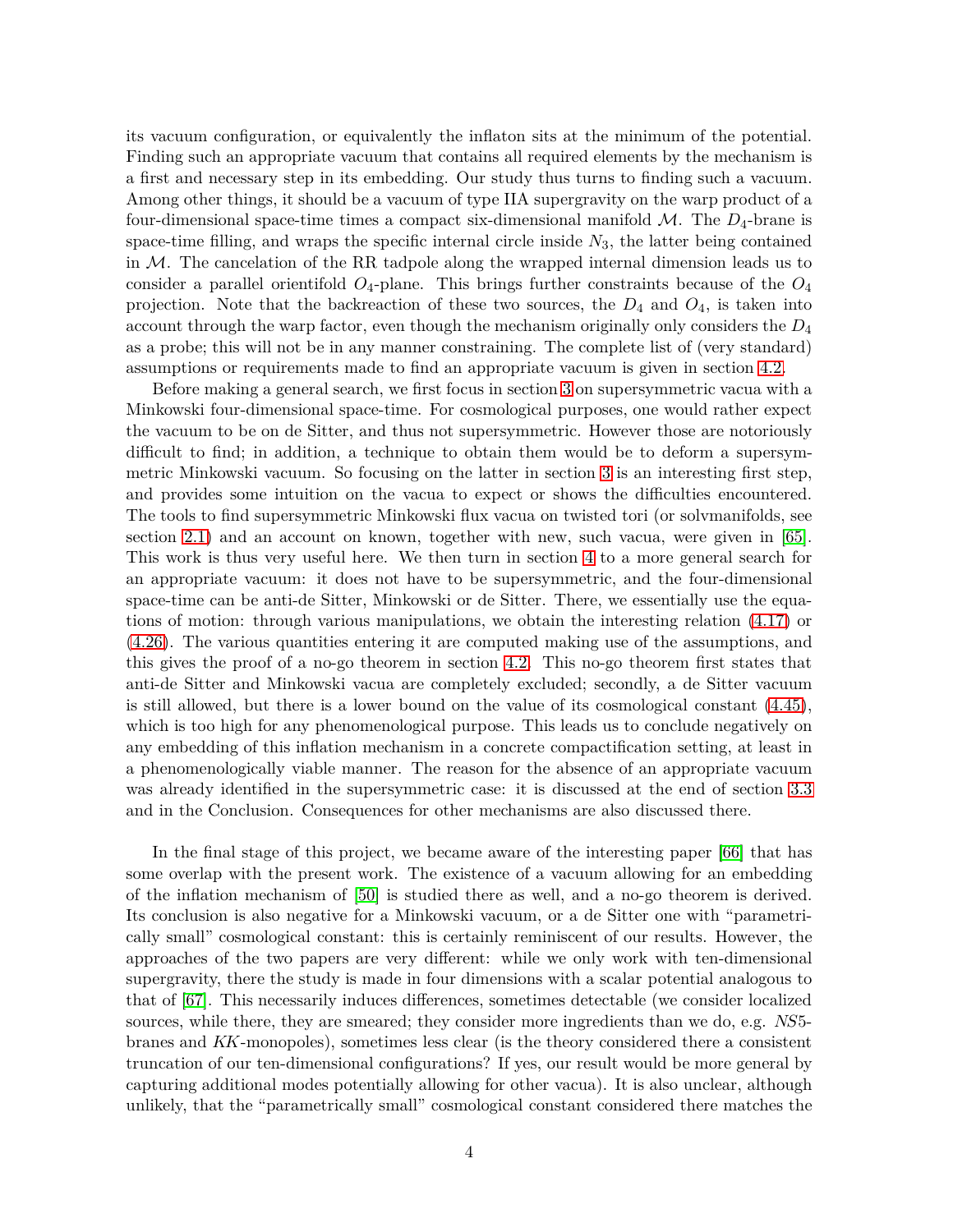high bound obtained here. In the end, these differences amount to different assumptions, i.e. ranges of validity, of the no-go theorems; it is interesting that the conclusions remain similar.

### <span id="page-4-1"></span><span id="page-4-0"></span>**2 The monodromy inflation mechanism and its embedding**

### **2.1 The internal geometry**

The monodromy inflation mechanism requires a specific geometry for the internal compact manifold M. It involves a twisted torus, also known mathematically as a solvmanifold. Such manifolds are built starting from particular Lie algebras as we now summarize. Consider a Lie algebra with vector basis  $\{\tilde{E}_a\}$ 

$$
[\tilde{E}_b, \tilde{E}_c] = \tilde{f}^a{}_{bc} \tilde{E}_a \tag{2.1}
$$

where  $\tilde{f}^a{}_{bc}$  are the structure constants. One can equivalently define dual one-forms  $\{\tilde{e}^a\}$ satisfying the relation

$$
d\tilde{e}^a = -\frac{1}{2}\tilde{f}^a{}_{bc}\tilde{e}^b \wedge \tilde{e}^c . \qquad (2.2)
$$

With the exponential map, these one-forms and relation can be promoted to the cotangent bundle of the corresponding Lie group, viewed as a manifold. A solvable algebra or group is a particular class of the above; nilpotent algebras are a further subclass included in solvable algebras. A solvmanifold  $\mathcal M$  is made from the quotient of a solvable group *G* by a lattice  $\Gamma$ : the lattice is a discrete subgroup that makes identifications (essentially of coordinates) allowing to get a compact manifold  $\mathcal{M} = G/\Gamma$ . The resulting manifold is also called twisted torus, since it can be viewed as fibrations of tori over tori; the fibration is encoded in the structure constants. Given a solvable algebra, the existence of a lattice is not always guaranteed, and with it the compactness; a necessary requirement for compactness is still given by the unimodularity condition  $\sum_a \tilde{f}^a{}_{ab} = 0$ . For a review on solvmanifolds, see [\[68,](#page-30-0) [69\]](#page-30-1).

The one-forms  $\tilde{e}^a$  of a solvmanifold are globally defined, i.e. invariant under the discrete identifications, and can be identified with the Maurer-Cartan one-forms  $e^a$ , although the latter are defined more generally as follows. Those are given locally in terms of the vielbein  $e^a{}_m$ (with flat metric  $\eta_{ab}$ ), as  $e^a = e^a{}_m dy^m$ . The dual vector  $\partial_a = e^m{}_a \partial_m$  matches the above  $E_a$ for a solvmanifold. The quantity  $f^a{}_{bc} = 2e^a{}_m\partial_{[b}e^m{}_{c]}$  matches as well the above  $\tilde{f}^a{}_{bc}$  (which is constant) for a solvmanifold; with some abuse, we will call both "structure constants". The spin connection for the Levi-Civita connection can be expressed in terms of the  $f^a{}_{bc}$ , and the same holds for the Ricci tensor and scalar (see e.g. [\[70\]](#page-30-2)); one has in particular

<span id="page-4-2"></span>
$$
\mathcal{R} = 2\eta^{ab}\partial_a f^c{}_{bc} - \eta^{cd} f^a{}_{ac} f^b{}_{bd} - \frac{1}{4} \left( 2\eta^{cd} f^a{}_{bc} f^b{}_{ad} + \eta_{ad} \eta^{be} \eta^{cg} f^a{}_{bc} f^d{}_{eg} \right) \ . \tag{2.3}
$$

This expression simplifies for a solvmanifold, using the unimodularity condition.

The monodromy inflation mechanism [\[50\]](#page-29-0) requires a manifold  $M$  that contains a specific twisted torus: it is the three-dimensional nilmanifold  $N_3$ , sometimes called the Heisenberg manifold since it is built from the Heisenberg algebra. This translates into the following relations

$$
d\tilde{e}^1 = 0
$$
,  $d\tilde{e}^2 = 0$ ,  $d\tilde{e}^3 = -\tilde{f}^3{}_{12}\tilde{e}^1 \wedge \tilde{e}^2$ . (2.4)

For unit radii, one takes  $\tilde{f}^3_{12} = M \in \mathbb{Z}^*$  and a local expression of the one-forms is given by

$$
\tilde{e}^1 = dy^1
$$
,  $\tilde{e}^2 = dy^2$ ,  $\tilde{e}^3 = dy^3 - My^1 dy^2$ . (2.5)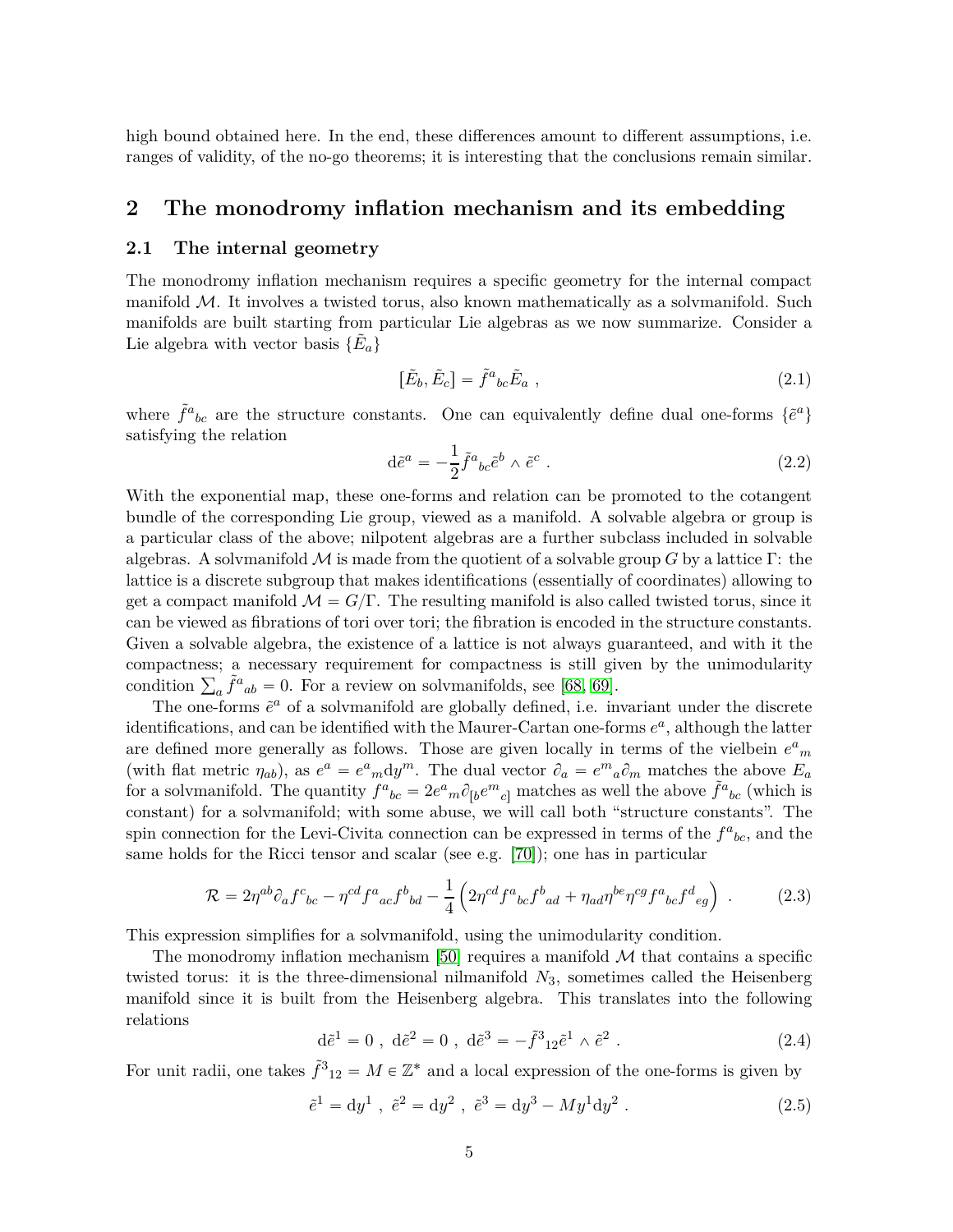Maintaining these one-forms invariant, one can read the discrete identifications to be made on the coordinates

$$
(y1, y2, y3) \sim (y1, y2, y3 + 2\pi) \sim (y1, y2 + 2\pi, y3) \sim (y1 + 2\pi, y2, y3 + 2\pi M y2) , (2.6)
$$

We see that  $y^1$  and  $y^2$  are well-defined coordinates for standard circles  $S_1^1$  and  $S_2^1$ , but  $y^3$  is not and the corresponding direction is twisted, i.e. non-trivially fibered over the other two directions. Indeed, consider an object located at  $(y^1, y^2, y^3)$  (given the discrete identification, we take  $y^2 \in [0, 2\pi]$ , and let it move once around the circle  $S_1^1$ . Its locus in  $(y^1, y^2)$  is unchanged, but is a priori changed along the third direction. The third coordinate is shifted by  $2\pi \tilde{M}y^2$ , which can only be identified with the initial position if  $My^2 = p \in \mathbb{Z}$ , i.e. for  $y^2 = \frac{p}{M} < 2\pi$ . There are therefore Integer [2*πM*] positions  $y^2$  such that this occurs, i.e. a finite set of initial positions, otherwise the object ends-up at a different  $y^3$ . Thus, most likely, the object is not located at the same point in the twisted torus after one round along  $S_1^1$ , so there is a monodromy in the third direction. This monodromy will be the source of the inflation mechanism now to be described.

### <span id="page-5-0"></span>**2.2 The monodromy inflation mechanism**

The monodromy inflation mechanism of [\[50\]](#page-29-0) considers a standard split of the ten-dimensional space-time into a four-dimensional one, times a compact internal six-dimensional manifold M. The latter should contain the three dimensional nilmanifold just described, in order to benefit from the monodromy. The mechanism considers a probe  $D_4$ -brane, that is space-time filling, and wrapping the circle along direction  $\tilde{e}^2$  of the above twisted torus. The brane moves along the circle  $S_1^1$ ; as we will describe, the related open string modulus, namely the distance traveled by the brane along this direction  $\tilde{e}^1$ , is related to the inflaton.

We just explained that an object located at a point in directions 2 and 3 does not come back to the same point along 3 after going around the circle  $S_1^1$ , except for special loci in 2. Since the brane is an extended object wrapping the whole  $S_2^1$ , it never comes back to itself, even after several rounds along  $S_1^1$ . Thanks to this monodromy, it can move for a "long time" inside the internal space, by going around  $S_1^1$ . Since the inflaton is related to the distance traveled along that direction, this can generate a "large field inflation".

The reason for such dynamics has not yet been spelled-out. It can be better viewed from the DBI action of this brane, that gives eventually the inflaton potential. Considering no world-volume gauge field, the action is essentially given by the determinant of the pulledback metric. Taking for simplicity unit radii, the three-dimensional metric is locally written

<span id="page-5-1"></span>
$$
ds_3^2 = (\tilde{e}^1)^2 + (\tilde{e}^2)^2 + (\tilde{e}^3)^2 = (dy^1)^2 + (1 + (My^1)^2)(dy^2)^2 + (dy^3)^2 - 2My^1 dy^2 dy^3.
$$
 (2.7)

The only motion considered is along  $S_1^1$ , so the determinant of the pulled-back metric is written [\[50\]](#page-29-0) as

<span id="page-5-2"></span>
$$
\det P[g] = \det \left( g_{mn} \frac{\partial X^m}{\partial \xi^i} \frac{\partial X^n}{\partial \xi^j} \right) = \det(g_4)(1 - g_{11}(\partial_t X^1)^2) g_{22} , \qquad (2.8)
$$

where  $g_4$  denotes here the external four-dimensional metric,  $g_{11}$  and  $g_{22}$  refer to the twisted torus metric [\(2.7\)](#page-5-1) and the square includes the absolute value of the metric time component inverted.  $X^1$  is the open string modulus along  $S_1^1$ , and is related to the inflaton  $\varphi$ . The DBI Lagrangian, given essentially by the square root of the above, eventually leads to the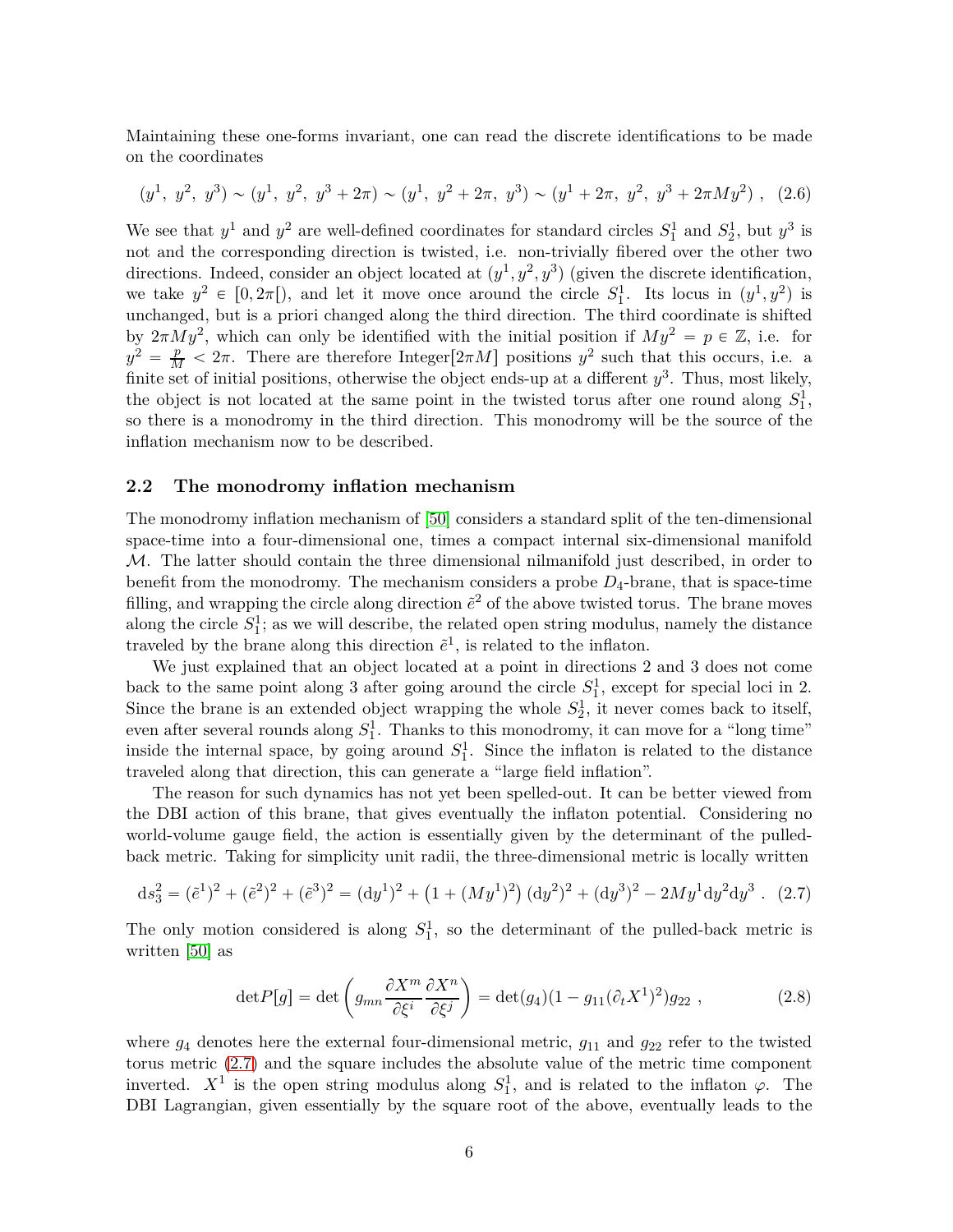kinetic term and the potential of the inflaton. The non-trivial contribution to the potential is through  $g_{22}(X^1) = 1 + (MX^1)^2$ . The potential is then growing when moving away from  $X^1 = 0$ . Another perspective is to consider the internal volume of the brane: it depends similarly on  $g_{22}(X^{\hat{1}})$ , and thus grows when going away from  $X^{\hat{1}} = 0$ . This volume being related to the energy, the brane therefore tends to relax by minimizing its volume and thus moves along  $S_1^1$  to reach  $X^1 = 0$ ; equivalently, the inflaton rolls down the potential to reach the minimum in  $X^1 = 0$ . This creates the dynamics.

We refer to the original work [\[50\]](#page-29-0) for more details, but let us recall that the generated inflaton potential is in  $\varphi^{\frac{2}{3}}$  for large field values, and  $\varphi^2$  close to the minimum. As already mentioned, this is in good agreement with the latest observational constraints, so this mechanism is appealing. The next step is to embed it in a concrete compactification setting: we now turn to this question.

### <span id="page-6-0"></span>**2.3 Strategy for the embedding: the vacuum**

We would like to embed the monodromy inflation mechanism just described in a concrete compactification setting. Starting with the complete dynamical process might be difficult; rather a reasonable first case to consider is the static limit, where the inflaton is simply at the minimum of the potential, namely the vacuum, or equivalently the *D*4-brane is static at  $X_1 = 0$ . This limiting case should in any case be covered by a more general embedding. So the strategy consists in finding an appropriate vacuum with the necessary features for the mechanism, and the standard properties of a compactification. We now give some details on these characteristics, while the complete list of assumptions on this vacuum is summarized in section [4.2.](#page-18-0)

We will look for a vacuum of ten-dimensional type IIA supergravity with standard NSNS and RR fluxes, and sources for the latter  $(D_p$ -branes and orientifolds  $O_p$ -planes). We do not consider any *NS*5-brane neither *KK*-monopoles, despite the latter is advocated in [\[67,](#page-29-17) [50\]](#page-29-0) for a de Sitter vacuum: finding an explicit vacuum with those together with the *D*4-brane looks too difficult. The ten-dimensional space-time is split as a warped product of a maximally symmetric four-dimensional space-time, along directions  $dx^{\mu}$ , times a six-dimensional compact manifold  $M$ , along directions  $dy^m$ . The metric is written accordingly

<span id="page-6-1"></span>
$$
ds2 = e2A(y) \tilde{g}_{\mu\nu}(x) dx\mu dx\nu + g_{mn}(y) dym dyn,
$$
\n(2.9)

with warp factor  $e^A$ , and  $\tilde{g}_{\mu\nu}$  the metric of de Sitter, Minkowski or anti-de Sitter space-time. As a general convention, the tilde metric would always denote the one without warp factor, that can be viewed as the smeared metric. The sources  $D_p$  and  $O_p$  will be space-time filling, and wrap part of the internal manifold. The warp factor captures their backreaction. Note that for the  $D_4$ -brane, this is more refined than required by the inflation mechanism, where it is only treated as a probe; this refinement will however not be constraining for finding the vacuum. Finally, the dilaton will only depend on internal coordinates, and the fluxes will be purely internal.

From a cosmological perspective, the four-dimensional space-time in the vacuum should be de Sitter; we will nevertheless make a more general search including Minkowski or anti-de Sitter. Obtaining de Sitter vacua is notoriously difficult, in particular purely perturbative and metastable ones. One technique is to start with a Minkowski or anti-de Sitter one and deform it to de Sitter by corrections, such as non-perturbative contributions or turning on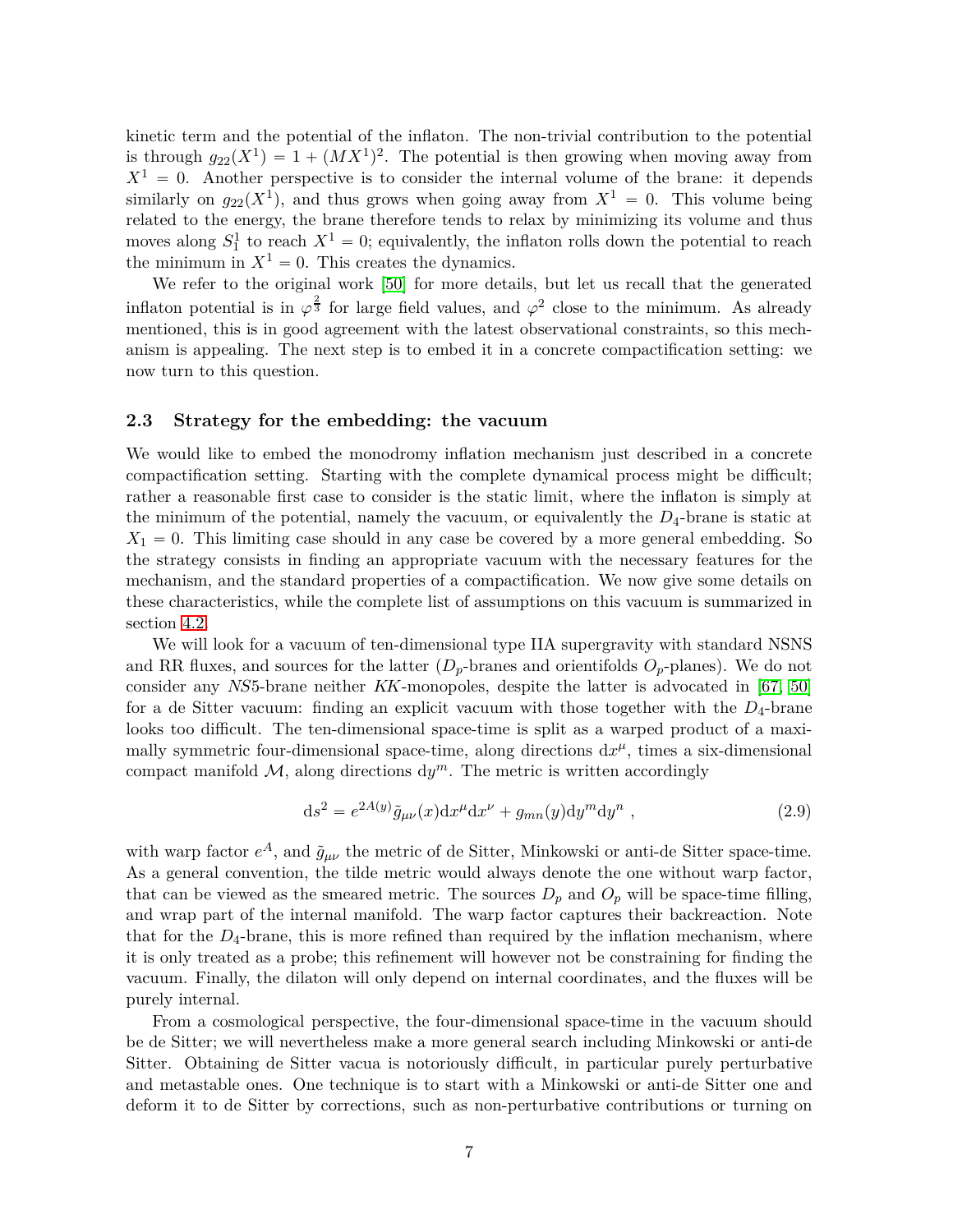fluxes, etc. Allowing as well for these two space-times in our search will then inform us on the possibilities of such uplifts to de Sitter.

The inflation mechanism imposes constraints on the vacuum. To start with, the manifold M should contain to some extent the above nilmanifold  $N_3$ . We will then consider M to be a solvmanifold, only deformed by warp factors, and discuss below how to include *N*3. Another point is having the  $D_4$ -brane, wrapping the direction along  $\tilde{e}^2$ . These two points have implications that we now present.

- In the vacuum, the Bianchi identities of the RR fluxes should be satisfied, or equivalently the tadpole should be canceled. In presence of the *D*4-brane, a Minkowski or de Sitter vacuum requires to have negative contributions to the tadpole [\[71,](#page-30-3) [72\]](#page-30-4). In our context, these will be provided by orientifold planes. More precisely, *O*4-planes should wrap as well the  $\tilde{e}^2$  direction. For anti-de Sitter vacua, these orientifolds are not strictly necessary, but we consider them nevertheless in view of an uplift.
- The nilmanifold  $N_3$  cannot be contained randomly in  $M$ . The guideline is to preserve the determinant [\(2.8\)](#page-5-2) that leads to the potential of interest for the inflaton. To do so, the brane world-volume should be trivially embedded into  $\mathcal M$  as used to obtain [\(2.8\)](#page-5-2), so we need  $\tilde{e}^2 = dy^2$ , i.e. the direction 2 (wrapped) is not fibered but simply given by a coordinate. We also need  $\tilde{e}^1 = dy^1$ , i.e. not fibered, to define properly the coordinate along 1, eventually appearing in  $g_{22}$  and related to the inflaton. Finally, we need  $\tilde{f}^3{}_{12} \neq 0$  for the mechanism, while other structure constants are in principle possible. One could however put further restrictions on the local expressions of the one-forms: additional structure constants could lead undesired contributions to the metric and the determinant [\(2.8\)](#page-5-2); but we will not need to do so. The presence of  $O_4$ -planes along  $\tilde{e}^2$ also imposes further restrictions. The orientifold projection has to be compatible with the manifold, which translates to conditions on the algebra: preserving it under the involution  $\sigma$  imposes the only non-zero structure constants to be  $\tilde{f}^a{}_{b2} \neq 0$ . All this eventually restricts the one-forms of the underlying solvmanifold to satisfy

<span id="page-7-0"></span>
$$
d\tilde{e}^{1} = d\tilde{e}^{2} = 0, \ d\tilde{e}^{3} = -\tilde{f}^{3}{}_{12}\tilde{e}^{1} \wedge \tilde{e}^{2} - \sum_{b \neq 1,2} \tilde{f}^{3}{}_{b2}\tilde{e}^{b} \wedge \tilde{e}^{2} ,
$$
\n
$$
d\tilde{e}^{a=4,5,6} = -\sum_{b \neq 2} \tilde{f}^{a}{}_{b2}\tilde{e}^{b} \wedge \tilde{e}^{2} , \qquad \tilde{f}^{3}{}_{12} \neq 0 .
$$
\n(2.10)

Let us fix further the notations. As introduced already, the one-forms  $\tilde{e}^a$  denote those of the underlying solvmanifold, while  $e^a = e^a{}_m dy^m$  are those of the internal manifold M. As for the metric with or without tilde, the difference between these one-forms is only a warp factor. We will eventually (see section [4.2\)](#page-18-0) restrict ourselves to the case with only  $D_4$  and  $\overline{O}_4$  along  $\tilde{e}^2$ , and transverse to the other one-forms denoted accordingly  $\tilde{e}^a_\perp$ ; the dependence on the warp factor is then obvious and the internal metric is block diagonal in this basis

<span id="page-7-1"></span>
$$
ds_6^2 = g_{mn} dy^m dy^n = \eta_{ab} e^a e^b = e^{2A} (\tilde{e}^2)^2 + e^{-2A} \eta_{ab} \tilde{e}^a_\perp \tilde{e}^b_\perp . \tag{2.11}
$$

In these notations, the  $\tilde{e}^a$  may still contain some radii so the determinant of the corresponding vielbeins does not have to be 1.

We now turn to the search of an appropriate vacuum. We first look for supersymmetric Minkowski vacua: these are simpler to find, and will provide some intuition. We will then make a more general study.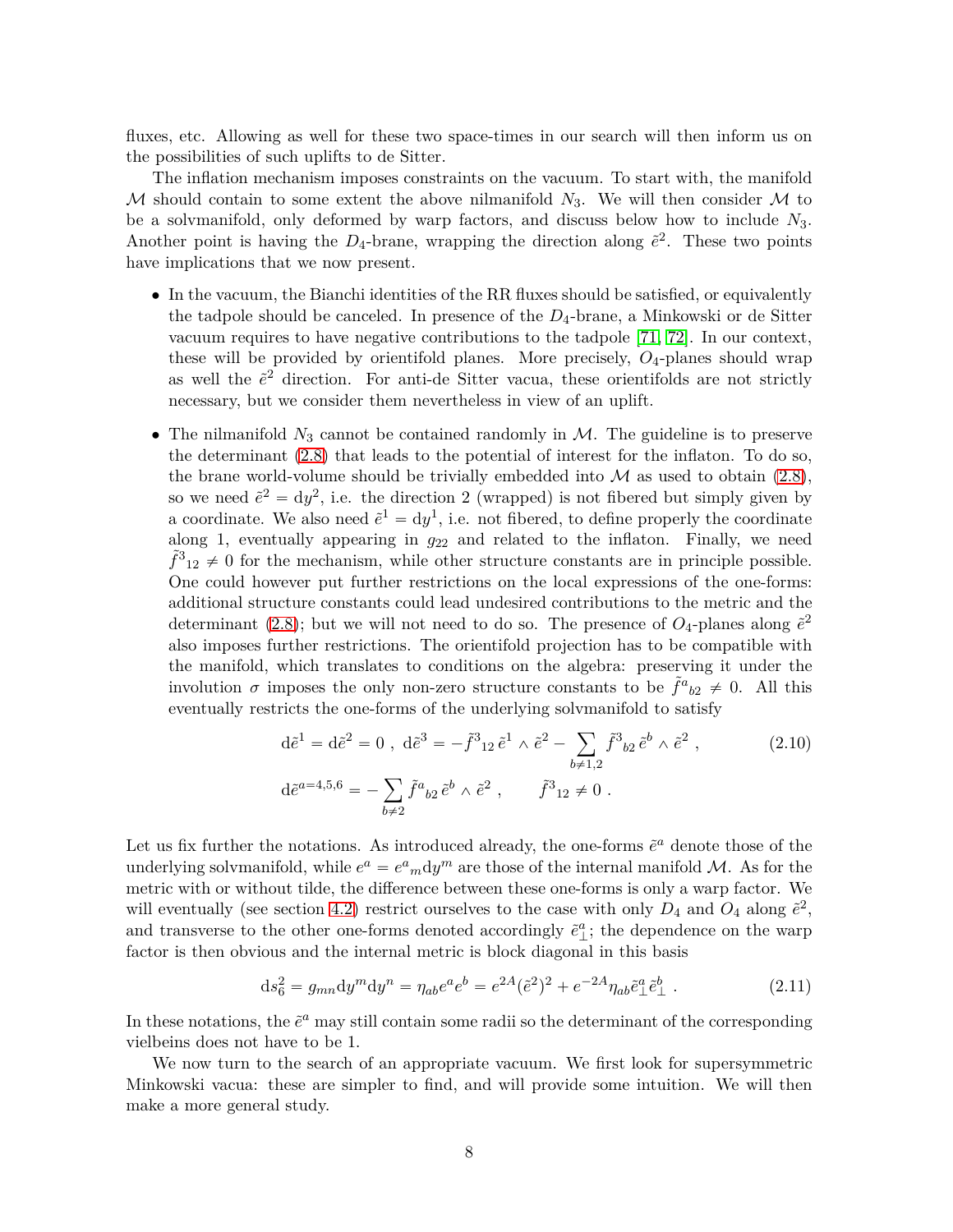# <span id="page-8-0"></span>**3 Warm-up: looking for an appropriate supersymmetric Minkowski vacuum**

### <span id="page-8-1"></span>**3.1 Conditions for supersymmetric Minkowski vacua**

The conditions to solve, in order to get an  $\mathcal{N}=1$  supersymmetric Minkowski vacuum (of the general form described above), have been reviewed in section 2.1 of [\[65\]](#page-29-15), and we only present here the needed material. We use the convenient language of  $SU(3) \times SU(3)$  structures on M. An  $SU(3) \times SU(3)$  structure of the generalized tangent bundle of generalized complex geometry is described for us by a pair of polyforms (sums of forms of different degrees)  $\Phi_{+}$ . Such polyforms verify some structure compatibility conditions. The explicit expressions of  $\Phi_+$  depends on the structure group of the standard tangent bundle of  $\mathcal{M}$ , for which one should distinguish various cases. For constant ones, there are three possibilities: an  $SU(3)$ , an orthogonal (or static)  $SU(2)$ , or an intermediate  $SU(2)$  structure. Non-constant ones, such as dynamical SU(2) structure are very unlikely to be found (none is known on compact manifolds), so we do not consider them here.

Most conditions can be phrased in terms of  $\Phi_{\pm}$ . The Killing spinor equations can be reformulated as the following differential conditions [\[73,](#page-30-5) [74\]](#page-30-6)

<span id="page-8-6"></span>
$$
(d - H \wedge)(e^{2A - \phi} \Phi_{\pm}) = 0 ,
$$
  
\n
$$
(d - H \wedge)(e^{A - \phi} \operatorname{Re}(\Phi_{\mp})) = 0 ,
$$
  
\n
$$
(d - H \wedge)(e^{3A - \phi} \operatorname{Im}(\Phi_{\mp})) = \pm \frac{e^{4A}}{8} * \lambda(F) ,
$$
\n(3.1)

where  $\phi$  is the dilaton, the upper sign is for IIA and lower for IIB, and  $*$  is the internal Hodge star for which we use the standard convention as in  $[65]$ .<sup>[1](#page-8-2)</sup>  $H = db$  is the NSNS three-form flux and the RR fluxes are captured by the  $p$ -forms  $F_p$  gathered as

$$
IIA: F = F_0 + F_2 + F_4 + F_6, \ \lambda(F) = F_0 - F_2 + F_4 - F_6 \ , \tag{3.2}
$$

IIB: 
$$
F = F_1 + F_3 + F_5
$$
,  $\lambda(F) = F_1 - F_3 + F_5$ . (3.3)

*H* and  $F_p$  are purely internal forms.<sup>[2](#page-8-3)</sup> The properties of the sources are also encoded in terms of the polyforms. If the sources are compatible with the bulk supersymmetry, their internal world-volume form vol<sub>||</sub> is given by the pullback of  $\text{Im}(\Phi_{\pm})$ 

<span id="page-8-7"></span><span id="page-8-5"></span><span id="page-8-4"></span>
$$
P[\text{Im}(\Phi_{\mp})] = \frac{e^A}{8} \text{vol}_{\parallel} . \tag{3.5}
$$

$$
F^{10} = F^6 \pm \text{vol}_4 \wedge \lambda (\ast F^6) \tag{3.4}
$$

where the polyform  $F^6$  is the *F* in [\(3.2\)](#page-8-4) or [\(3.3\)](#page-8-5), and  $F^{10}$  is a polyform defined analogously for the tendimensional self-dual RR fluxes of the democratic formalism; vol<sub>4</sub> is the warped four-dimensional volume form. It is clear that  $F_0^{10} = F_0^6$ ,  $F_2^{10} = F_2^6$  while  $F_4^{10}$  could get a further, external, contribution. However the supersymmetry conditions will impose  $F_6^6 = 0$ ; for the more general solutions looked for, we will consider as well that  $F_4^{10}$  has only internal components. So we get as well  $F_4^{10} = F_4^6$ , and we drop the upper numbers.

<span id="page-8-2"></span><sup>&</sup>lt;sup>1</sup>The norm of internal spinors, or equivalently of the polyforms, has been related to the warp factor, as required in the presence of an orientifold.

<span id="page-8-3"></span> $2$ The RR fluxes appearing in these conditions were initially defined using the democratic formalism: they are the internal forms  $F_p^6$  defined as follows from their ten-dimensional counterparts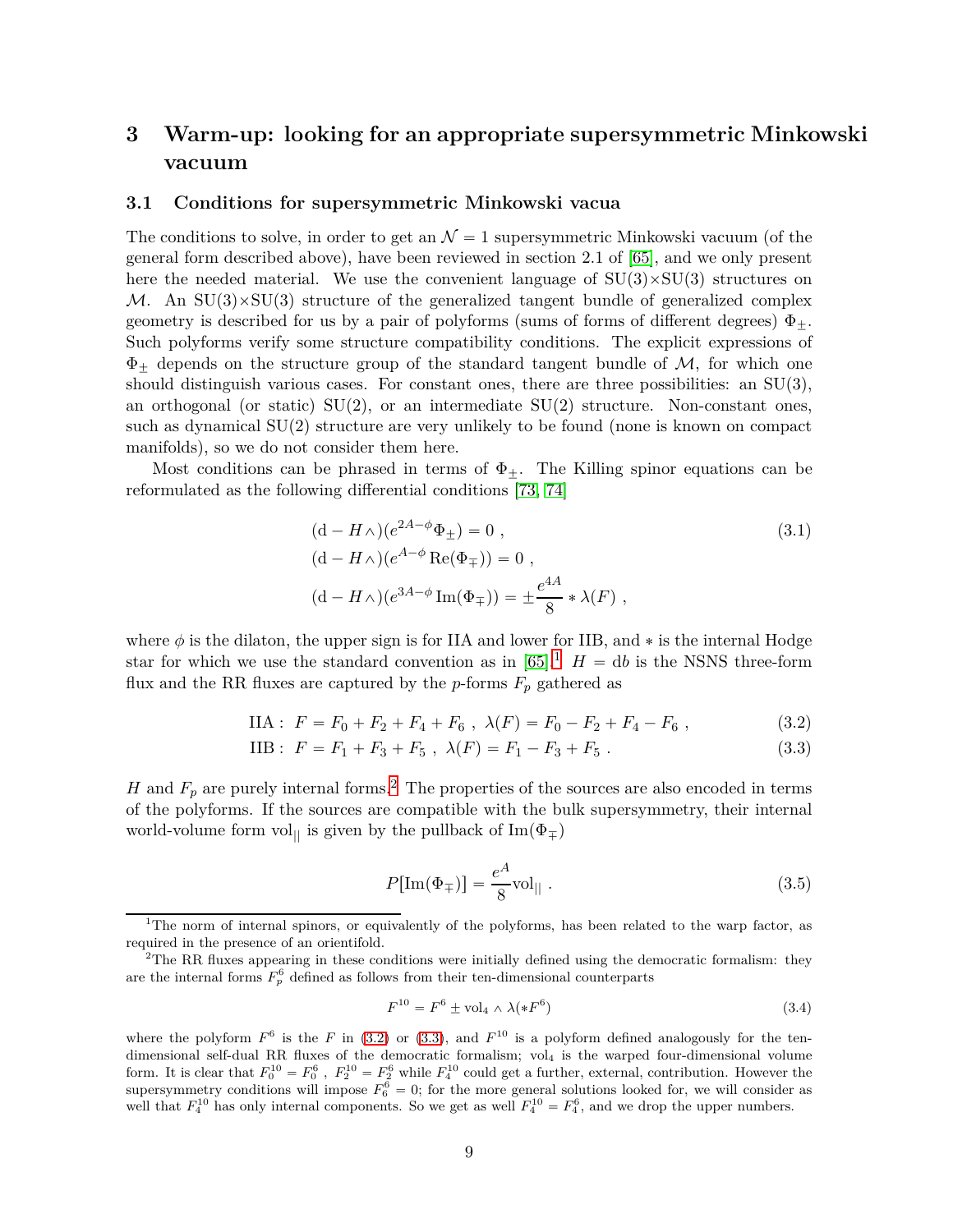In addition, if the last equation of [\(3.1\)](#page-8-6) is satisfied (a particular case being that the (bulk) background is supersymmetric), then the energy of these sources is minimized, and they are calibrated [\[75,](#page-30-7) [76,](#page-30-8) [77,](#page-30-9) [78,](#page-30-10) [79,](#page-30-11) [80\]](#page-30-12). Finally, the orientifold projection conditions [\[74\]](#page-30-6) can be encoded as follows for an  ${\cal O}_4$  or  ${\cal O}_8$ 

<span id="page-9-0"></span>
$$
\sigma(\Phi_+) = -\lambda(\Phi_+) , \quad \sigma(\Phi_-) = -\lambda(\overline{\Phi}_-) . \tag{3.6}
$$

The Bianchi identities (BI) of the fluxes are further constraints to be satisfied. This is usually difficult, because of the appearance of undesired terms, that could correspond for instance to sources along directions that are not allowed. These terms are often due to the non-trivial fibration of the underlying manifold, or to multiple warp factors for intersecting sources; we refer to [\[65\]](#page-29-15) for a discussion on those. We will not need to study in more details these BI here. Let us nevertheless recall that if the supersymmetry conditions and the BI are satisfied, the equations of motion are automatically implied [\[81,](#page-30-13) [82,](#page-30-14) [74,](#page-30-6) [78\]](#page-30-10).

Supersymmetric vacua with  $O_4$  are actually very restricted: the projection  $(3.6)$  does not allow for  $SU(3)$  or intermediate  $SU(2)$  structures [\[74,](#page-30-6) [78\]](#page-30-10), so we are left with an orthogonal  $SU(2)$  structure solution. The polyforms are then given by

$$
SU(2)_{\perp}: \ \Phi_{+} = -\frac{e^{A}}{8} i e^{i\theta_{+}} \omega \wedge e^{\frac{1}{2} z \wedge \overline{z}}, \ \Phi_{-} = -\frac{e^{A}}{8} e^{i\theta_{-}} z \wedge e^{-ij}, \tag{3.7}
$$

where  $\theta_{\pm}$  are constant phases, and *j* is a (1,1)-form, *z*,  $\omega$ , are (1,0)-, (2,0)-forms, with respect to an almost complex structure *I*. The structure compatibility conditions to be verified then become

$$
j^2 = \frac{1}{2}\omega \wedge \overline{\omega} \neq 0 \ , \ j \wedge \omega = 0 \ , \ \omega \wedge \omega = 0 \tag{3.8}
$$

<span id="page-9-5"></span><span id="page-9-4"></span><span id="page-9-3"></span><span id="page-9-2"></span><span id="page-9-1"></span>
$$
z \vee \omega = 0 \; , \; z \vee j = 0 \; . \tag{3.9}
$$

Following appendix A of [\[65\]](#page-29-15), the supersymmetry conditions [\(3.1\)](#page-8-6) are now written

$$
d(e^{2A}\omega) = 0 \tag{3.10}
$$

$$
\omega \wedge d(\frac{1}{2}z \wedge \overline{z}) = H \wedge \omega \tag{3.11}
$$

$$
d(e^A \operatorname{Re}(z)) = 0 \tag{3.12}
$$

$$
d(e^A Im(z) \wedge j) = e^A H \wedge Re(z)
$$
\n(3.13)

$$
\operatorname{Re}(z) \wedge \mathrm{d}(\frac{1}{2}j^2) = H \wedge \operatorname{Im}(z) \wedge j \tag{3.14}
$$

$$
F_6 = 0 \tag{3.15}
$$

$$
d(e^{3A} \operatorname{Im}(z)) = g_s e^{4A} * F_4 \tag{3.16}
$$

$$
Re(z) \wedge d(e^{2A}j) = e^{2A}H \wedge Im(z) - g_s e^{3A} * F_2
$$
\n(3.17)

Im(z) 
$$
\wedge
$$
 j  $\wedge$  d( $\frac{e^{2A}}{2}$ j) =  $-\frac{1}{2}e^{2A}H \wedge \text{Re}(z) \wedge j + g_s e^{3A} * F_0$ , (3.18)

where we fixed  $\theta_{-} = \pi$ , and took for an  $O_4 e^{\phi} = g_s e^A$  with a constant  $g_s$ . The supersymmetry condition for the source [\(3.5\)](#page-8-7) becomes

<span id="page-9-10"></span><span id="page-9-9"></span><span id="page-9-8"></span><span id="page-9-7"></span><span id="page-9-6"></span>
$$
P[\text{Im}(z)] = \text{vol}_{\parallel} , \qquad (3.19)
$$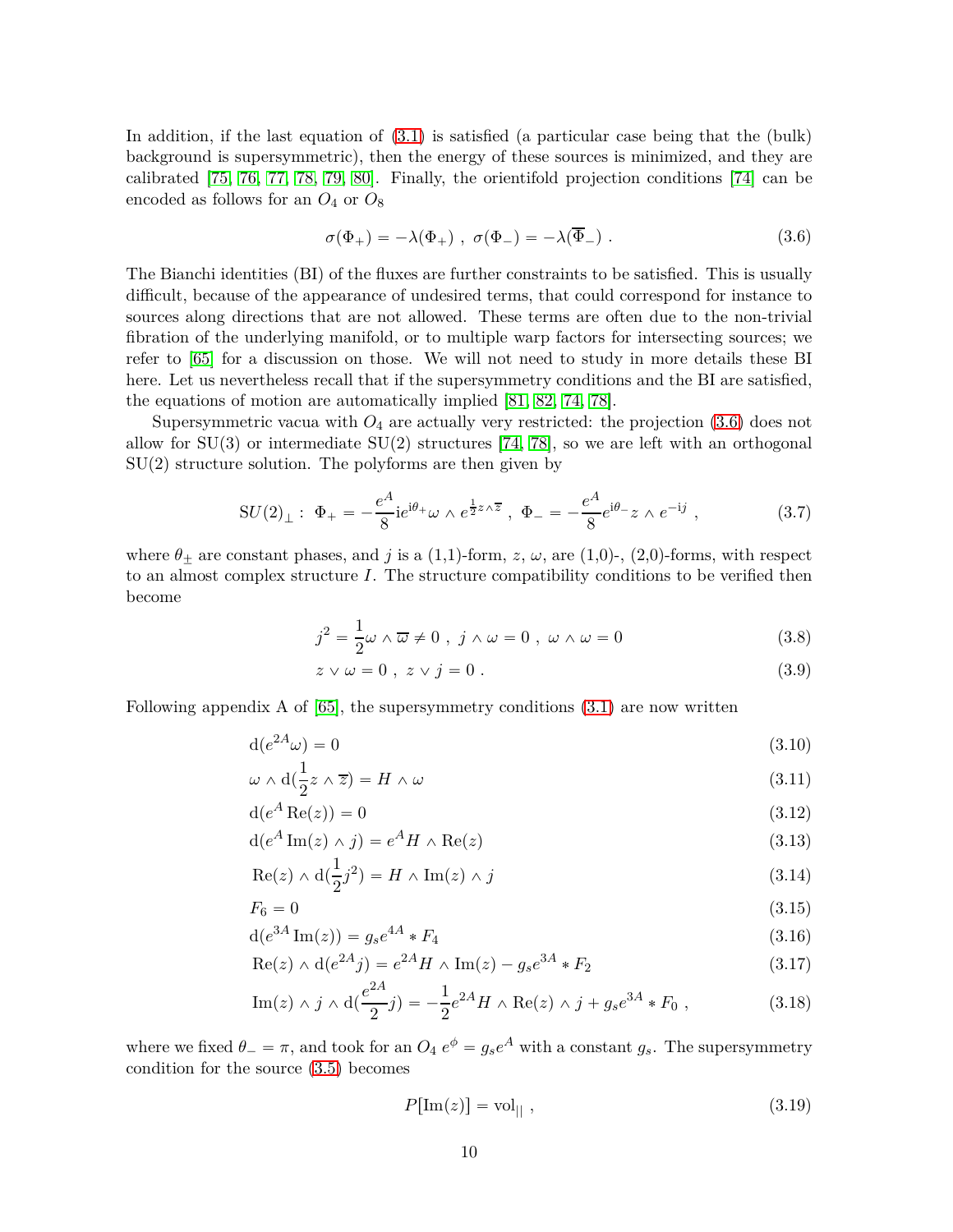while the orientifold projection [\(3.6\)](#page-9-0) translates to

<span id="page-10-1"></span>
$$
\sigma(\text{Re}(z)) = -\text{Re}(z) , \quad \sigma(\text{Im}(z)) = \text{Im}(z) , \quad \sigma(\omega) = \omega , \quad \sigma(j) = j . \tag{3.20}
$$

Finding a vacuum requires to solve the above conditions, in particular for us on a manifold of the form [\(2.10\)](#page-7-0).

Using the notations of  $(2.11)$ , we can already find the most general forms compatible with the projection [\(3.20\)](#page-10-1) [\[74\]](#page-30-6)

<span id="page-10-2"></span>
$$
\omega = z^1 \wedge z^2 = (e^{-A} \tau_a^1 \tilde{e}_{\perp}^a) \wedge (e^{-A} \tau_a^2 \tilde{e}_{\perp}^a) , \ z = (e^{-A} \tau_a^3 \tilde{e}_{\perp}^a + i e^A \tilde{e}^2) , \ j \approx e^{-2A} \tilde{e}_{\perp}^a \wedge \tilde{e}_{\perp}^b , \ (3.21)
$$

where the expression of  $j$  does not need to be specified further, and all coefficients are constant.  $\tau_a^{1,2}$  are complex and  $|\tau_a^{1,2}| = 0$  or 1,  $\tau_a^3$  $a_a^3$  is real and equals 0 or 1. This normalisation should allow to reproduce the metric [\(2.11\)](#page-7-1) from the structure forms and the almost complex structure, following the procedure detailed in [\[65\]](#page-29-15). We are now going to study whether these structure forms can satisfy the supersymmetry conditions.

# <span id="page-10-0"></span>**3.2** A vacuum and a first no-go on  $N_3 \times T^3$

We consider here a particular case of the manifolds allowed in [\(2.10\)](#page-7-0), which is the simple product of the nilmanifold *N*3 times the three-torus

<span id="page-10-4"></span>
$$
d\tilde{e}^1 = d\tilde{e}^2 = 0 \; , \; d\tilde{e}^3 = -\tilde{f}^3{}_{12} \tilde{e}^1 \wedge \tilde{e}^2 \; , \; d\tilde{e}^4 = d\tilde{e}^5 = d\tilde{e}^6 = 0 \; , \qquad \tilde{f}^3{}_{12} \neq 0 \; . \tag{3.22}
$$

We are going to prove that there exists no vacuum of the form discussed above on this manifold, the crucial point being that the sources are along  $\tilde{e}^2$ , giving the forms [\(3.21\)](#page-10-2). Indeed, before we turn to this no-go, let us first recall a vacuum that exists on this manifold with  $O_4$  and  $D_4$  along  $\tilde{e}^3$ : this will give an illustration of the expected vacua.

## A vacuum with sources along  $\tilde{e}^3$

This vacuum was first obtained from one a torus with *H*-flux, by applying T-duality [\[83\]](#page-30-15).<sup>[3](#page-10-3)</sup> We presented it in details in section 3.1 of [\[65\]](#page-29-15), and only recall here the main features.

The solution has  $O_4$  and  $D_4$  along  $\tilde{e}^3$ : the solvmanifold [\(3.22\)](#page-10-4) is compatible with this projection. With respect to the above material, the only difference is the orthogonal SU(2) structure forms given by

$$
\omega = z^1 \wedge z^2 = e^{-2A} (\tilde{e}^1 + i\tilde{e}^2) \wedge (\tilde{e}^4 + i\tilde{e}^5) , \ z = e^{-A} e^6 + i e^A e^3 , \ j = \frac{i}{2} (z^1 \wedge \overline{z^1} + z^2 \wedge \overline{z^2})
$$
 (3.23)

and the corresponding metric, given by  $(2.11)$  with  $\tilde{e}^2$  and  $\tilde{e}^3$  exchanged. All above conditions

<span id="page-10-3"></span> $3A$  further T-duality was shown to bring it to a non-geometric background, a point studied in more details in [\[84,](#page-30-16) [85\]](#page-30-17); this vacuum thus played an important role in the non-geometry literature, and is sometimes referred to as the toroidal example. A partial quantization of the closed string was performed on this vacuum in [\[86\]](#page-31-0).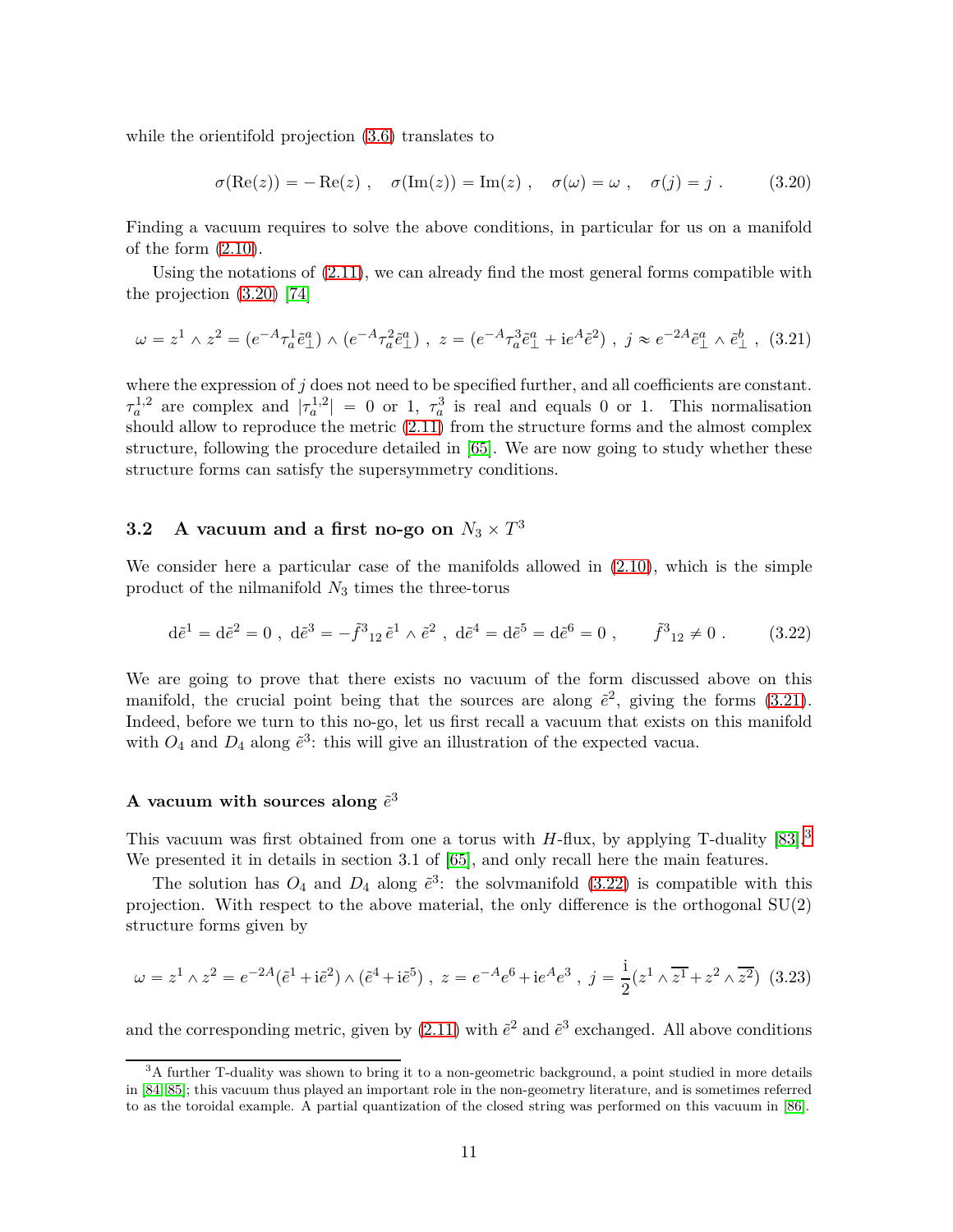are satisfied. The only non-zero flux is

$$
F_4 = -g_s^{-1} \left( e^{4A} * \left( d(e^{-4A}) \wedge \tilde{e}^3 \right) + \tilde{f}^3 {}_{12} \tilde{e}^3 \wedge \tilde{e}^4 \wedge \tilde{e}^5 \wedge \tilde{e}^6 \right) \tag{3.24}
$$
  
\n
$$
= -g_s^{-1} \left( -\eta^{11} \partial_1 (e^{-4A}) \tilde{e}^2 \wedge \tilde{e}^4 \wedge \tilde{e}^5 \wedge \tilde{e}^6 + \eta^{22} \partial_2 (e^{-4A}) \tilde{e}^1 \wedge \tilde{e}^4 \wedge \tilde{e}^5 \wedge \tilde{e}^6 \right)
$$
  
\n
$$
- \eta^{44} \partial_4 (e^{-4A}) \tilde{e}^1 \wedge \tilde{e}^2 \wedge \tilde{e}^5 \wedge \tilde{e}^6 + \eta^{55} \partial_5 (e^{-4A}) \tilde{e}^1 \wedge \tilde{e}^2 \wedge \tilde{e}^4 \wedge \tilde{e}^6
$$
  
\n
$$
- \eta^{66} \partial_6 (e^{-4A}) \tilde{e}^1 \wedge \tilde{e}^2 \wedge \tilde{e}^4 \wedge \tilde{e}^5 + \tilde{f}^3 {}_{12} \tilde{e}^3 \wedge \tilde{e}^4 \wedge \tilde{e}^5 \wedge \tilde{e}^6 \right) \tag{3.25}
$$

where  $A(y^1, y^2, y^4, y^5, y^6)$ , and the derivatives are the  $\partial_{\tilde{a}} = \tilde{e}^m{}_a \partial_m$ . We then obtain

<span id="page-11-6"></span><span id="page-11-0"></span>
$$
dF_4 = -g_s^{-1} \left( \tilde{\Delta} (e^{-4A}) + (\tilde{f}^3{}_{12})^2 \right) \widetilde{\text{vol}}_{\perp} , \qquad (3.26)
$$

in terms of the smeared transverse volume to the source  $\widetilde{\text{vol}}_{\perp} = -\tilde{e}^1 \wedge \tilde{e}^2 \wedge \tilde{e}^4 \wedge \tilde{e}^5 \wedge \tilde{e}^6$ . The expression [\(3.26\)](#page-11-0) gives the expected BI when equating the source contributions. As discussed in [\[65\]](#page-29-15), the constant term in  $(\tilde{f}^3{}_{12})^2$  is a standard one, contributing to the tadpole cancelation, and shifting the source contributions (more  $O_4$  or less  $D_4$ ).

## No vacuum with sources along  $\tilde{e}^2$

We now prove that there exists no appropriate vacuum on [\(3.22\)](#page-10-4) given the forms [\(3.21\)](#page-10-2). To do so, we first focus on the conditions [\(3.10\)](#page-9-1) and [\(3.12\)](#page-9-2)

<span id="page-11-2"></span><span id="page-11-1"></span>
$$
d(e^A \operatorname{Re} z) = 0 , \qquad (3.27)
$$

$$
d(e^{2A}\omega) = 0.
$$
\n
$$
(3.28)
$$

We first consider [\(3.27\)](#page-11-1) and obtain

<span id="page-11-5"></span>
$$
\tau_3^3 \tilde{f}^3{}_{12} \tilde{e}^1 \wedge \tilde{e}^2 = 0 \Rightarrow \tau_3^3 = 0 \; . \tag{3.29}
$$

The general form of *z* is thus modified, as well as  $z \wedge \overline{z}$ 

<span id="page-11-3"></span>
$$
z = e^{-A} \sum_{a=1,4,5,6} \tau_a^3 \tilde{e}^a + i e^A \tilde{e}^2 , \quad z \wedge \overline{z} = 2i \sum_{a=1,4,5,6} \tau_a^3 \tilde{e}^2 \wedge \tilde{e}^a . \tag{3.30}
$$

We now consider [\(3.28\)](#page-11-2) and get similarly

<span id="page-11-4"></span>
$$
\sum_{a,b=\perp} \tau^1_{[a} \tau^2_{b]} \sum_{c,d} \tilde{f}^a_{\,cd} \,\tilde{e}^b \wedge \tilde{e}^c \wedge \tilde{e}^d = 0 \;, \tag{3.31}
$$

$$
\Leftrightarrow \sum_{b=4,5,6} \tau^1_{[3} \tau^2_{b]} \tilde{f}^3_{12} \tilde{e}^b \wedge \tilde{e}^1 \wedge \tilde{e}^2 = 0 , \qquad (3.32)
$$

$$
\Leftrightarrow \forall b = 4, 5, 6, \ \tau^1_{[3}\tau^2_{b]} = 0 \ . \tag{3.33}
$$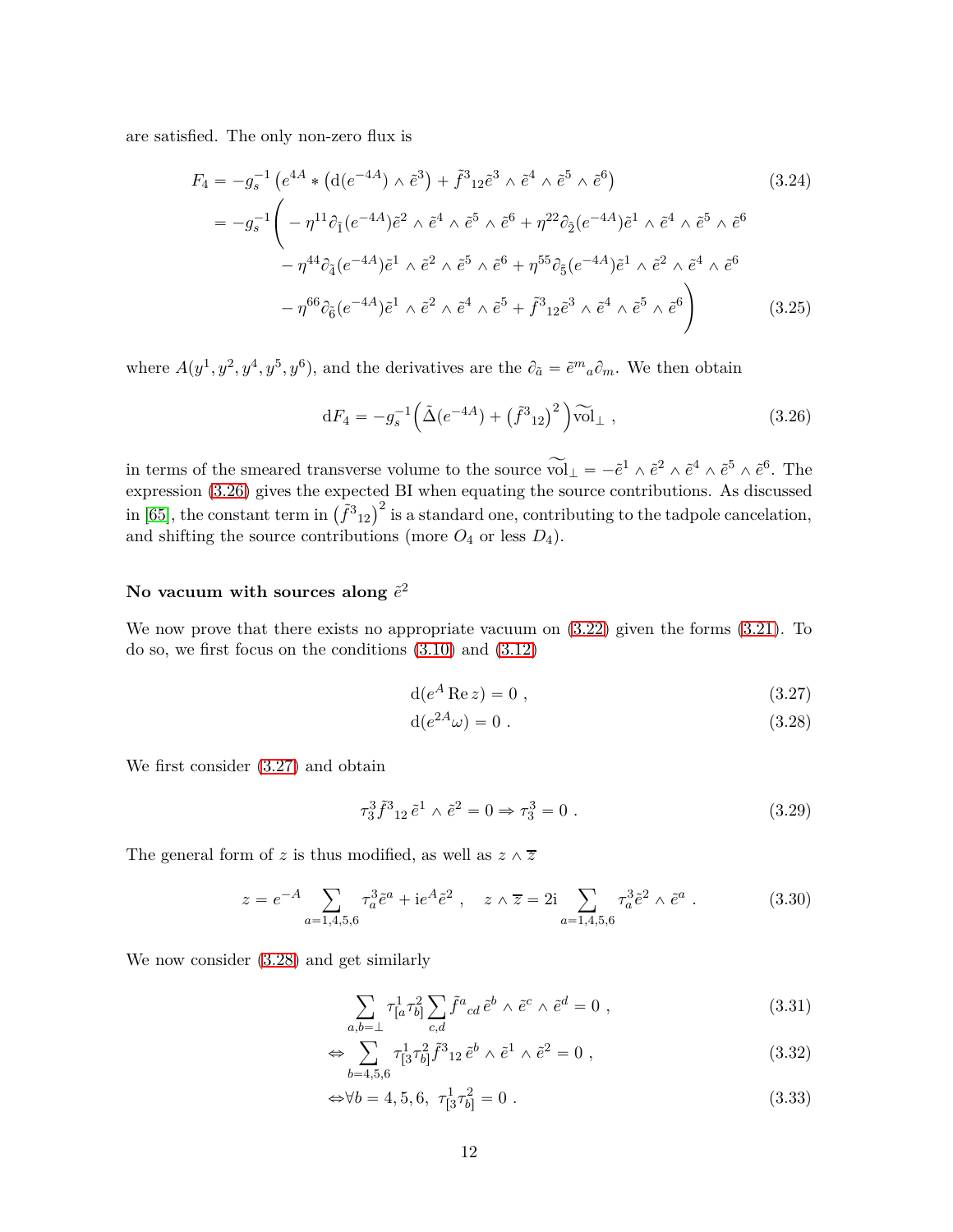We deduce the following modifications

<span id="page-12-3"></span>
$$
\omega = e^{-2A} \left( 2\tau_{[1}^{1}\tau_{3]}^{2}\tilde{e}^{1} \wedge \tilde{e}^{3} + \sum_{a,b=1,4,5,6} \tau_{[a}^{1}\tau_{b]}^{2}\tilde{e}^{a} \wedge \tilde{e}^{b} \right), \qquad (3.34)
$$

$$
\omega \wedge \overline{\omega} = e^{-4A} \left( 4 \sum_{a,b=4,5,6} \text{Re} \left( \tau_{[1}^{1} \tau_{3]}^{2} \overline{\tau_{[a}^{1} \tau_{b]}^{2}} \right) \tilde{e}^{1} \wedge \tilde{e}^{3} \wedge \tilde{e}^{a} \wedge \tilde{e}^{b} \right) \right)
$$
  
+ 
$$
\sum_{a,b,c,d=1,4,5,6} \tau_{[a}^{1} \tau_{b]}^{2} \overline{\tau_{[c}^{1} \tau_{d]}^{2}} \tilde{e}^{a} \wedge \tilde{e}^{b} \wedge \tilde{e}^{c} \wedge \tilde{e}^{d} \right).
$$
 (3.35)

We deduce from [\(3.30\)](#page-11-3) and [\(3.35\)](#page-12-0)

<span id="page-12-1"></span>
$$
z \wedge \overline{z} \wedge \omega \wedge \overline{\omega} = -8ie^{-4A} \sum_{a,b,c=4,5,6} \text{Re}\left(\tau_{\left[1}^{1} \tau_{3}^{2}\right]} \overline{\tau_{\left[a}^{1} \tau_{b\right]}^{2}}\right) \tau_{c}^{3} \tilde{e}^{1} \wedge \tilde{e}^{2} \wedge \tilde{e}^{3} \wedge \tilde{e}^{a} \wedge \tilde{e}^{b} \wedge \tilde{e}^{c} \ . \tag{3.36}
$$

The structure compatibility conditions [\(3.8\)](#page-9-3) and [\(3.9\)](#page-9-4) imply that the above form is proportional to the volume form and does not vanish

<span id="page-12-2"></span><span id="page-12-0"></span>
$$
z \wedge \overline{z} \wedge \omega \wedge \overline{\omega} \neq 0. \tag{3.37}
$$

We now show that this requirement does not hold, leading to a contradiction. From  $(3.33)$ , we deduce the following,  $\forall a, b = 4, 5, 6,$ 

$$
0 = \tau_{\left[\left[3\right]}^1 \tau_{b\right]}^2 \tau_{a\right]}^1 = \tau_{\left[3\right]}^1 \tau_{b\left[a\right]}^2 = \frac{1}{3} \left( \tau_{3}^1 \tau_{\left[b\right]}^2 \tau_{a\left]}^1 + \tau_{a\left[\left[3\right] \tau_{b\right]}^1 + \tau_{b\left[\left[4\right] \tau_{a\left]}^2\right]}^1 \right) = \frac{1}{3} \tau_{3}^1 \tau_{\left[b\right]}^2 \tau_{a\left]}^1 \ . \tag{3.38}
$$

Thus, either  $\tau_3^1 = 0$  or  $\tau_{\text{F}}^2$  $\frac{c^2}{b^2} \tau a^1 = 0$ , so we can write

$$
\tau_3^1 \, \overline{\tau_{[b}^2 \tau_{a]}^1} = 0 \tag{3.39}
$$

We proceed similarly with  $0 = \tau_{\parallel}^2$  $\int_0^1$ <sup>1</sup>  $b]^{\mathcal{T}_a^2}$  $a_1^2 \quad \forall a, b = 4, 5, 6$ , and obtain eventually  $\tau_3^2 \tau_{[b]}^1$  $\frac{1}{[b\tau_a^2]} = 0.$ From these two results, we deduce

$$
\forall a, b = 4, 5, 6, \quad \tau_{[1}^{1} \tau_{3]}^{2} \overline{\tau_{[a}^{1} \tau_{b]}^{2}} = 0.
$$
 (3.40)

This result implies that the combination [\(3.36\)](#page-12-1) vanishes, contradicting the non-vanishing of the form [\(3.37\)](#page-12-2).

While the way to reach a contradiction is formal, the point can be understood intuitively as follows. Typically,  $z, z^1, z^2$  should be independent  $(1,0)$ -forms with respect to an almost complex structure, thus spanning the six real dimensions. [\(3.29\)](#page-11-5) implies that the direction  $e^3$  is not captured by *z* and thus rather by  $z^1, z^2$ . If it were the case, meaning typically that  $e^3$  is the real or imaginary of one of the  $z^a$ , one would get at least two terms in  $\omega$  depending on  $\tilde{e}^3$ . However [\(3.33\)](#page-11-4) indicates that  $\tau^1_{\left[3\right.7\right.}^{\left[2\right.7\right.}$  $a_{a}^2$  is only non-zero for  $a = 1$ , meaning that only one term of  $\omega$  contains  $\tilde{e}^3$ , as in [\(3.34\)](#page-12-3). This apparent contradiction is a sign of an independency or basis problem among the forms, which typically translates into the volume form vanishing. This is indeed what we showed.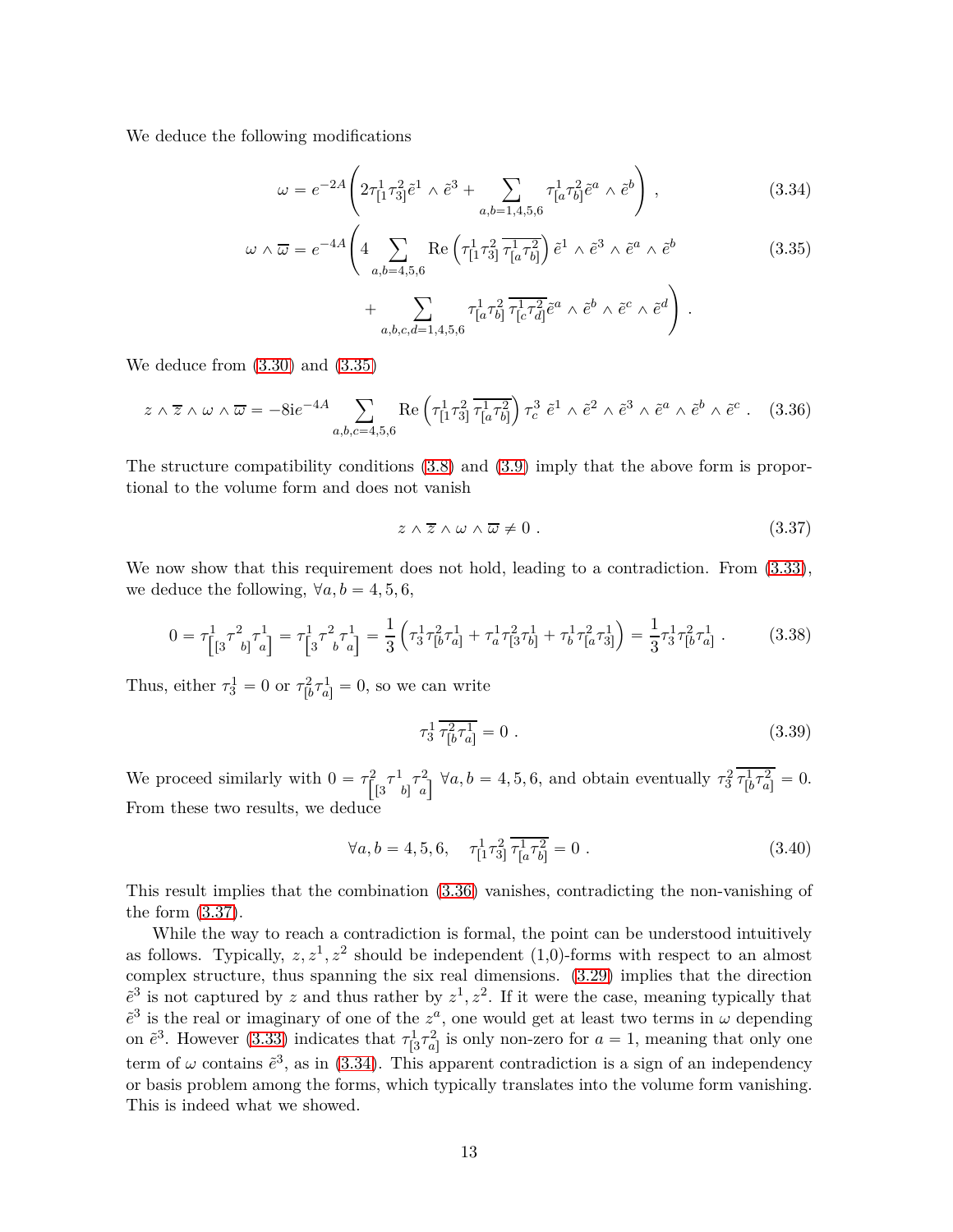As a side remark, note that this proof can be extended to the manifolds (with  $\tilde{f}^3_{12} \neq 0$ )

$$
d\tilde{e}^1 = d\tilde{e}^2 = 0 \; , \; d\tilde{e}^3 = -\tilde{f}^3{}_{12} \tilde{e}^1 \wedge \tilde{e}^2 - \sum_{b,c \neq 2} \frac{1}{2} \tilde{f}^3{}_{bc} \tilde{e}^b \wedge \tilde{e}^c \; , \; d\tilde{e}^{a=4,5,6} = - \sum_{b,c \neq 2} \frac{1}{2} \tilde{f}^a{}_{bc} \tilde{e}^b \wedge \tilde{e}^c \; .
$$

However, this is not useful here since the  $O_4$  sets to zero (see  $(2.10)$ ) the above additional structure constants with respect to [\(3.22\)](#page-10-4).

We conclude on the following no-go: there is no supersymmetric Minkowski vacuum with an orthogonal SU(2) structure on the manifold  $N_3 \times T^3$  described by [\(3.22\)](#page-10-4), and with a space-time filling  $O_4$ -plane wrapping the internal  $\tilde{e}^2$  direction. Since orthogonal SU(2) is the only constant  $SU(3) \times SU(3)$  structure allowed by the  $O_4$ , and the non-constant ones are very unlikely to exist, it is highly probable that there is no supersymmetric Minkowski vacuum at all on  $N_3 \times T^3$  with an  $O_4$  along  $\tilde{e}^2$ . This will be confirmed in section [4.2,](#page-18-0) even without supersymmetry. The crucial point appears already to be the direction wrapped by the source: letting it wrap rather  $\tilde{e}^3$  gives the vacuum presented above; we will come back to this.

#### <span id="page-13-0"></span>**3.3 General analysis**

We have just proven the absence of an appropriate supersymmetric Minkowski vacuum on  $N_3 \times T^3$ ; we now turn to the more general manifold [\(2.10\)](#page-7-0). Proceeding similarly, it is difficult to get to the same conclusion. This is illustrated by the manifold considered in section 3.2 of [\[65\]](#page-29-15) which is a particular case of [\(2.10\)](#page-7-0): as explained at the end of that section, the whole set of supersymmetry conditions can be solved for that example, and one is only left in the end with studying the BI. As discussed in section [3.1,](#page-8-1) the BI can be difficult to satisfy, and in that example, a problem occurs only in that of *F*2. Conducting the same analysis in the more general case of [\(2.10\)](#page-7-0) looks then too involved. Still, we can extract some useful information from the supersymmetry conditions.

The two conditions  $(3.10)$  and  $(3.12)$  simply lead to constraints on the coefficients. Let us treat the other conditions: using the algebra [\(2.10\)](#page-7-0) for [\(3.11\)](#page-9-5), the form of *j* [\(3.21\)](#page-10-2) and the algebra for [\(3.13\)](#page-9-6), the compatibility condition [\(3.8\)](#page-9-3) and [\(3.10\)](#page-9-1) and the dependence of *A* for [\(3.14\)](#page-9-7), we obtain respectively

$$
H \wedge \omega = 0 , \quad H \wedge \text{Re}(z) = 0 , \quad H \wedge \text{Im}(z) \wedge j = 0 . \tag{3.41}
$$

From this and [\(3.18\)](#page-9-8), we deduce that

$$
F_0 = 0. \t\t(3.42)
$$

 $F_2$  is given by the complicated [\(3.17\)](#page-9-9). Finally,  $F_4$  is given by [\(3.16\)](#page-9-10)

<span id="page-13-1"></span>
$$
g_s * F_4 = -e^{4A} d(e^{-4A}) \wedge \tilde{e}^2.
$$
 (3.43)

In short, the supersymmetry conditions fix some of the free coefficients, and the flux *F*4. The only other non-zero fluxes are  $H$  and  $F_2$ , and they can only be constrained further by studying their BI, as explained above. It is difficult to do so in the general case [\(2.10\)](#page-7-0). Let us now rather focus on *F*4.

The expression  $(3.43)$  for  $F_4$  is very particular and we will comment on it; let us first obtain its BI and study its consequences. The structure forms  $z, \omega, j$  [\(3.21\)](#page-10-2) and the almost complex structure allow to build a metric in the basis  $(\tilde{e}^2, \tilde{e}^a_\perp)$  as described in [\[65\]](#page-29-15). Since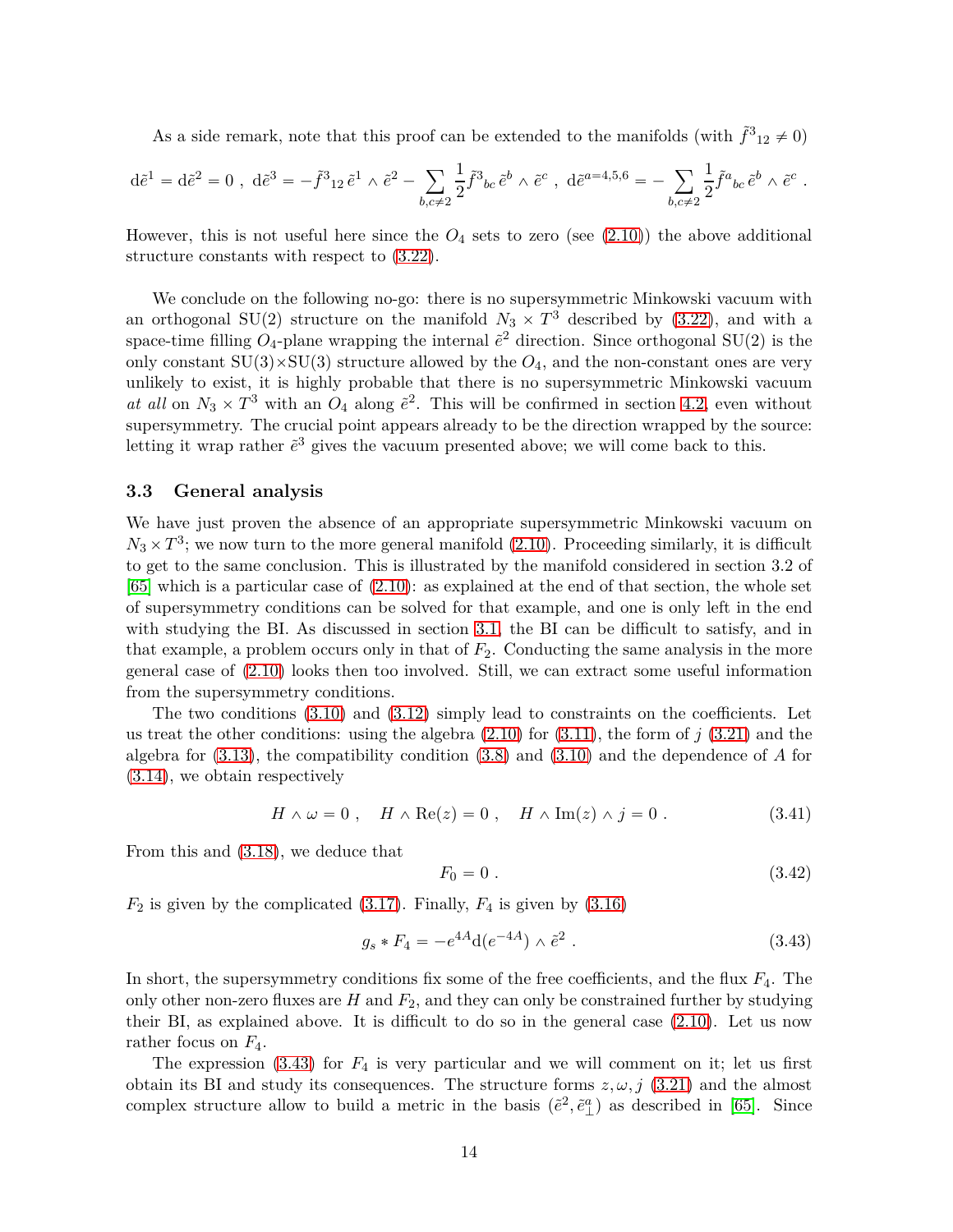only Im *z* depends on  $\tilde{e}^2$ , and depends on  $\tilde{e}^2$  only, this metric is block diagonal: it is given in  $(2.11)$ . We can then relate the six-dimensional internal Hodge star  $*$  to the five-dimensional one along the orthogonal directions  $*_l$  as follows

$$
g_s F_4 = -e^{4A} * (\mathrm{d}(e^{-4A}) \wedge \tilde{e}^2) = -e^{3A} *_{\perp} \mathrm{d}(e^{-4A}) = -\tilde{*}_{\perp} \mathrm{d}(e^{-4A}), \qquad (3.44)
$$

where in the last equality, we used the tilde (smeared) metric; it results in the warp factor dependence dropping out. The exterior derivative is then given by

$$
g_s dF_4 = -d(\tilde{\ast}_{\perp} d(e^{-4A})) = -\tilde{\Delta}_{\perp} (e^{-4A}) \tilde{\ast}_{\perp} 1 , \qquad (3.45)
$$

where our conventions give in general  $\Delta f = *d * df$  for a function *f*.

In the case  $H = F_2 = 0$ , the BI for  $F_4$  is only given by  $dF_4$  that equals the source contributions. By integrating it on the transverse directions, or taking the smeared limit where  $e^{A}$  is constant, we see that the source contributions from  $O_4$  and  $D_4$  should cancel each other. Looking at the Einstein equation on the internal directions, we deduce the Ricci tensor vanishes in the smeared limit: indeed the flux  $F_4$  vanishes, the sources cancel each other, and the derivatives of dilaton vanish. This implies that the underlying solvmanifold is Ricci flat; this is precisely the reasoning followed in [\[65\]](#page-29-15). However, only three solvable algebras allow for solvmanifolds with Ricci flat metrics, and none of them has the form [\(2.10\)](#page-7-0): since  $\tilde{f}^3{}_{12} \neq 0$ , these algebras would require  $\tilde{f}^1{}_{32} \neq 0$  or  $\tilde{f}^2{}_{31} \neq 0$ , which is not the case here. We conclude that there is no appropriate supersymmetric Minkowski vacuum on the general manifold [\(2.10\)](#page-7-0) in the case  $H = F_2 = 0$ . If those fluxes are non-zero, they would typically be related to each other, and cancel the source contributions in the BI as in the Einstein equation, leading to the same reasoning and conclusion. We refrain from showing the latter more formally here, and will prove the complete absence of appropriate Minkowski vacua using different tools in the next section.

#### **Interpretation**

We can provide already an explanation for the absence of an appropriate supersymmetric Minkowski vacuum; the relevant ideas were discussed in [\[65\]](#page-29-15). As mentioned, the *F*4 obtained [\(3.43\)](#page-13-1) is very unusual: it is given by a derivative of the warp factor, and thus vanishes in the smeared limit where  $e^A$  is constant. This should be compared to the more standard solution given in section [3.2](#page-10-0) where the  $F_4$  [\(3.25\)](#page-11-6) has a constant term, so does not vanish in the smeared limit. This difference is reflected in the BI, and whether the source contributions cancel each other or not in the smeared limit, a point we have just used in the reasoning above. As pointed out in section [3.2,](#page-10-0) this difference, namely the absence or presence of the constant terms, should be related to the internal directions wrapped by the sources. This relation was established in [\[65\]](#page-29-15) and we reproduce now the argument, for  $H = 0$ . We denote with a tilde the polyform from which we have extracted all warp factor dependence: consider for instance for the *p*-form part that there is a power *n* of warp factor:  $\text{Im}(\Phi_{\pm})|_p = e^{nA} \text{Im}(\widetilde{\Phi}_{\pm})|_p$ ; consider also that  $e^{\phi} = g_s e^{mA}$ . We then get from the last supersymmetry condition in [\(3.1\)](#page-8-6)

$$
\pm \frac{g_s}{8} * \lambda(F_{5-p}) = e^{-4A} d\left(e^{(3-m+n)A} \operatorname{Im}(\tilde{\Phi}_{\mp})|_p\right)
$$
\n
$$
= e^{-4A} d\left(e^{(3-m+n)A}\right) \wedge \operatorname{Im}(\tilde{\Phi}_{\mp})|_p + e^{(-1-m+n)A} d\operatorname{Im}(\tilde{\Phi}_{\mp})|_p.
$$
\n(3.46)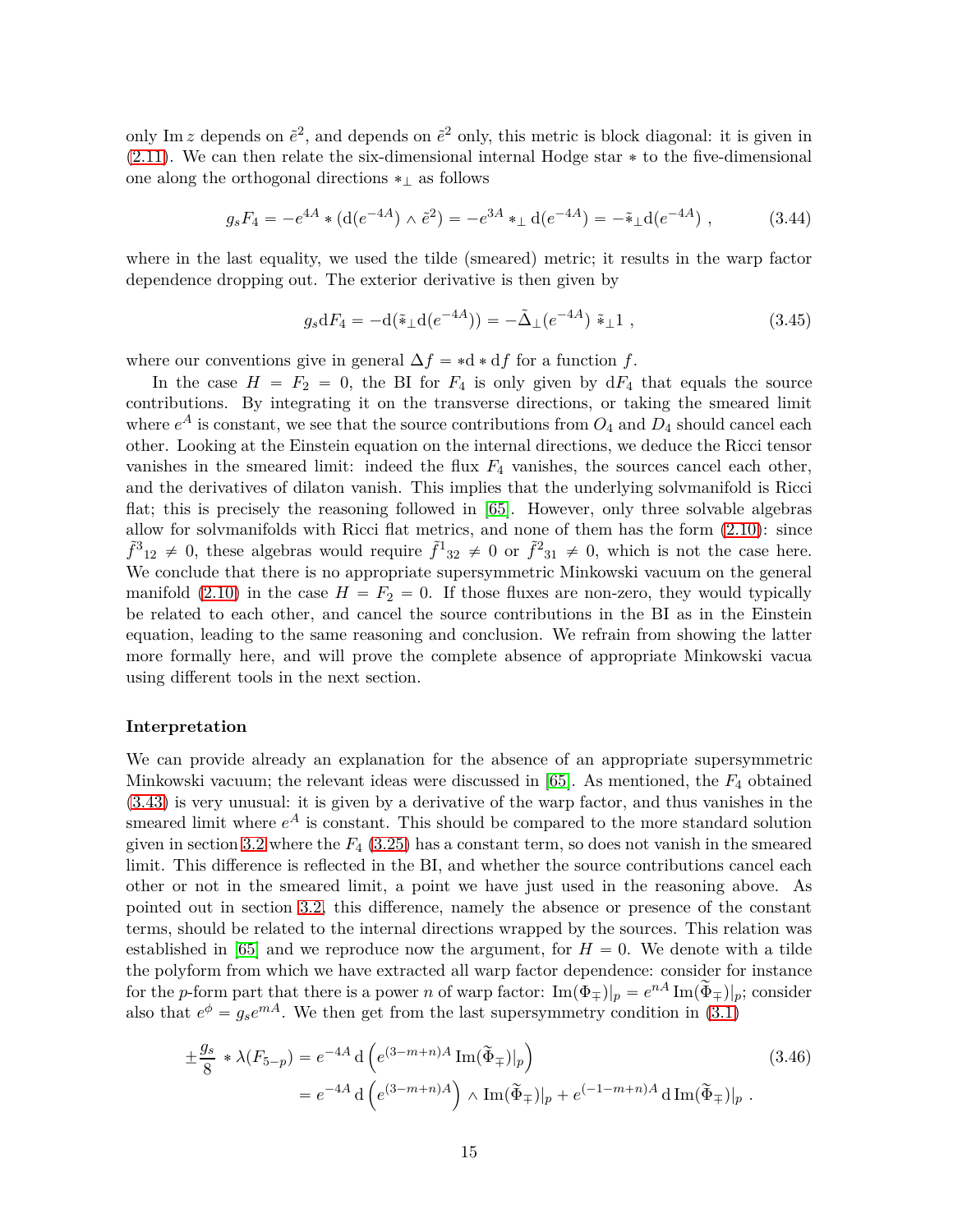The constant terms in the flux now clearly come from the very last term, namely  $d \text{Im}(\Phi_{\mp})|_p$ . Because of the condition for the supersymmetry of the source [\(3.5\)](#page-8-7), one can relate this to the directions wrapped:

$$
d P[\text{Im}(\widetilde{\Phi}_{\mp})|_p] = \frac{1}{8} d \widetilde{\text{vol}}_{p||} . \qquad (3.47)
$$

The presence of constant terms in the flux are thus related to whether the (smeared) volume wrapped by the source is closed or not. This is precisely the difference in the two cases considered in section [3.2:](#page-10-0)  $d\tilde{e}^3 \neq 0$ , but in the appropriate case for us,  $d\tilde{e}^2 = 0$ . In other words, because we are looking for sources with  $dvol_{\parallel} = 0$ , we are then lead to fluxes that vanish in the smeared limit. A priori, this is not a problem, but as argued in [\[65\]](#page-29-15) and above, this is typically realised on Ricci flat solvmanifolds. The embedding of the nilmanifold *N*3 in  $M$  rather results in an underlying solvmanifold  $(2.10)$  which is not Ricci flat, hence the problem. This tension between the curvature of the manifold on one hand, and the direction wrapped by the sources reflected in the flux on the other hand, will be as well the main reason for the no-go theorem in section [4.2,](#page-18-0) as mentioned in the Conclusion.

### <span id="page-15-0"></span>**4 General search for an appropriate vacuum**

### <span id="page-15-1"></span>**4.1 Manipulations of the equations of motion**

In order to establish the no-go theorem in section [4.2,](#page-18-0) we need a specific relation between the vacuum quantities. We derive here this relation by various manipulations of the equations of motion. We start with the (bosonic) type IIA supergravity action in string frame, from which the Einstein equation and dilaton equation of motion are derived

$$
S = \frac{1}{2\kappa^2} \int d^{10}x \sqrt{|g_{10}|} \left( e^{-2\phi} (\mathcal{R}_{10} + 4|\partial \phi|^2 - \frac{1}{2}|H|^2) - \frac{1}{2} (|F_0|^2 + |F_2|^2 + |F_4|^2) \right) , \quad (4.1)
$$

where  $2\kappa^2 = (2\pi)^7 (\alpha')^4$ ,  $\alpha' = l_s^2$  $s<sub>s</sub>$ , and  $|g_{10}|$  is the absolute value of the determinant of the ten-dimensional metric. We denote for the  $p$ -form  $F_p$  in ten dimensions

$$
F_p \wedge *_{10} F_p = \mathrm{d}^{10} x \sqrt{|g_{10}|} \frac{F_{M_1...M_p} F^{M_1...M_p}}{p!} = \mathrm{d}^{10} x \sqrt{|g_{10}|} |F_p|^2 \,. \tag{4.2}
$$

To the above should be added the topological Chern-Simons term, but it does not contribute to the Einstein nor the dilaton equation of motion. In addition, one should consider the action for the sources  $(D_p \text{ or } O_p)$ ; for the same reason we only need the DBI part and not the Wess-Zumino term

$$
S_{DBI} = -c_p T_p \int_{\Sigma_{p+1}} d^{p+1} \xi \ e^{-\phi} \sqrt{|P[g_{10} + b] + \mathcal{F}|} \ , \tag{4.3}
$$

where the action is on the world-volume  $\Sigma_{p+1}$  and  $P[\cdot]$  is the pull-back to it. The tension  $T_p$ is given by  $T_p^2 = \frac{\pi}{\kappa^2} (4\pi^2 \alpha')^{3-p}$  and for a  $D_p$ ,  $c_p = 1$  while for an  $O_p$ ,  $c_p = -2^{p-5}$  and  $\mathcal{F} = 0$ . It is useful to bring this action to a ten-dimensional one. For the cases of interest here, there is no complication in the embedding of the sources in the ten-dimensional space-time, so the pull-back is only a projection on  $\Sigma_{p+1}$ ; the sources will be space-time filling so  $\Sigma_{p+1}$ is the product of the four-dimensional space-time and the internal subspace wrapped. It is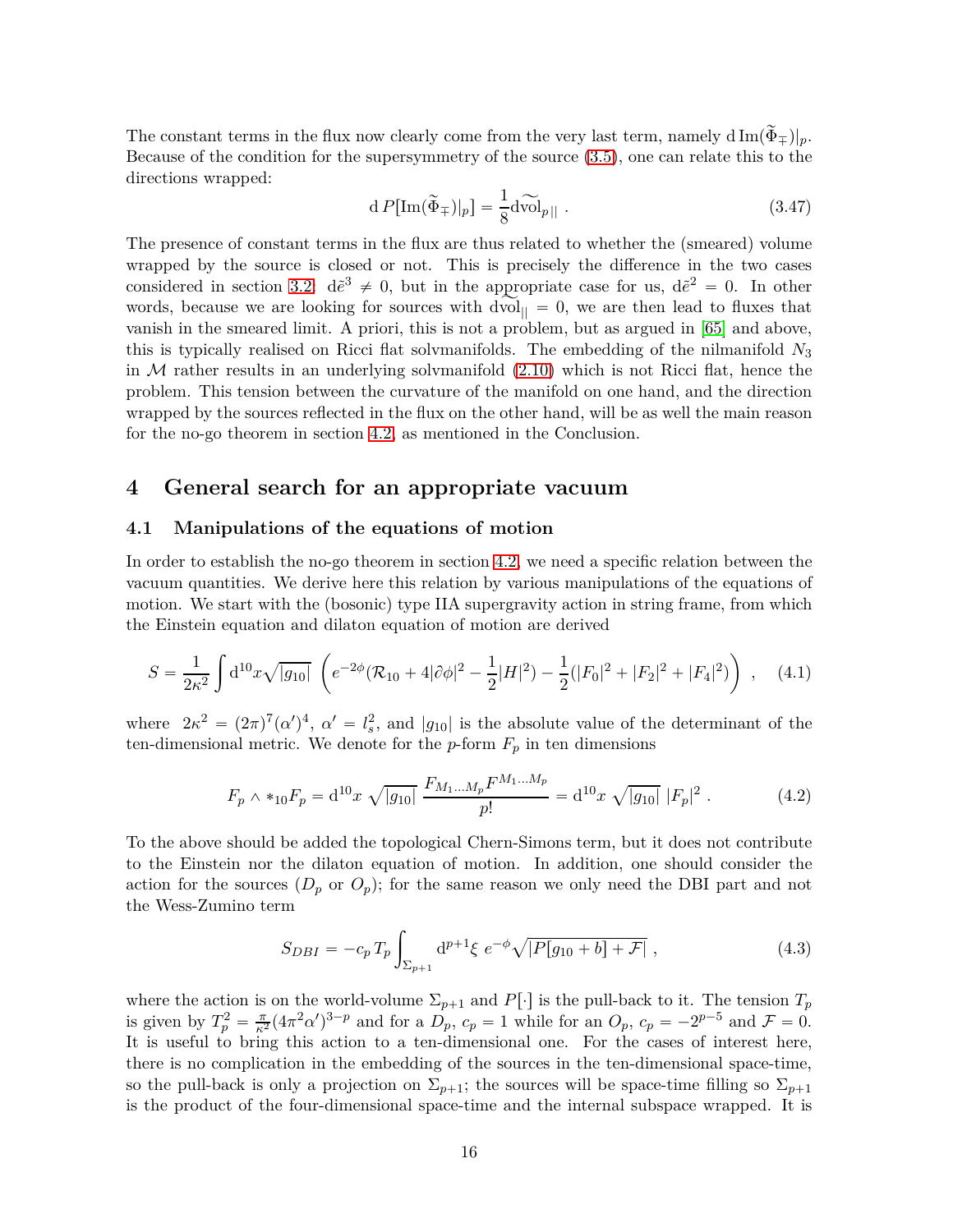then enough to complete to ten dimensions by a  $\delta(y_\perp)$  localizing in the internal directions transverse to the source

$$
S_{DBI} = -c_p T_p \int d^{10}x \ e^{-\phi} \sqrt{|P[g_{10} + b] + \mathcal{F}|} \ \delta(y_\perp) \ .
$$

We can now derive the sources contributions to the equations of motion. We introduce the energy momentum tensor

$$
\frac{1}{\sqrt{|g_{10}|}} \sum_{\text{sources}} \frac{\delta S_{DBI}}{\delta g^{MN}} = -\frac{e^{-\phi}}{4\kappa^2} T_{MN} , \qquad (4.4)
$$

where  $M, N, \dots$  are ten-dimensional curved indices. We restrict from now on to  $P[b] + \mathcal{F} = 0$ . The DBI action is then essentially given by the determinant of the metric on the worldvolume, so  $T_{MN}$  is given by the standard result with a projector towards  $\Sigma_{p+1}$ , and we also deduce its trace

$$
T_{MN} = -\frac{2\kappa^2}{\sqrt{|g_{10}|}} \sum_{\text{sources}} c_p T_p P[g_{MN}] \sqrt{|P[g_{10}]|} \delta(y_\perp) , \qquad (4.5)
$$

$$
T_{10} = g^{MN} T_{MN} = -\frac{2\kappa^2}{\sqrt{|g_{10}|}} \sum_{\text{sources}} c_p T_p (p+1) \sqrt{|P[g_{10}]|} \delta(y_\perp).
$$
 (4.6)

One can then verify  $4$ 

<span id="page-16-2"></span>
$$
\frac{1}{\sqrt{|g_{10}|}} \sum_{\text{sources}} \frac{\delta S_{DBI}}{\delta \phi} = -\frac{e^{-\phi}}{2\kappa^2} \frac{T_{10}}{p+1} \,. \tag{4.7}
$$

The Einstein and the dilaton equation of motion are then<sup>[5](#page-16-1)</sup>

$$
\mathcal{R}_{MN} - \frac{g_{MN}}{2} \mathcal{R}_{10} = \frac{e^{\phi}}{2} T_{MN} - 2 \nabla_M \partial_N \phi + 2 g_{MN} (\Delta \phi - 2 | \partial \phi |^2) \n+ \frac{1}{4} H_{MPQ} H_N^{PQ} + \frac{e^{2\phi}}{2} \left( F_{2 \; MP} F_{2 \; N}^P + \frac{1}{3!} F_{4 \; MPQR} F_{4 \; N}^{PQR} \right) \n- \frac{g_{MN}}{2} \left( -4 | \partial \phi |^2 + \frac{1}{2} |H|^2 + \frac{e^{2\phi}}{2} (|F_0|^2 + |F_2|^2 + |F_4|^2) \right) ,
$$
\n(4.8)

$$
2\mathcal{R}_{10} + 8(\Delta\phi - |\partial\phi|^2) - |H|^2 = -e^{\phi} \frac{T_{10}}{p+1} \,. \tag{4.9}
$$

Let us point-out that the RR fluxes appearing here are, in our case, the same as those introduced in section [3,](#page-8-0) as explained in footnote [2.](#page-8-3)

We now trace the above Einstein equation in ten and in four dimensions; for the latter we recall that the fluxes are purely internal. We denote

$$
\mathcal{R}_{10} = g^{MN}\mathcal{R}_{MN}, \ \mathcal{R}_4 = g^{\mu\nu}\mathcal{R}_{\mu\nu}, \ \mathcal{R}_6 = g^{mn}\mathcal{R}_{mn} = \mathcal{R}_{10} - \mathcal{R}_4, \ (\nabla\partial\phi)_4 = g^{\mu\nu}\nabla_{\mu}\partial_{\nu}\phi. \tag{4.10}
$$

<span id="page-16-0"></span><sup>&</sup>lt;sup>4</sup>For sources of different sizes p, the quantity  $\frac{T_{10}}{p+1}$  should be taken as a notation, since the quotient should then be realised within the sum on sources. We however soon restrict to only one value of *p*.

<span id="page-16-1"></span> $5$ The dilaton terms in the first line of  $(4.8)$  might not be obvious to derive; we refer for instance to the footnote 30 of [\[87\]](#page-31-1) about them. We also recall the definition of the, say six-dimensional, Laplacian on a function  $\varphi: \Delta \varphi = g^{mn} \nabla_m \partial_n \varphi = \frac{1}{\sqrt{|g|}} \partial_m (\sqrt{|g|} g^{mn} \partial_n \varphi)$ . Finally, note that the democratic formalism is often used to derive supergravity equations of motion, instead of the above action; this is actually required for the RR sector, but we do not need the corresponding equations here.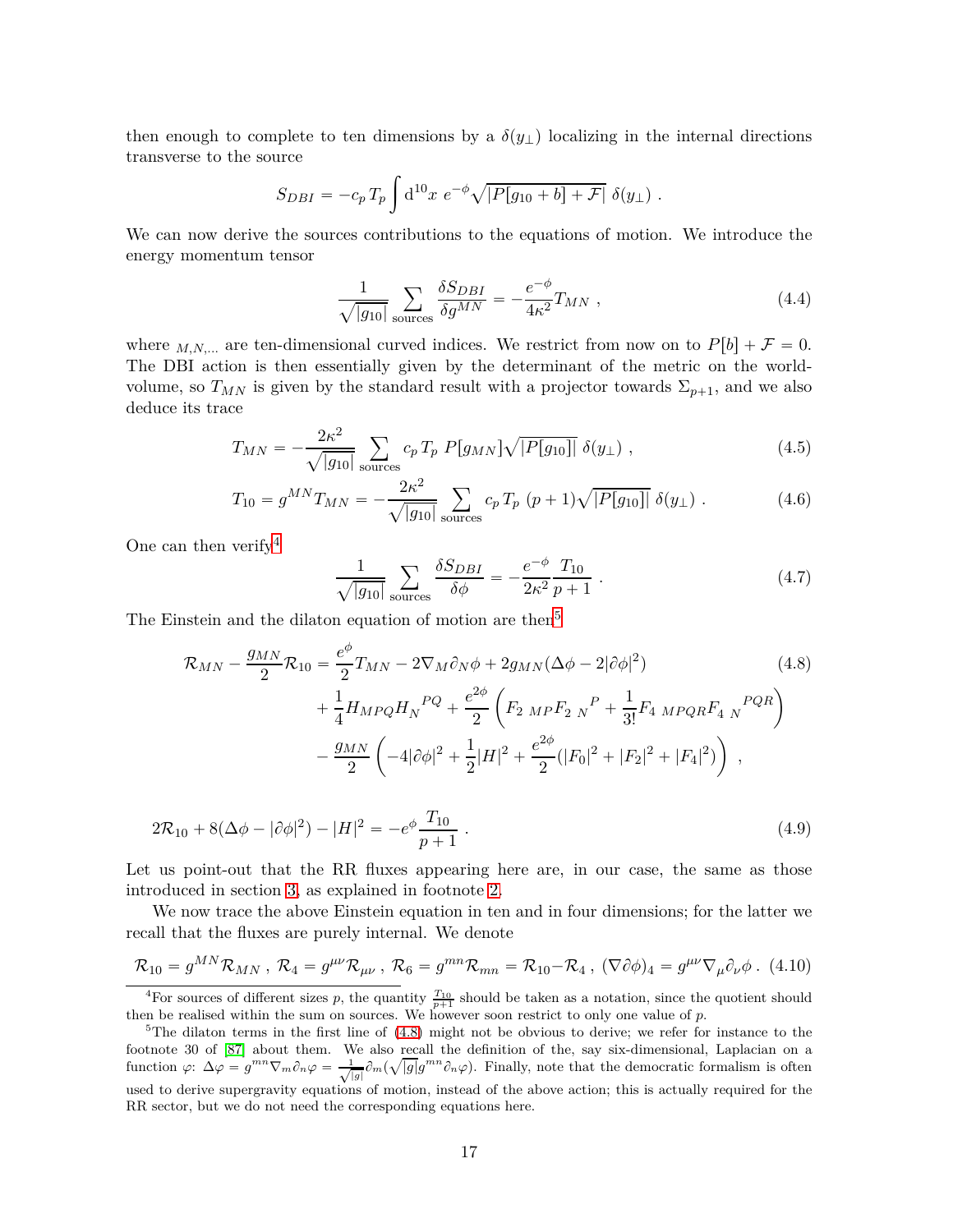The dilaton is purely internal so the quantity  $(\nabla \partial \phi)_4$  would naively vanish. We are however using the ten-dimensional quantities (here the connection in  $\nabla_M$  in particular) and look at four-dimensional indices; this is different from pure four-dimensional quantities. The same holds for the seemingly Ricci scalars just defined. We get

$$
4\mathcal{R}_{10} + \frac{e^{\phi}}{2}T_{10} - 20|\partial\phi|^2 + 18\Delta\phi - |H|^2 - \frac{e^{2\phi}}{2}(5|F_0|^2 + 3|F_2|^2 + |F_4|^2) = 0,
$$
\n(4.11)

$$
\mathcal{R}_4 - 2\mathcal{R}_{10} - \frac{2e^{\phi}}{p+1}T_{10} + 2(\nabla\partial\phi)_4 + 8|\partial\phi|^2 - 8\Delta\phi + |H|^2 + e^{2\phi}(|F_0|^2 + |F_2|^2 + |F_4|^2) = 0,
$$
\n(4.12)

where we used

<span id="page-17-3"></span><span id="page-17-2"></span><span id="page-17-1"></span>
$$
g^{\mu\nu}T_{\mu\nu} = \frac{4}{p+1}T_{10} \tag{4.13}
$$

The supersymmetry conditions and the BI would allow to relate  $|F_0|^2 + |F_2|^2 + |F_4|^2$  to  $T_{10}$ following (A.15) of [\[65\]](#page-29-15); we however want to be more general here so do not use such a relation. Instead, we now use the dilaton equation of motion to eliminate *T*10 in respectively the tenand four-dimensional traces. We also restrict from now on to a set of sources with only one fixed value of  $p: (p+1)$  can then be extracted of the sum on sources. We get

$$
(p-3)\left(-2\mathcal{R}_{10} + 8|\partial\phi|^2 - 8\Delta\phi + |H|^2\right)
$$
  

$$
-8|\partial\phi|^2 + 4\Delta\phi + 2|H|^2 - e^{2\phi}(5|F_0|^2 + 3|F_2|^2 + |F_4|^2) = 0,
$$
 (4.14)

$$
3\mathcal{R}_4 = -2\mathcal{R}_6 - 2(\nabla\partial\phi)_4 + 8|\partial\phi|^2 - 8\Delta\phi + |H|^2 - e^{2\phi}(|F_0|^2 + |F_2|^2 + |F_4|^2) ,\qquad(4.15)
$$

where we wrote  $(4.14)$  in a particular form to combine it with  $(4.15)$ . We now multiply  $(4.15)$ by  $(p-3)$  and insert [\(4.14\)](#page-17-1) (note that  $p-3 \neq 0$  as we are in IIA). This gives

$$
(p-3)\mathcal{R}_4 = 2e^{2\phi}\Delta e^{-2\phi} - 2(p-3)(\nabla \partial \phi)_4
$$
  
 
$$
-2|H|^2 + e^{2\phi}((8-p)|F_0|^2 + (6-p)|F_2|^2 + (4-p)|F_4|^2),
$$
 (4.16)

where we used  $-2|\partial \phi|^2 + \Delta \phi = -\frac{1}{2}$  $\frac{1}{2}e^{2\phi}\Delta e^{-2\phi}$ . For future purposes, we now simply sum [\(4.14\)](#page-17-1) to the right-hand side of [\(4.15\)](#page-17-2), make use of  $(-2\times)(4.16)$  $(-2\times)(4.16)$ , and write the resulting equation as follows

<span id="page-17-0"></span>
$$
2(p-2)\mathcal{R}_6 = -(4p-9)\mathcal{R}_4 + 2e^{2\phi}(|F_0|^2 - |F_4|^2)
$$
  
\n
$$
- 2(2p-5)(\nabla\partial\phi)_4 + 8(p-1)|\partial\phi|^2 - 4(2p-3)\Delta\phi
$$
  
\n
$$
+ (4-p)\left(-|H|^2 + 2e^{2\phi}(|F_0|^2 + |F_2|^2 + |F_4|^2)\right).
$$
\n(4.17)

#### **Comment and check**

Equation [\(4.16\)](#page-17-3) has an interesting interpretation: for  $D_p$  or  $O_p$  sourcing one of the RR-fluxes  $F_q$ , the coefficient in this equation in front of  $F_q$  precisely vanishes. The dilaton terms would typically compensate the warp factor terms coming from  $\mathcal{R}_4$ . This leaves essentially the smeared  $\mathcal{R}_4$  to be given by the other fluxes, which is an interesting relation.

This relation can be tested for instance for  $p = 4$  on Minkowski, where one would typically have  $F_0 = 0$  while *H* and  $F_2$  compensate each other, if not vanishing: see the example in section [3.2.](#page-10-0) An extreme subcase is the *D*4 background: let us check this formula for that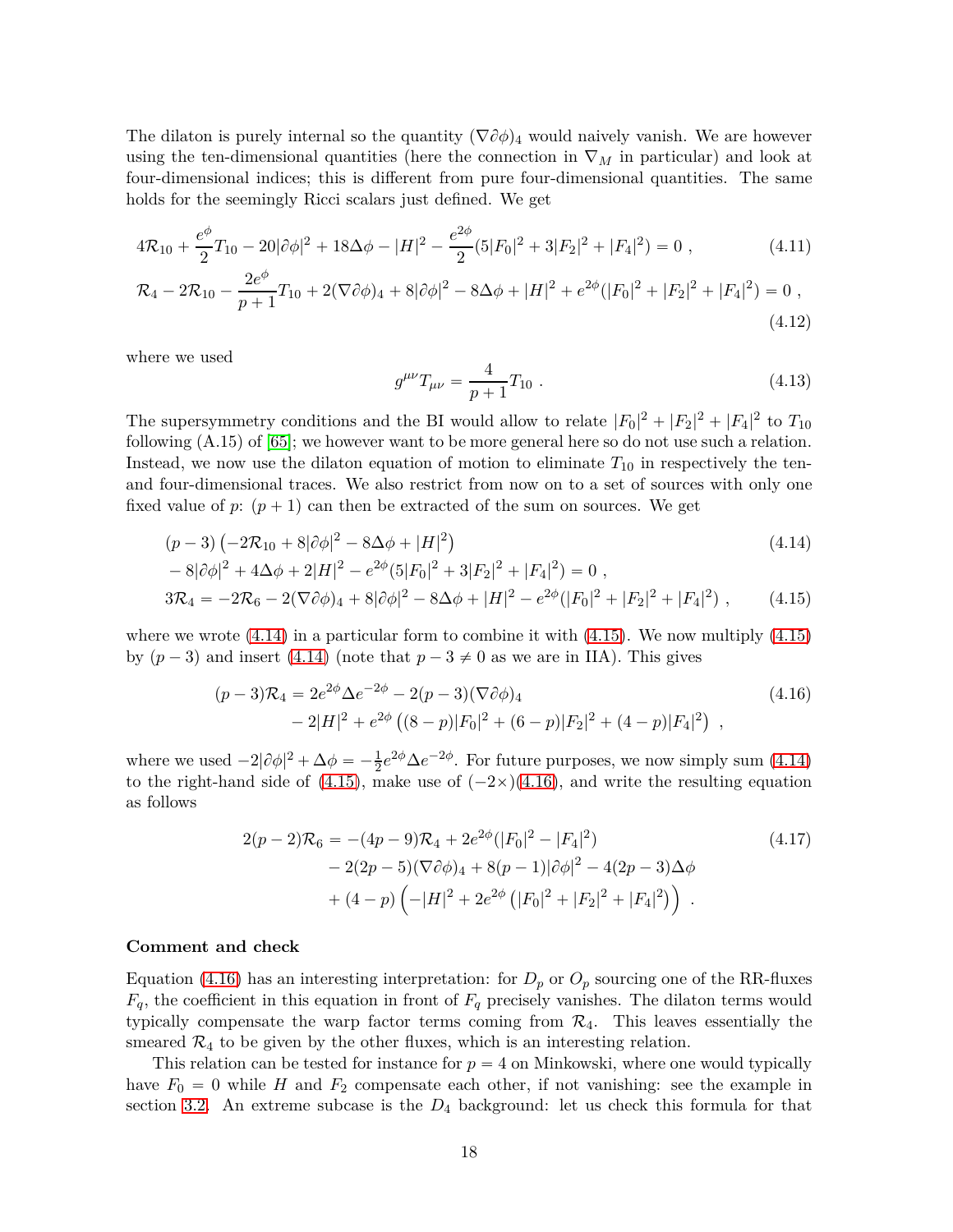example. There, the ten-dimensional metric is diagonal and only given by the warp factor. The brane is along the five first directions and orthogonal to the last five, and we recall the warp factor only depends on the orthogonal directions

$$
g = \text{diag}(-e^{2A}, e^{2A}, \dots, e^{2A}, e^{-2A}, \dots, e^{-2A})
$$
 (4.18)

Denoting as above by a tilde the metric without warp factor, i.e. the smeared version, we have here  $\tilde{g}_{MN} = \eta_{MN}$ . The dilaton is  $e^{\phi} = g_s e^A$  and the only non-zero flux is  $F_4$ , its components being proportional to  $\partial e^{-4A}$ . The smeared Laplacian is simply given by  $\tilde{\Delta} = \eta^{MN} \partial_M \partial_N$ , and one has  $\tilde{\Delta}e^{-4A} = -2\kappa^2 c_p T_p g_s \delta(y_\perp)$ . We get

$$
\begin{cases}\nM = N = ||\ \colon \mathcal{R}_{MN} = -\frac{1}{2}\eta_{MN}e^{2A}\tilde{\Delta}e^{2A} \\
M = N = \bot : \ \mathcal{R}_{MN} = \frac{e^{-4A}}{2}\left(-4\partial_M e^{2A}\partial_N e^{2A} + \eta_{MN}e^{2A}\tilde{\Delta}e^{2A} - 2e^{2A}\partial_M \partial_N e^{2A}\right)\n\end{cases} (4.19)
$$

$$
\mathcal{R}_{10} = -2e^{-2A}(\widetilde{\partial e^{2A}})^2 - \tilde{\Delta}e^{2A} , \ \mathcal{R}_4 = -2\tilde{\Delta}e^{2A} . \tag{4.20}
$$

In addition,  $\nabla_M V_N = \partial_M V_N - \Gamma^P_{MN} V_P$  and

<span id="page-18-1"></span>For 
$$
M, N=||
$$
,  $P=\perp$ ,  $\Gamma_{MN}^P = -\frac{1}{2} \eta^{PQ} \eta_{MN} e^{2A} \partial_Q e^{2A} \Rightarrow (\nabla \partial \phi)_4 = e^{-2A} (\widetilde{\partial e^{2A}})^2$ . (4.21)

It is now straightforward to check the above relations, in particular [\(4.16\)](#page-17-3) where only the first row is non-zero: there one has by definition  $e^{2\phi} \Delta e^{-2\phi} = e^{2A} \eta^{MN} \partial_M (e^{2A} \partial_N e^{-2A})$ , so the relation is verified.

### <span id="page-18-0"></span>**4.2 No-go theorem**

In section [2.3,](#page-6-0) we presented our strategy to embed the monodromy mechanism into a concrete compactification setting: one should first find an appropriate (static) vacuum, corresponding to the minimum of the potential. In this section, using the tools developed, we prove a no-go theorem against finding such a vacuum. We first list all necessary assumptions, then give the theorem, and finally prove it.

#### **Assumptions**

Let us first summarize the assumptions made so far.

- We consider ten-dimensional massive type IIA supergravity with *Dp*-branes and orientifold *Op*-planes, and look for a vacuum. We do not consider any other ingredient such as *NS*5 branes or *KK*-monopoles, non-geometric contributions (exotic branes, fluxes...), fermionic contributions such as condensates,  $\alpha'$  or  $g_s$  or non-perturbative contributions, etc.

- The  $D_p$  and  $O_p$  are space-time filling, and have a pull-back given simply by a projection, i.e. there is no complication in their embedding. We further restrict to  $P[b] + \mathcal{F} = 0$ , and finally, to sources of only one size *p*.

- Having in mind the compactification setting, the vacuum looked for is on a ten-dimensional space-time given by a warped product with metric  $(2.9)$ . The fluxes  $H, F_0, F_2, F_4$  are purely internal (in particular  $F_4$ ).

These standard assumptions lead us to derive the above relations using the equations of motion, in particular [\(4.17\)](#page-17-0) that we will use below. We now list further assumptions that are more specific to the vacuum we are looking for.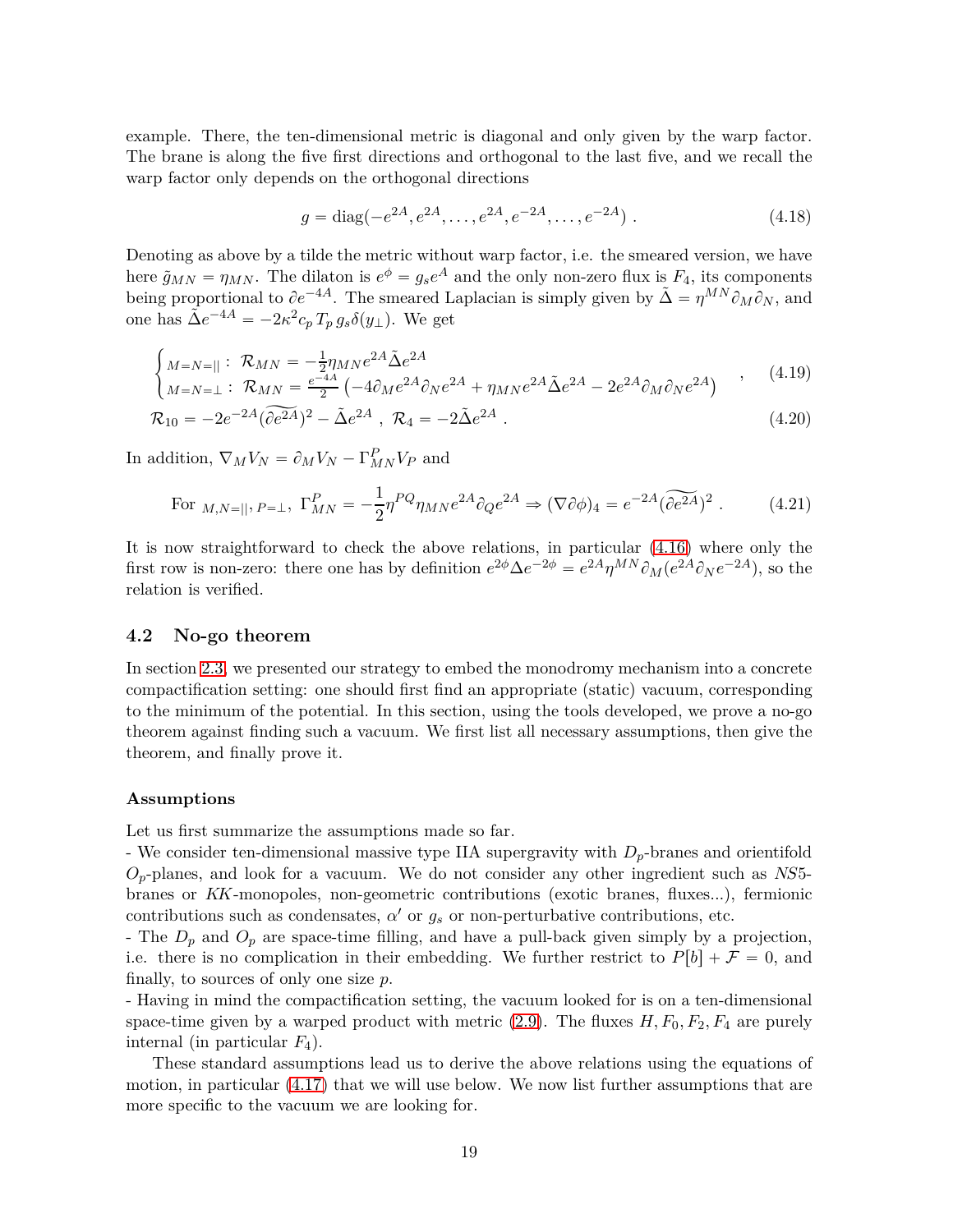- The size of the sources is fixed to  $p = 4$ . As explained in section [2.3,](#page-6-0) there are  $D_4$  but we also require  $O_4$ . Both should wrap the internal direction along  $\tilde{e}^2$  because of the inflation mechanism. We take the standard corresponding dilaton  $e^{\phi} = g_s e^A$ , and A depends on the transverse directions.

- The underlying manifold is a twisted torus (solvmanifold), and the compact manifold M only differs by warp factor rescaling. Given the sources, the internal metric is  $(2.11)$ ; this implicitly means that no sources along other directions are considered, otherwise the warp factor dependence would differ. Note that vacua with intersecting sources are very difficult to construct without smearing. The solvmanifold should include *N*3 accordingly to the mechanism: this together with the *O*4 projection restricts the allowed solvmanifolds to [\(2.10\)](#page-7-0).

- The sources are supersymmetric and calibrated: their energy is then minimized, in other words the open string degrees of freedom are stabilized in a vacuum. This is actually a standard assumption, and going beyond would be difficult. For de Sitter vacua, supersymmetry is typically rather broken either by the bulk fields, or by non-mutually BPS branes, but each of them would still be separately BPS (for non-BPS branes, see e.g. [\[88\]](#page-31-2)). Having sources as we require can also be viewed as necessary to get a supersymmetric theory in four dimensions as supergravity: supersymmetry is then spontaneously broken in the vacuum rather than explic-itly in the four-dimensional theory.<sup>[6](#page-19-0)</sup> This assumption on the sources has to be implemented differently according to the external space-time, so we now turn to this.

• For Minkowski and de Sitter four-dimensional space-time: for the former, the supersymmetry condition on the source was given in [\(3.5\)](#page-8-7), and the calibration was then given by the last supersymmetry condition of [\(3.1\)](#page-8-6). These requirements need an  $SU(3) \times SU(3)$ structure, but are weaker than asking for a supersymmetric vacuum. For this reason and as argued above, we make the same requirements for de Sitter. This results in fixing completely the sourced flux  $F_4$  as we now show. The sources are along  $\tilde{e}^2$ so one has vol<sub>||</sub> =  $e^{A} \tilde{e}^{2}$ , giving from [\(3.5\)](#page-8-7) the pull-back (here projection towards  $\tilde{e}^{2}$ ) of the one-form  $\text{Im}(\Phi_-)|_1$ . In addition, the orientifold projection [\(3.6\)](#page-9-0) indicates that  $\text{Im}(\Phi_{-})|_{1}$  should be even under the involution: this implies that this one-form is along the source. We deduce that  $\text{Im}(\Phi_-)|_1$  is only given by the volume form and nothing more, i.e.  $\text{Im}(\Phi_-)|_1 = P[\text{Im}(\Phi_-)]$ . We then deduce  $F_4$  from the calibration, i.e. the last supersymmetry condition of [\(3.1\)](#page-8-6)

$$
g_s \frac{e^{4A}}{8} * F_4 = d(e^{2A} \operatorname{Im}(\Phi_-)|_1) = d(e^{2A} P[\operatorname{Im}(\Phi_-)]) = \frac{1}{8} d(e^{3A} \operatorname{vol}_{||}) = \frac{1}{8} d(e^{4A} \tilde{e}^2) , (4.22)
$$

without knowing the details of  $\Phi_{-}$ . The manifold [\(2.10\)](#page-7-0) imposes  $d\tilde{e}^2 = 0$ , but as discussed at the end of section [3.3,](#page-13-0) this is also an important property of the sources. We get eventually

<span id="page-19-1"></span>
$$
F_4 = g_s^{-1} e^{-4A} * (\text{d}(e^{4A}) \wedge \tilde{e}^2) . \tag{4.23}
$$

• For anti-de Sitter four-dimensional space-time: the sources supersymmetry and calibration conditions have been worked-out in [\[89\]](#page-31-3) and work somehow analogously: the condition [\(3.5\)](#page-8-7) should still be imposed and one of the anti-de Sitter supersymmetry conditions corresponds to the minimization of the energy. This last condition is corrected

<span id="page-19-0"></span> $6$ An attempt to go beyond this standard requirement was made in [\[85\]](#page-30-17): there, different configurations of sources were considered, where their energy is minimized, but they break supersymmetry by wrapping a subspace in an unusual manner. A characterisation of those was proposed, but such a situation is generally not well-understood.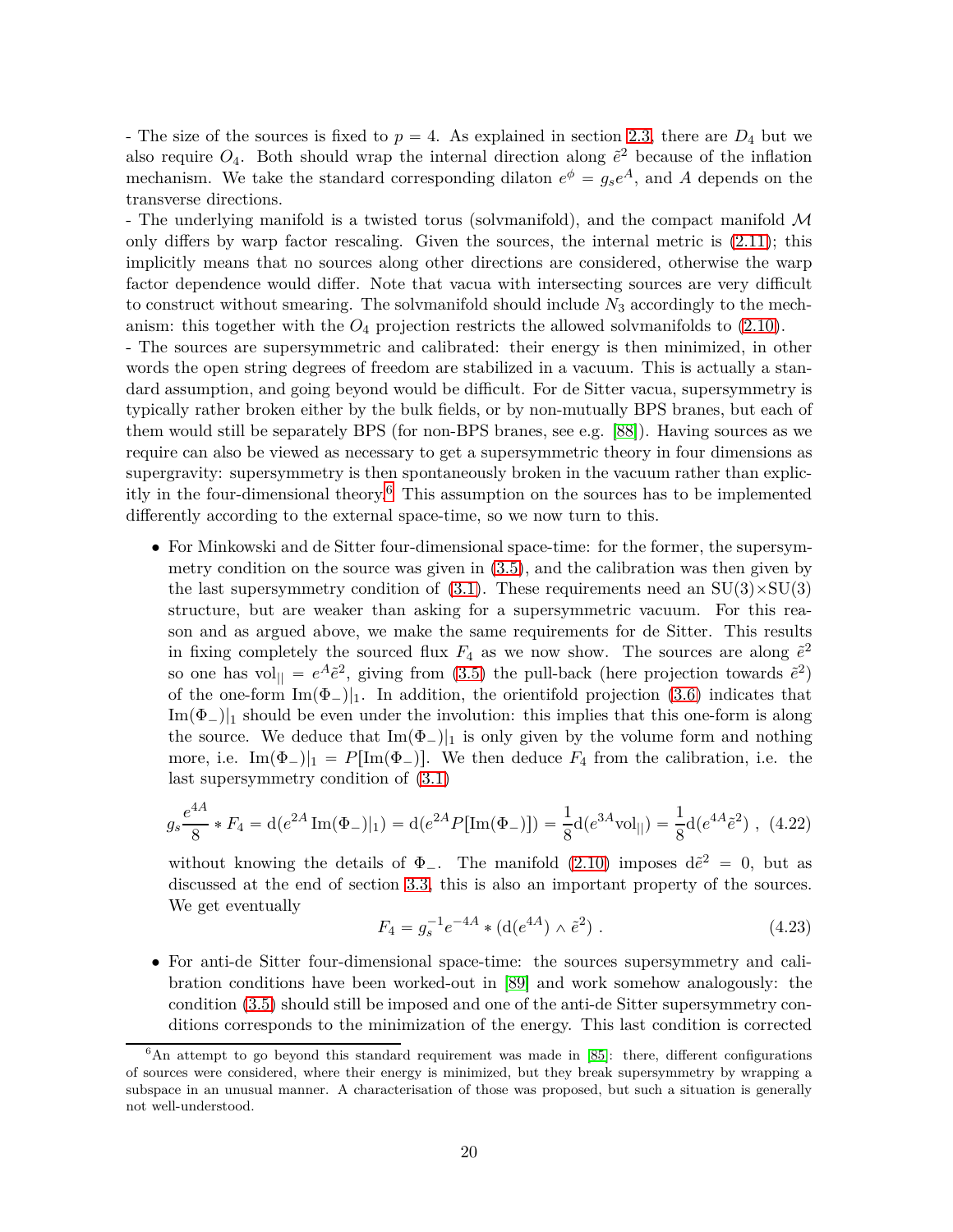with respect to the Minkowski one by a term depending on the cosmological constant Λ. We get in our conventions in type IIA

$$
\frac{e^{4A}}{8} * \lambda(F) = (d - H \wedge)(e^{3A - \phi} \operatorname{Im}(\Phi_{-})) - 3e^{2A - \phi} \operatorname{Im}(\overline{\mu}\Phi_{+}), \qquad (4.24)
$$

where  $3|\mu|^2 = -\Lambda$ . The interpretation of the additional term is however subtle: it can be viewed as a boundary term, related to the boundary of anti-de Sitter [\[89\]](#page-31-3).[7](#page-20-1) Projecting the above condition on the two-form part and using previous results, we get eventually

<span id="page-20-2"></span>
$$
g_s F_4 = e^{-4A} * (d(e^{4A}) \wedge \tilde{e}^2) - 3e^{-2A} * \text{Im}(-ie^{i\theta_+}\overline{\mu}\omega) . \qquad (4.25)
$$

Using this list of reasonable assumptions, we obtained the relation  $(4.17)$ , and will be able to compute most of its terms. This will lead to the proof of the no-go theorem that we now state.

#### **No-go theorem**

The list of assumptions just detailed characterises a specific type of vacua, that we argued would be appropriate to embed the monodromy inflation mechanism of [\[50\]](#page-29-0) in a concrete compactification setting. The no-go theorem on such a vacuum is now given as follows:

- There is no such vacuum with four-dimensional anti-de Sitter or Minkowski space-time.

- Such a vacuum with four-dimensional de Sitter space-time is not excluded, but there is a lower bound on the value of its cosmological constant: this bound is too high for phenomenology.

### **Proof**

To prove this no-go theorem, we use the above assumptions and the relation  $(4.17)$ : for  $p = 4$ , that relation becomes

<span id="page-20-0"></span>
$$
4\mathcal{R}_6 = -7\mathcal{R}_4 + 2e^{2\phi}(|F_0|^2 - |F_4|^2) - 6(\nabla\partial\phi)_4 + 24|\partial\phi|^2 - 20\Delta\phi.
$$
 (4.26)

Let us now compute the various terms. We recall the ten-dimensional metric given by  $(2.9)$ 

$$
ds^{2} = e^{2A(y)}\tilde{g}_{\mu\nu}(x)dx^{\mu}dx^{\nu} + g_{mn}(y)dy^{m}dy^{n} , \qquad (4.27)
$$

and we denote as always with a tilde the smeared (unwarped) quantities:  $\tilde{g}_{MN} = g_{MN}|_{A=0}$ . The six-dimensional metric *gmn* does not need to be specified for now, except for its determinant that verifies  $\sqrt{|g_6|} = e^{-4A} \sqrt{|\tilde{g}_6|}$  because the  $D_4$  and  $O_4$  wrap one internal direction. Another useful property is that the warp factor depends only on the transverse directions,  $\text{implying } g^{mp} \partial_p e^{2A} = e^{2A} \tilde{g}^{mp} \partial_p e^{2A}.$  One also has

$$
\tilde{\Delta}_{10}e^{2A} = \frac{1}{\sqrt{|\tilde{g}_{10}|}} \partial_M \left( \sqrt{|\tilde{g}_{10}|} \tilde{g}^{MN} \partial_N e^{2A} \right) = \frac{1}{\sqrt{|\tilde{g}_6|}} \partial_m \left( \sqrt{|\tilde{g}_6|} \tilde{g}^{mn} \partial_n e^{2A} \right) = \tilde{\Delta}_6 e^{2A} \equiv \tilde{\Delta} e^{2A} .
$$

<span id="page-20-1"></span><sup>&</sup>lt;sup>7</sup>Another subtlety is the following: anti-de Sitter supersymmetric vacua with constant  $SU(3) \times SU(3)$  structure are constrained: in type IIA, only SU(3) structure is admitted. But the *O*4-plane projection is only compatible with orthogonal SU(2) structure vacua. This opposition is reminiscent of the fact that orientifolds are not always required for anti-de Sitter vacua, even though we consider one here (see section [2.3\)](#page-6-0). This contradiction is not a problem here as we do not ask for a supersymmetric vacuum, but it is worth noting it.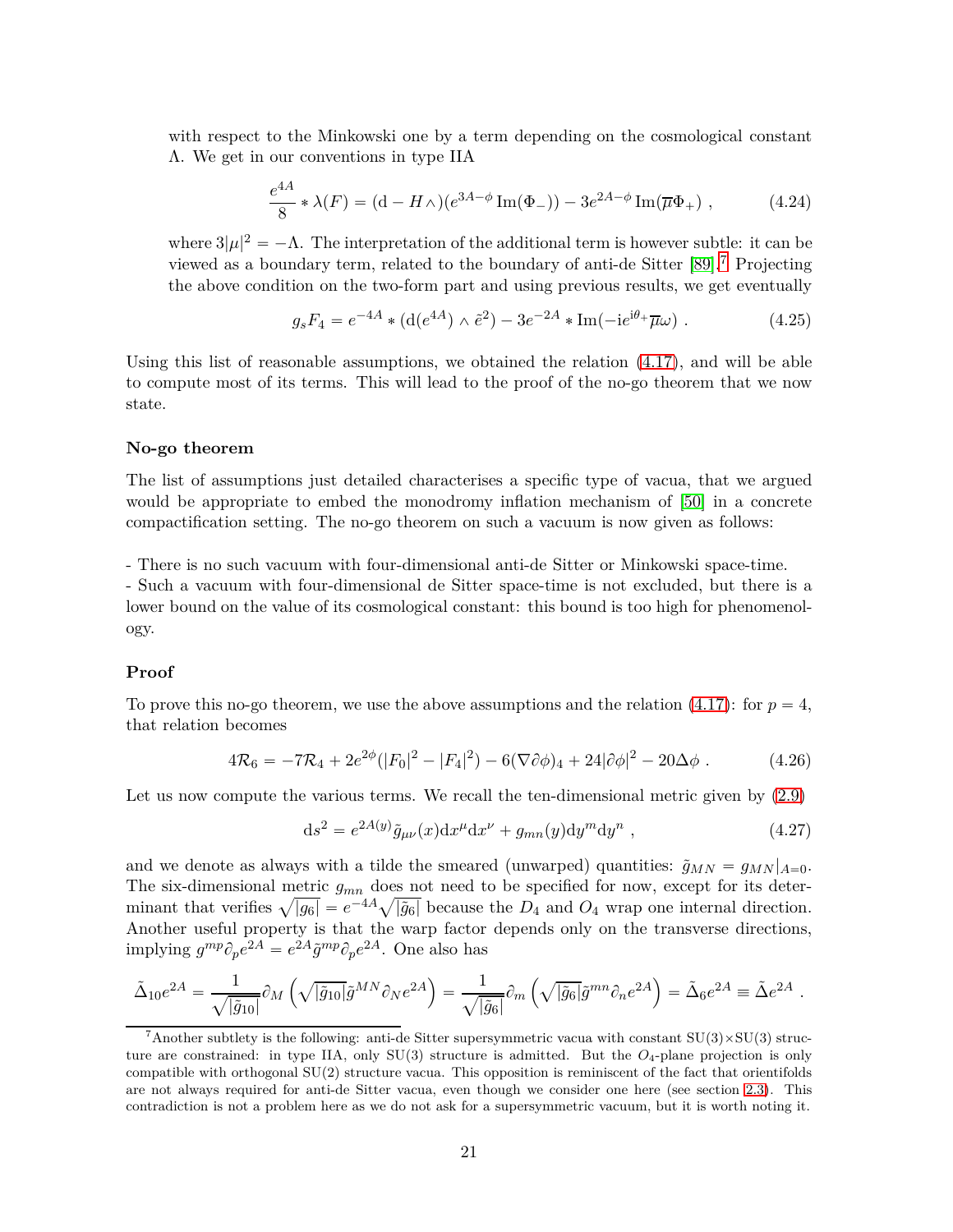Using these properties and standard expressions for the Ricci tensor with Levi-Civita connection (see e.g. [\[70\]](#page-30-2)), we get

$$
\mathcal{R}_{\mu\nu} = \tilde{\mathcal{R}}_{\mu\nu} - \frac{1}{2}\tilde{g}_{\mu\nu}\Delta_6 e^{2A} - \frac{1}{2}\tilde{g}_{\mu\nu}e^{-2A}(\partial e^{2A})^2 = \tilde{\mathcal{R}}_{\mu\nu} - \frac{1}{2}\tilde{g}_{\mu\nu}e^{2A}\tilde{\Delta}e^{2A} ,\qquad (4.28)
$$

$$
\mathcal{R}_4 = e^{-2A}\tilde{\mathcal{R}}_4 - 2\tilde{\Delta}e^{2A} \tag{4.29}
$$

Further, denoting as before  $\mathcal{R}_{mn} = \mathcal{R}_{MN=mn}$ , and  $R_{mn}$  the six-dimensional Ricci tensor constructed directly from *gmn*, we obtain

$$
\mathcal{R}_{mn} = R_{mn} - 2\nabla_n(e^{-2A}\partial_m e^{2A}) - e^{-4A}\partial_m e^{2A}\partial_n e^{2A} \,, \tag{4.30}
$$

$$
\mathcal{R}_6 = R_6 - 2\tilde{\Delta}e^{2A} + 3e^{-2A}(\tilde{\partial}e^{2A})^2 \ . \tag{4.31}
$$

Computing the purely internal Ricci scalar  $R_6$  of  $\mathcal M$  is more involved, and now requires to specify the internal metric: it was given in [\(2.11\)](#page-7-1). We can use the expression of the Ricci scalar [\(2.3\)](#page-4-2) in terms of the vielbeins  $e^a{}_m$  and related structure constants  $f^a{}_{bc}$ . From it, we can get an expression in terms of  $\tilde{e}^a{}_m$  and  $\tilde{f}^a{}_{bc}$ , where we have extracted the warp factor to reach the underlying solvmanifold. We start by computing

$$
\begin{split} f^2{}_{b_\perp 2} &= e^A \tilde f^2{}_{b_\perp 2} - \partial_{\tilde b_\perp} e^A \ , \quad f^2{}_{b_\perp c_\perp} = e^{3A} \tilde f^2{}_{b_\perp c_\perp} \ , \\ f^{a_\perp}{}_{2c_\perp} &= e^{-A} \tilde f^{a_\perp}{}_{2c_\perp} \ , \quad f^{a_\perp}{}_{b_\perp c_\perp} = e^A \tilde f^{a_\perp}{}_{b_\perp c_\perp} + 2 \delta^{\tilde a_\perp}_{[\tilde c_\perp} \partial_{\tilde b_\perp]} e^A \ . \end{split}
$$

We can then derive from  $(2.3)$  a general formula for  $R_6$ . However, this is not necessary here: we can use the information on the allowed manifolds, namely [\(2.10\)](#page-7-0). This gives

$$
\tilde{f}^2{}_{b\perp 2} = \tilde{f}^2{}_{b\perp c\perp} = \tilde{f}^{a\perp}{}_{b\perp c\perp} = 0 \tag{4.32}
$$

In addition, the unimodularity criterion  $\tilde{f}^a{}_{ba} = 0$ , needed for compactness, gives  $\tilde{f}^{a_\perp}{}_{2a_\perp} = 0$ . From [\(2.3\)](#page-4-2), we are left in the end with

$$
R_6 = e^{-2A}\tilde{\mathcal{R}}_6 + 6\eta^{a_\perp b_\perp}e^A\partial_{\tilde{a}_\perp}\partial_{\tilde{b}_\perp}e^A - 14(\widetilde{\partial e^A})^2 \;, \tag{4.33}
$$

where  $\tilde{\mathcal{R}}_6$  is the pure underlying solvmanifold Ricci scalar, given by

<span id="page-21-1"></span>
$$
\tilde{\mathcal{R}}_6 = -\frac{1}{2} \tilde{f}^{a_\perp}{}_{2b_\perp} \tilde{f}^{b_\perp}{}_{2a_\perp} - \frac{1}{2} \eta_{a_\perp d_\perp} \eta^{c_\perp g_\perp} \tilde{f}^{a_\perp}{}_{2c_\perp} \tilde{f}^{d_\perp}{}_{2g_\perp} \tag{4.34}
$$

The  $\partial_{\tilde{a}_\perp}\partial_{\tilde{b}_\perp}$  can be completed to a covariant derivative term, but the spin connection term, multiplied by the  $\eta^{a_\perp b_\perp}$ , is related to  $\tilde{f}^{a_\perp}{}_{a_\perp b_\perp}$  that vanishes. We get eventually

$$
R_6 = e^{-2A}\tilde{\mathcal{R}}_6 + 3\tilde{\Delta}e^{2A} - 5e^{-2A}(\tilde{\partial}e^{2A})^2 , \qquad (4.35)
$$

$$
\mathcal{R}_6 = e^{-2A}\tilde{\mathcal{R}}_6 + \tilde{\Delta}e^{2A} - 2e^{-2A}(\tilde{\partial}e^{2A})^2.
$$
 (4.36)

Finally, using the expression for the dilaton and  $\sqrt{|g_{10}|} = \sqrt{|\tilde{g}_{10}|}$  (see also [\(4.21\)](#page-18-1)), we get

$$
(\nabla \partial \phi)_4 = e^{-2A} (\widetilde{\partial e^{2A}})^2 \ , \ |\partial \phi|^2 = \frac{1}{4} e^{-2A} (\widetilde{\partial e^{2A}})^2 \ , \ \Delta \phi = \frac{1}{2} \tilde{\Delta} e^{2A} \ . \tag{4.37}
$$

The initial relation [\(4.26\)](#page-20-0) now boils down to

<span id="page-21-0"></span>
$$
4e^{-2A}\tilde{\mathcal{R}}_6 = -7e^{-2A}\tilde{\mathcal{R}}_4 + 2e^{2\phi}(|F_0|^2 - |F_4|^2) + 8e^{-2A}(\widetilde{\partial e^{2A}})^2.
$$
 (4.38)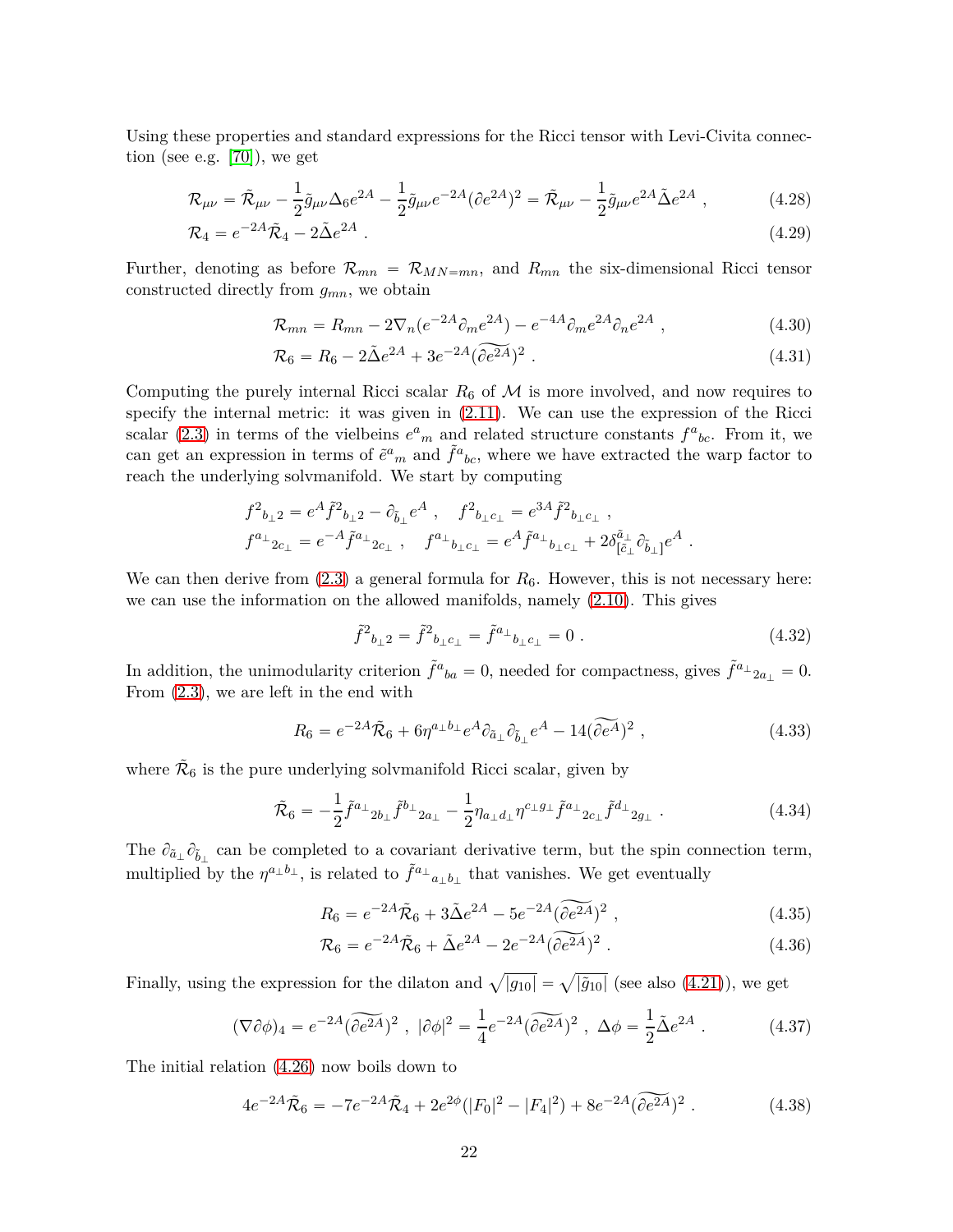We are left with computing  $|F_4|^2$  for which we use the assumption on the supersymmetric and calibrated sources stated above. For Minkowski and de Sitter, we use [\(4.23\)](#page-19-1) that gives

$$
|F_4|^2 = g_s^{-2} e^{-8A} |d(e^{4A}) \wedge \tilde{e}^2|^2 = g_s^{-2} e^{-10A} (\partial e^{4A})^2 = 4g_s^{-2} e^{-4A} (\partial \tilde{e^{2A}})^2 , \qquad (4.39)
$$

while for anti-de Sitter, we use  $(4.25)$ : the additional term there is orthogonal to the first one (the internal metric is block diagonal) so we simply get a second contribution to the square

$$
|F_4|^2 = 4g_s^{-2}e^{-4A}(\widetilde{\partial e^{2A}})^2 + 6g_s^{-2}e^{-4A}(-\Lambda) . \tag{4.40}
$$

As expected, we see that in both cases, all dilaton and warp factor terms in [\(4.38\)](#page-21-0) get canceled when including the *F*4.

Having computed the terms of [\(4.26\)](#page-20-0) or [\(4.38\)](#page-21-0), we now introduce two last ingredients. We start with the cosmological constant: to get the latter, one should go to the Einstein frame. The metric there is given by the rescaling by the fluctuation of the dilaton with respect to its vacuum value  $g_s$ , i.e.  $g_{E\mu\nu} = g_s^2$  $\int_{s}^{2} e^{-2\phi} g_{\mu\nu} = e^{-2A} g_{\mu\nu} = \tilde{g}_{\mu\nu}$ . The cosmological constant, given in the vacuum by  $R_{E4} = 4\Lambda$ , is then simply here  $\tilde{R}_4 = 4\Lambda$ . Secondly, an important element is the curvature of solvmanifolds. As argued in section [3.3,](#page-13-0) the allowed solvmanifolds [\(2.10\)](#page-7-0) are not Ricci flat and are thus negatively curved. This can be seen because the structure constants are such that the contributions to [\(4.34\)](#page-21-1) either cancel each other, or are negative (see e.g.  $[65]$ ). In particular, given  $(2.10)$ , we get here

$$
\tilde{\mathcal{R}}_6 \leq \tilde{\mathcal{R}}_{6_0} = -\frac{1}{2} (\tilde{f}^3_{12})^2 < 0 \tag{4.41}
$$

We now conclude using  $(4.38)$ , the expressions for  $|F_4|^2$ , and the last two ingredients.

• For anti-de Sitter, one obtains

$$
e^{-2A}\tilde{\mathcal{R}}_6 = -4e^{-2A}\Lambda + \frac{1}{2}e^{2\phi}|F_0|^2 , \qquad (4.42)
$$

from which we deduce

$$
4\Lambda \geqslant -\tilde{\mathcal{R}}_{6_0} > 0 \tag{4.43}
$$

This is impossible since  $\Lambda < 0$ . This excludes anti-de Sitter vacua.

• For Minkowski or de Sitter, one gets

$$
e^{-2A}\tilde{\mathcal{R}}_6 = -7e^{-2A}\Lambda + \frac{1}{2}e^{2\phi}|F_0|^2 \,,\tag{4.44}
$$

from which we deduce

<span id="page-22-0"></span>
$$
7\Lambda \geqslant -\tilde{\mathcal{R}}_{6_0} > 0 \tag{4.45}
$$

This excludes Minkowski vacua, and gives a lower bound to  $\Lambda$  for de Sitter vacua. Let us now discuss this bound.

The internal curvature  $\tilde{\mathcal{R}}_{60}$  of the underlying solvmanifold depends on  $\tilde{f}^3{}_{12}$ , so it can be expressed in terms of the three radii along directions 1*,* 2*,* 3, and an integer *M* as in section [2.2.](#page-5-0) But in first approximation, it is of order  $-\tilde{\mathcal{R}}_{60} \sim \frac{1}{(\tilde{r}_0)^2}$ , with an average radius  $\tilde{r}_0$  of the underlying solvmanifold. Then, a first conclusion is that it is impossible for the bound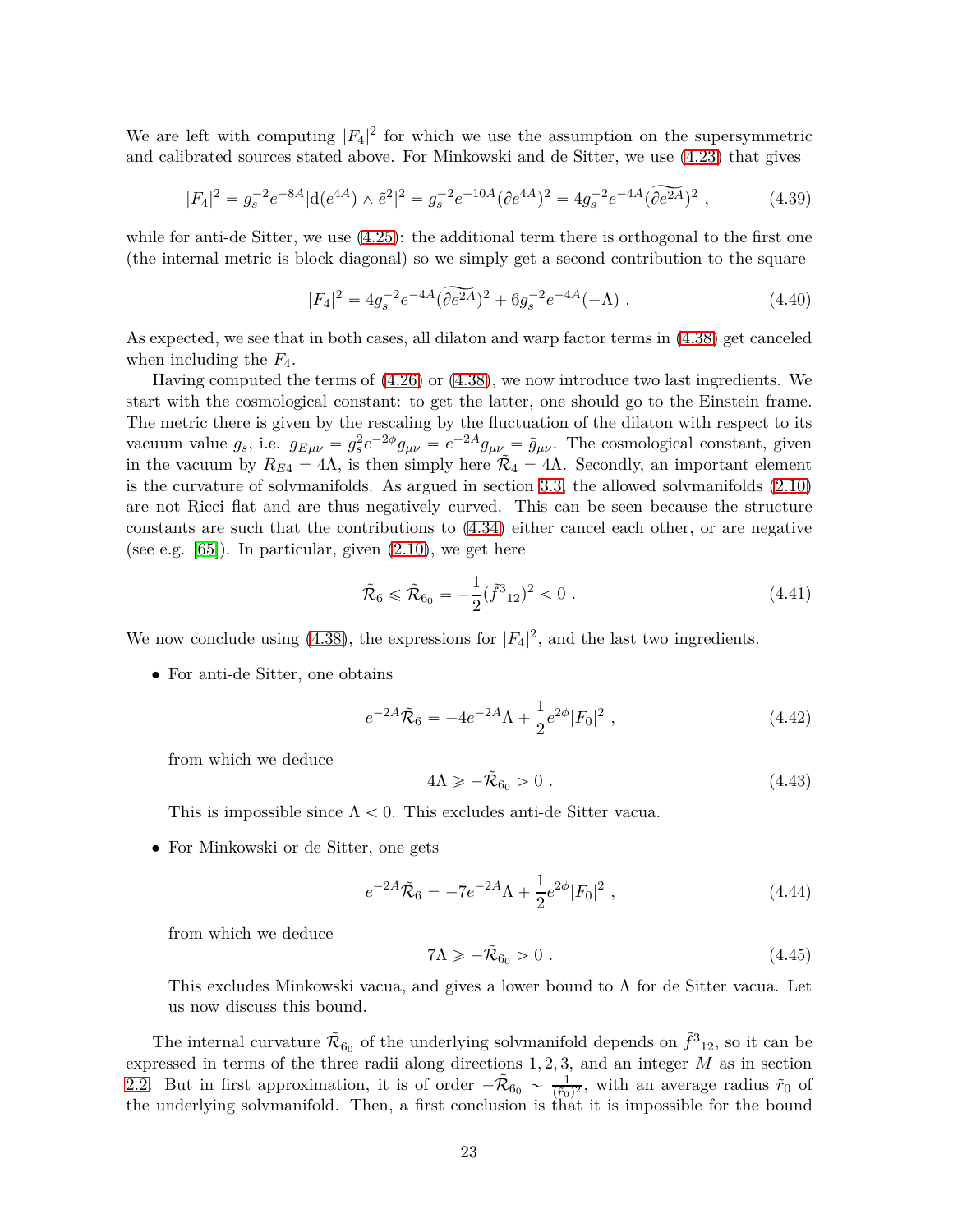[\(4.45\)](#page-22-0) to hold phenomenologically: indeed, inverting [\(4.45\)](#page-22-0), it would mean that the cosmological distances should be smaller than the radius  $\tilde{r}_0$ , which makes no sense; equivalently, the cosmological constant energy should be bigger than an internal energy, which cannot be satisfied given the observations. One could however milden the claim, because one needs to be careful on what are the actual internal distances of  $\mathcal{M}$ : the warp factor is also involved, and it may create a hierarchy [\[72\]](#page-30-4). This remains however difficult to realise here, because different directions scale differently with the warp factor, as can be seen in the internal metric  $(2.11)$ . Indeed, suppose that  $(4.45)$  is phenomenologically realised,  $\tilde{r}_0$  then needs to be a cosmological length: this can be in principle accommodated by choosing  $e^A$  such that, say,  $e^{-A}\tilde{r}_0$  is a typical internal length. But another internal direction then has  $e^{A}\tilde{r}_0$  for radius, which is even more cosmological, so this is not phenomenologically viable. The warp factor can thus not create the necessary hierarchy and we are left with the first conclusion: the bound [\(4.45\)](#page-22-0) cannot be satisfied phenomenologically.

# <span id="page-23-0"></span>**5 Conclusion**

In this paper, we have been interested in the monodromy inflation mechanism of [\[50\]](#page-29-0). This mechanism generates an inflaton potential compatible with the current observations. We have attempted to embed it in a concrete compactification of string theory, in order to have a complete model. After having introduced some necessary material on the internal geometry in section [2.1](#page-4-1) and summarized the mechanism in section [2.2,](#page-5-0) we have presented in section [2.3](#page-6-0) our strategy for realising this embedding. The mechanism involves a moving brane reproducing the inflaton rolling down its potential towards a vacuum. We considered the particular case of the static limit where the inflaton sits in the minimum, or equivalently the brane stands in the vacuum configuration. As a first, necessary, step in embedding the full dynamical process, we then looked for such a vacuum with the appropriate ingredients. As a warm-up, we first looked for a Minkowski supersymmetric vacuum in section [3,](#page-8-0) and could prove the absence of solutions on a particular internal compact manifold: the product of the nilmanifold *N*3 required by the mechanism, times a three torus. For more general manifolds, we indicated generic difficulties to find a vacuum. We then turned in section [4](#page-15-0) to a more complete search for an appropriate vacuum using different tools than supersymmetry: essentially manipulations of supergravity equations of motion. This allowed us to prove a no-go theorem in section [4.2,](#page-18-0) that concludes negatively on the existence of an appropriate vacuum. This means that, at least within the range of (reasonable) assumptions listed in section [4.2,](#page-18-0) it is impossible to realise the monodromy inflation mechanism of [\[50\]](#page-29-0) in a string compactification. We now make further comments.

### • **There exists no appropriate vacuum to embed the inflation mechanism in a concrete compactification setting.**

The no-go theorem obtained in section [4.2](#page-18-0) excludes any anti-de Sitter or Minkowski vacuum (including supersymmetric ones). De Sitter vacua are still possible, but with a lower bound on the cosmological constant: this bound, related to the curvature of the internal manifold, is too high for phenomenology. This excludes any realistic de Sitter vacuum. Note that de Sitter vacua are often obtained in practice by small deformations from anti-de Sitter or Minkowski ones, by considering non-perturbative corrections, or adding some flux, etc. Here,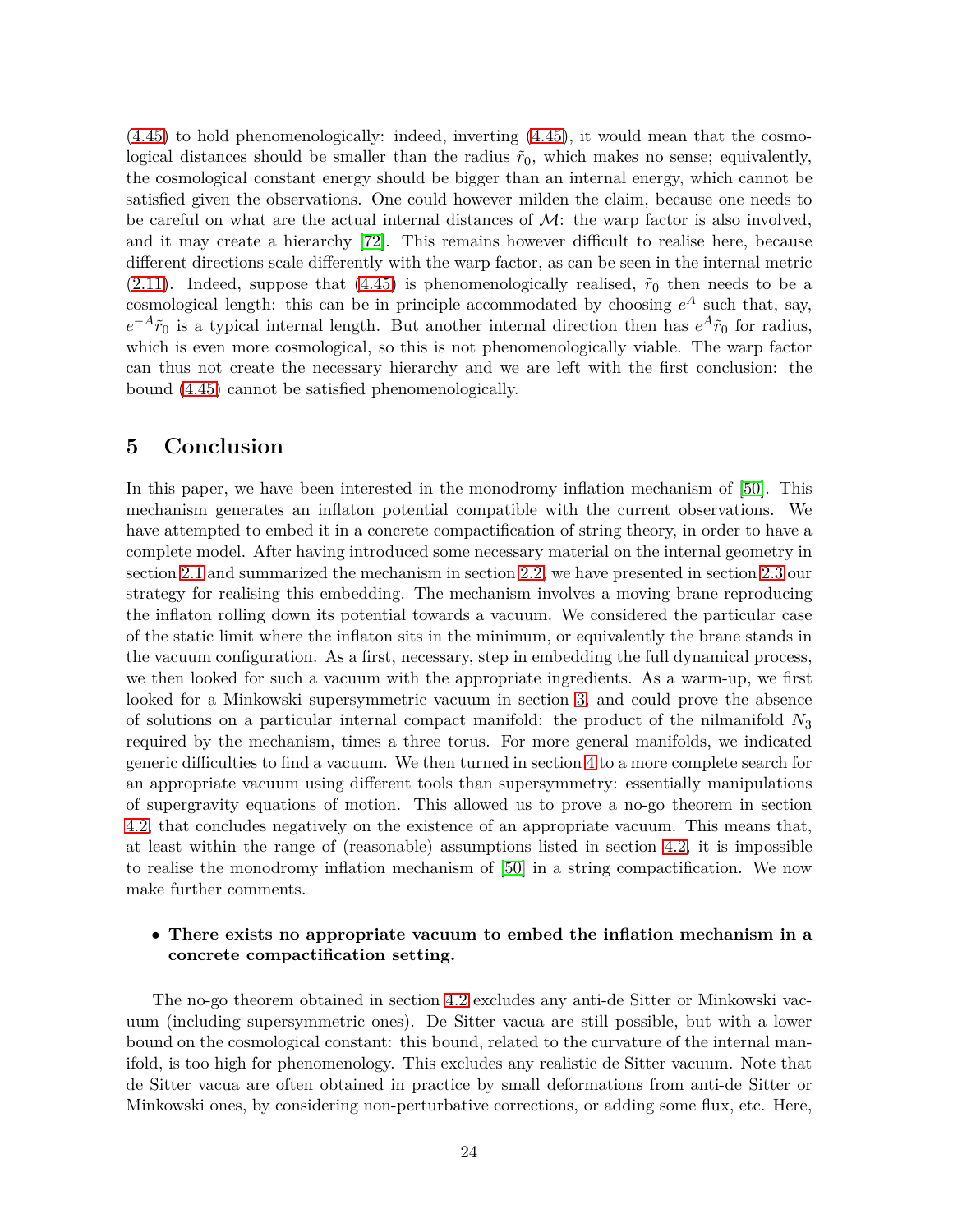the absence of the last two vacua makes it even more unlikely to obtain an (unrealistic) de Sitter vacuum.

We believe that the absence of vacuum is essentially due to the direction wrapped by the brane together with the nature of the internal manifold: these two ingredients are constrained by the inflation mechanism to configurations that do not fit together to have a vacuum. This point is explained at the end of section [3.3](#page-13-0) and was discussed in [\[65\]](#page-29-15). In short, the brane wraps a internal subspace whose (smeared) world-volume form is closed:  $\overrightarrow{dvol}_{\parallel} = 0$ . A vacuum with such a brane is more likely to be found on a Ricci flat twisted torus (solvmanifold). However, the mechanism requires a three-dimensional part of the internal manifold to be given by the nilmanifold *N*3, that is negatively curved. This contradiction can be traced in the final relation  $(4.38)$  that leads to the lower bound on the cosmological constant. The flux  $F_4$  is the one sourced by the brane and encodes its properties. If the vol<sub> $||$ </sub> was not closed, the flux would get an additional (constant) term that could compensate the internal curvature  $\tilde{\mathcal{R}}_6$ : this is precisely what happens for the vacuum given in section [3.2.](#page-10-0) Here instead, nothing compensates the internal curvature: this leads to a lower bound  $-\tilde{\mathcal{R}}_{60}$  given by the curvature of *N*3. Note that these two ingredients, preventing to obtain an appropriate vacuum, are topological requirements, that would not be altered by small deformations.

#### • **Are there ways of circumventing the no-go theorem?**

By definition, circumventing the no-go theorem would require to violate one of the as-sumptions listed in section [4.2.](#page-18-0) The simplest option would be to consider a  $D_p$ -brane and  $O_p$ -plane with  $p \neq 4$ . An encouraging fact is that there are more supersymmetric Minkowski vacua known with  $p = 5$  or  $p = 6$ . However, the mechanism has been designed precisely for  $p = 4$ , so one should in the first place verify how to reproduce it for a different size of the sources, and rederive a suitable inflaton potential. In addition, the problem mentioned above on the directions wrapped may still be present: one may still require dvol $_{\parallel} = 0$  for the mechanism to work. Vacua verifying this on solvmanifolds are rare and some were obtained in [\[65\]](#page-29-15) on Ricci flat solvmanifolds. Those (their fibration and metric) are however very different than the nilmanifold *N*3 required by the mechanism. So in the end, changing the size of the sources may not ease the search for an appropriate vacuum to embed the inflation mechanism.

#### • **What do we learn for cosmology and other proposed mechanisms?**

Many mechanisms, of inflation or even other scenarios, have been proposed to try to reproduce the recent cosmological observations. There are certainly motivations to have mechanisms in the context of string theory, but those often require a standard compactification setting in supergravity, to connect string theory to the four-dimensional physics. Obtaining this concrete compactification thus remains crucial. In that respect, the method followed in the present paper for the monodromy inflation mechanism of [\[50\]](#page-29-0) could be applied to other cases, namely the idea of determining the vacuum that includes the necessary ingredients for the mechanism to work. We have presented various tools and assumptions to find such an appropriate vacuum, and those could in principle be used for different mechanisms.

In the context of inflation mechanisms, the idea of using an axion for the inflaton and benefit this way from the shift symmetry has been very fruitful. An important contribution of the paper [\[50\]](#page-29-0) has certainly been to emphasize the interest of axions having a monodromy; this lead to many "axion monodromy" mechanisms. For those, the difficulties stressed in the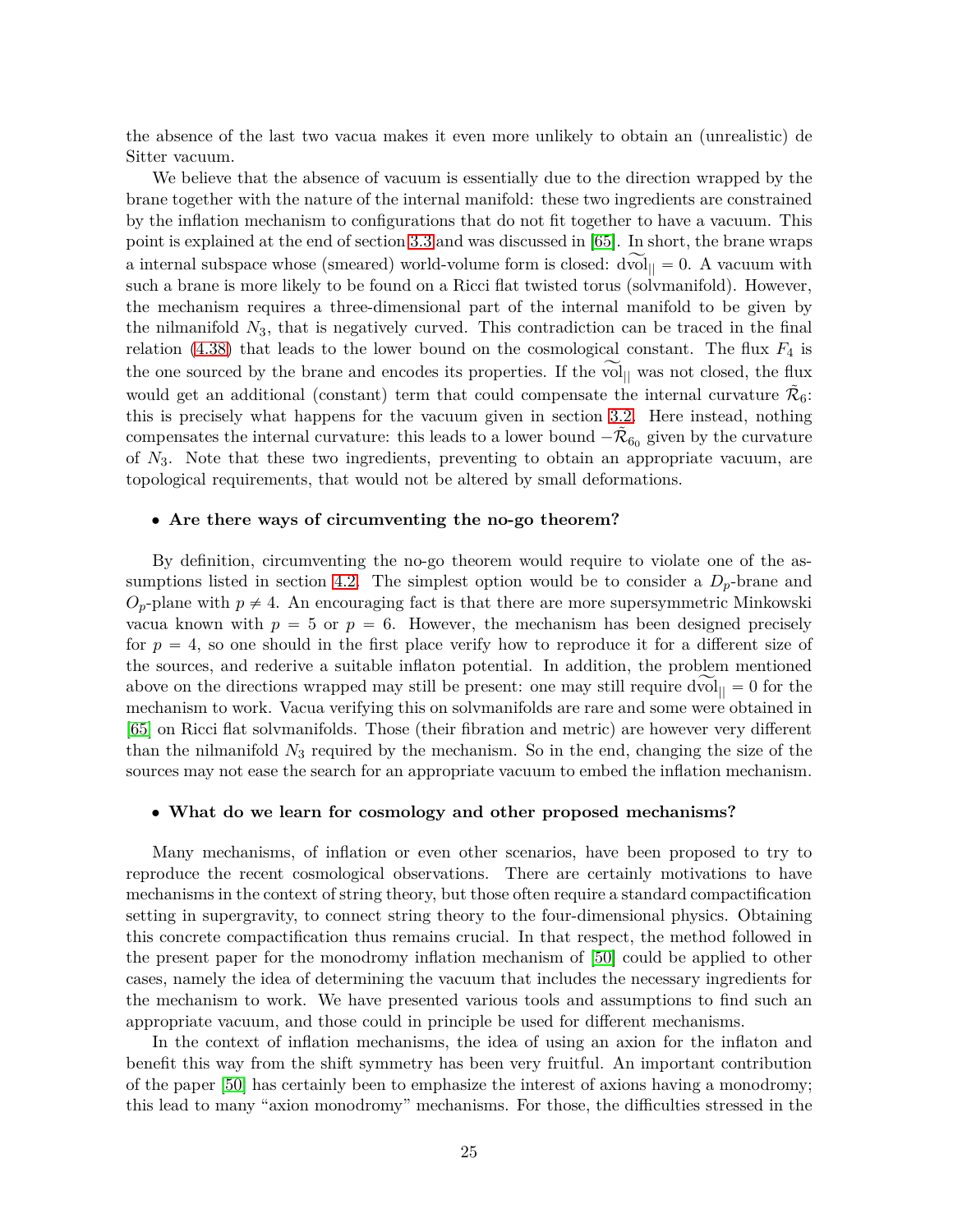present paper to find an appropriate vacuum may also be useful, in particular the tension between having  $dvol_{\parallel} = 0$  and a curved underlying manifold. Let us give an example and consider the massive Wilson line axion monodromy mechanism of [\[51\]](#page-29-1). There, the inflaton is given by the v.e.v.  $\varphi$  of a Wilson line on a brane in type II supergravity. In short, one has the flux  $\mathcal{F}_2 = \varphi \, d\eta_1$  living by definition on the brane. The one-form  $\eta_1$  should not be closed, and the context of twisted tori is then suited to obtain a concrete model, but  $d\mathcal{F}_2 = 0$ . If we do not want to enter the difficulties related to codimension-two branes or less, this mechanism thus requires to focus on a  $D_6$  or  $D_5$  on twisted tori. Because  $\mathcal{F}_2$  is along the brane, we are back for a  $D_5$  to the condition dvol<sub> $|| = 0$ </sub>. For a  $D_6$ , considering it to wrap a free circle times the two directions along  $\mathcal{F}_2$  also gives dvol<sub> $|| = 0$ </sub>, so it is not simple to avoid this condition.<sup>[8](#page-25-0)</sup> As pointed-out, it is however difficult to get vacua on twisted tori with branes verifying  $dvol_{\parallel} = 0$ . So the difficulties stressed in the present paper may also apply and constrain generally other axion monodromy inflation mechanisms. It would still be interesting to use the vacua of [\[65\]](#page-29-15) to try to embed this massive Wilson line axion monodromy mechanism.

### **Acknowledgements**

I would like to thank D. Junghans and G. Shiu for very helpful discussions, in particular at an early stage of this project when they were involved. I also thank Y. Korovin and A. Tomasiello for useful related discussions. This work is part of the Einstein Research Project "Gravitation and High Energy Physics", which is funded by the Einstein Foundation Berlin.

<span id="page-25-0"></span> ${}^{8}$ In section 3.6.3 of [\[51\]](#page-29-1), the mechanism is precisely exemplified with a  $D_6$  brane wrapping a cycle, i.e. with  $d\widetilde{\text{vol}}_{\parallel} = 0$ . However, no parallel orientifold is proposed to cancel the resulting tadpole.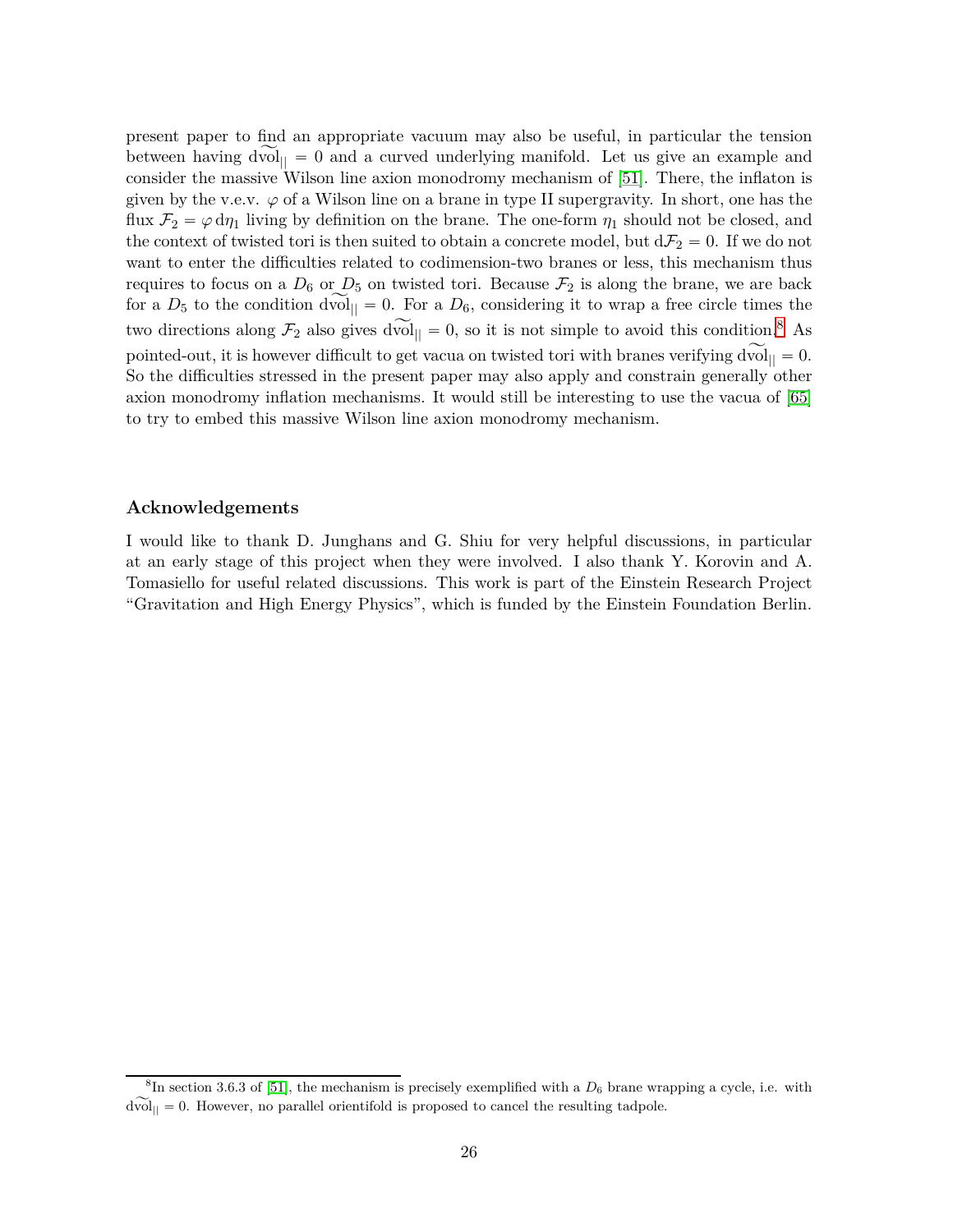### <span id="page-26-0"></span>**References**

- <span id="page-26-1"></span>[1] **Planck** Collaboration, P. Ade *et al.*, *Planck 2013 results. XVI. Cosmological parameters*, *Astron. Astrophys.* **571** (2014) A 16 [[arXiv:1303.5076](http://arxiv.org/abs/1303.5076)].
- <span id="page-26-2"></span>[2] **Planck** Collaboration, P. Ade *et al.*, *Planck 2013 results. XXII. Constraints on inflation*, *Astron. Astrophys.* **571** (2014) A 22 [[arXiv:1303.5082](http://arxiv.org/abs/1303.5082)].
- <span id="page-26-3"></span>[3] **Planck** Collaboration, P. Ade *et al.*, *Planck 2013 Results. XXIV. Constraints on primordial non-Gaussianity*, *Astron. Astrophys.* **571** (2014) A 24 [[arXiv:1303.5084](http://arxiv.org/abs/1303.5084)].
- <span id="page-26-4"></span>[4] **BICEP2** Collaboration, P. Ade *et al.*, *Detection of B-Mode Polarization at Degree Angular Scales by BICEP2*, *Phys. Rev. Lett.* **112** (2014) 24 241101 [[arXiv:1403.3985](http://arxiv.org/abs/1403.3985)].
- <span id="page-26-5"></span>[5] **BICEP2, Planck** Collaboration, P. Ade *et. al.*, *Joint Analysis of BICEP2/Keck Array and Planck Data*, *Phys. Rev. Lett.* **114** (2015) 101301 [[arXiv:1502.00612](http://arxiv.org/abs/1502.00612)].
- [6] **Planck** Collaboration, P. Ade *et al.*, *Planck 2015 results. XIII. Cosmological parameters*, [[arXiv:1502.01589](http://arxiv.org/abs/1502.01589)].
- <span id="page-26-6"></span>[7] **Planck** Collaboration, P. Ade *et al.*, *Planck 2015 results. XVII. Constraints on primordial non-Gaussianity*, [[arXiv:1502.01592](http://arxiv.org/abs/1502.01592)].
- <span id="page-26-8"></span><span id="page-26-7"></span>[8] **Planck** Collaboration, P. Ade *et al.*, *Planck 2015 results. XX. Constraints on inflation*, [[arXiv:1502.02114](http://arxiv.org/abs/1502.02114)].
- [9] M. J. Mortonson and U. Seljak, *A joint analysis of Planck and BICEP2 B modes including dust polarization uncertainty*, *JCAP* **1410** (2014) 10 035 [[arXiv:1405.5857](http://arxiv.org/abs/1405.5857)].
- <span id="page-26-9"></span>[10] R. Flauger, J. C. Hill and D. N. Spergel, *Toward an Understanding of Foreground Emission in the BICEP2 Region*, *JCAP* **1408** (2014) 039 [[arXiv:1405.7351](http://arxiv.org/abs/1405.7351)].
- <span id="page-26-10"></span>[11] **Planck** Collaboration, R. Adam *et. al.*, *Planck intermediate results. XXX. The angular power spectrum of polarized dust emission at intermediate and high Galactic latitudes*, [[arXiv:1409.5738](http://arxiv.org/abs/1409.5738)].
- <span id="page-26-11"></span>[12] J. Martin, *Everything You Always Wanted To Know About The Cosmological Constant Problem (But Were Afraid To Ask)*, *Comptes Rendus Physique* **13** (2012) 566 [[arXiv:1205.3365](http://arxiv.org/abs/1205.3365)].
- <span id="page-26-13"></span><span id="page-26-12"></span>[13] A. Padilla, *Lectures on the Cosmological Constant Problem*, [[arXiv:1502.05296](http://arxiv.org/abs/1502.05296)].
- [14] J. Chluba, J. Hamann and S. P. Patil, *Features and New Physical Scales in Primordial Observables: Theory and Observation*, *Int. J. Mod. Phys.* **D 24** (2015) 10 1530023 [[arXiv:1505.01834](http://arxiv.org/abs/1505.01834)].
- <span id="page-26-14"></span>[15] S. Renaux-Petel, *Primordial non-Gaussianities after Planck 2015: an introductory review*, [[arXiv:1508.06740](http://arxiv.org/abs/1508.06740)].
- <span id="page-26-15"></span>[16] J. Martin, C. Ringeval, R. Trotta and V. Vennin, *The Best Inflationary Models After Planck*, *JCAP* **1403** (2014) 039 [[arXiv:1312.3529](http://arxiv.org/abs/1312.3529)].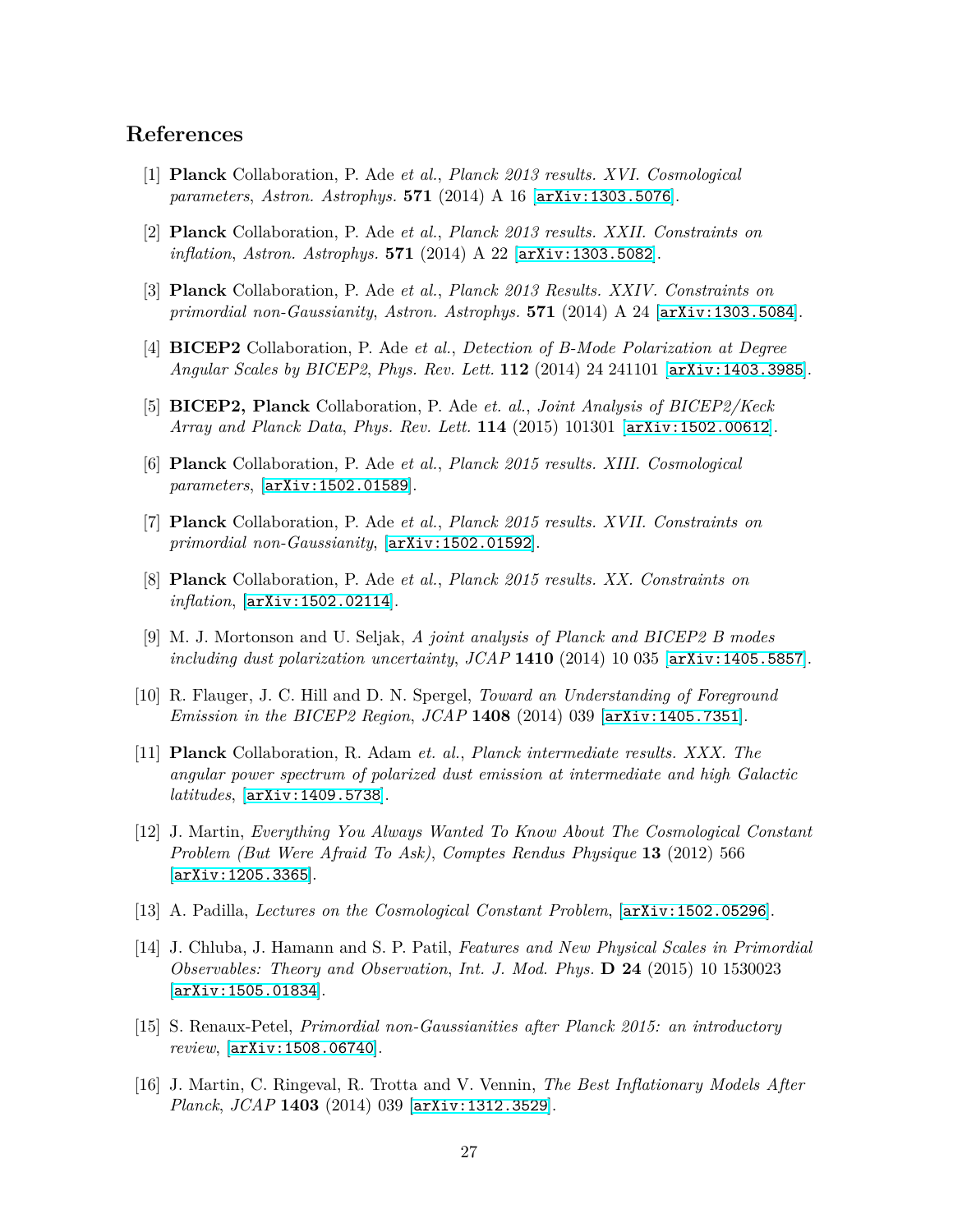- <span id="page-27-1"></span><span id="page-27-0"></span>[17] S. Tsujikawa, *Distinguishing between inflationary models from cosmic microwave background*, *PTEP* **2014** (2014) 6 06B104 [[arXiv:1401.4688](http://arxiv.org/abs/1401.4688)].
- [18] S. Clesse, *An introduction to inflation after Planck: from theory to observations*, *Proceedings, 10th Modave Summer School on Mathematical Physics* (2015) [[arXiv:1501.00460](http://arxiv.org/abs/1501.00460)].
- <span id="page-27-3"></span><span id="page-27-2"></span>[19] J. Martin, *The Observational Status of Cosmic Inflation after Planck*, [[arXiv:1502.05733](http://arxiv.org/abs/1502.05733)].
- <span id="page-27-4"></span>[20] A. Ijjas, P. J. Steinhardt and A. Loeb, *Inflationary schism after Planck2013*, *Phys. Lett.* **B 736** (2014) 142 [[arXiv:1402.6980](http://arxiv.org/abs/1402.6980)].
- <span id="page-27-5"></span>[21] T. Ali and S. S. Haque, *Power-law Solutions from Heterotic Strings*, [[arXiv:1403.2444](http://arxiv.org/abs/1403.2444)].
- <span id="page-27-6"></span>[22] D. Battefeld and P. Peter, *A Critical Review of Classical Bouncing Cosmologies*, *Phys. Rept.* **571** (2015) 1 [[arXiv:1406.2790](http://arxiv.org/abs/1406.2790)].
- <span id="page-27-7"></span>[23] H. Ziaeepour, *Classical, quantum and phenomenological aspects of dark energy models*, [[arXiv:1411.0620](http://arxiv.org/abs/1411.0620)].
- <span id="page-27-8"></span>[24] R. H. Brandenberger, *String Gas Cosmology after Planck*, [[arXiv:1505.02381](http://arxiv.org/abs/1505.02381)].
- <span id="page-27-9"></span>[25] A. Fertig, J.-L. Lehners and E. Mallwitz, *Conflation: a new type of accelerated expansion*, [[arXiv:1507.04742](http://arxiv.org/abs/1507.04742)].
- [26] J. Quintin, Z. Sherkatghanad, Y.-F. Cai and R. H. Brandenberger, *Evolution of cosmological perturbations and the production of non-Gaussianities through a nonsingular bounce: Indications for a no-go theorem in single field matter bounce cosmologies*, *Phys. Rev.* **D 92** (2015) 6 063532 [[arXiv:1508.04141](http://arxiv.org/abs/1508.04141)].
- <span id="page-27-11"></span><span id="page-27-10"></span>[27] D. Roest, *Universality classes of inflation*, *JCAP* **1401** (2014) 01 007 [[arXiv:1309.1285](http://arxiv.org/abs/1309.1285)].
- [28] D. Wenren, *Tilt and Tensor-to-Scalar Ratio in Multifield Monodromy Inflation*,  $[arXiv:1405.1411]$  $[arXiv:1405.1411]$  $[arXiv:1405.1411]$ .
- <span id="page-27-13"></span><span id="page-27-12"></span>[29] C. P. Burgess, M. Cicoli and F. Quevedo, *String Inflation After Planck 2013*, *JCAP* **1311** (2013) 003 [[arXiv:1306.3512](http://arxiv.org/abs/1306.3512)].
- [30] E. Silverstein, *Les Houches lectures on inflationary observables and string theory*, [[arXiv:1311.2312](http://arxiv.org/abs/1311.2312)].
- <span id="page-27-14"></span>[31] D. Baumann and L. McAllister, *Inflation and String Theory*, *Cambridge University Press* (2015) [[arXiv:1404.2601](http://arxiv.org/abs/1404.2601)].
- <span id="page-27-15"></span>[32] D. F. Chernoff and S. H. H. Tye, *Inflation, string theory and cosmic strings*, *Int. J. Mod. Phys.* **D 24** (2015) 03 1530010 [[arXiv:1412.0579](http://arxiv.org/abs/1412.0579)].
- <span id="page-27-16"></span>[33] J. Ellis, D. V. Nanopoulos and K. A. Olive, *Starobinsky-like Inflationary Models as Avatars of No-Scale Supergravity*, *JCAP* **1310** (2013) 009 [[arXiv:1307.3537](http://arxiv.org/abs/1307.3537)].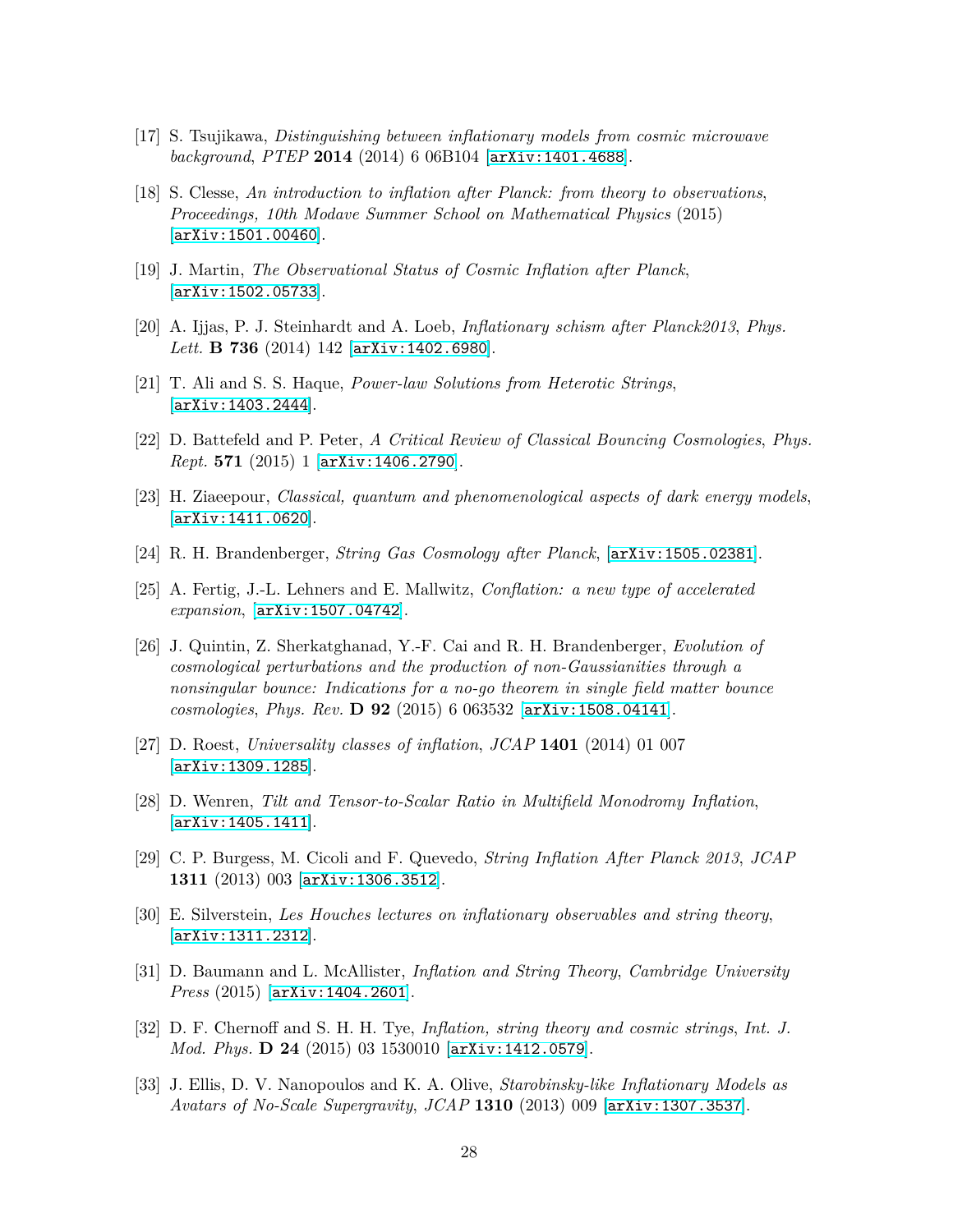- <span id="page-28-1"></span><span id="page-28-0"></span>[34] J. Ellis, D. V. Nanopoulos and K. A. Olive, *A no-scale supergravity framework for sub-Planckian physics*, *Phys. Rev.* **D 89** (2014) 4 043502 [[arXiv:1310.4770](http://arxiv.org/abs/1310.4770)].
- <span id="page-28-2"></span>[35] H. Kodama and M. Nozawa, *Inflation in maximal gauged supergravities*, *JCAP* **1505** (2015) 05 028 [[arXiv:1502.01378](http://arxiv.org/abs/1502.01378)].
- <span id="page-28-3"></span>[36] M. Yamaguchi, *Supergravity based inflation models: a review*, *Class. Quant. Grav.* **28** (2011) 103001 [[arXiv:1101.2488](http://arxiv.org/abs/1101.2488)].
- <span id="page-28-4"></span>[37] D. Roest, M. Scalisi and I. Zavala, *Kähler potentials for Planck inflation*, *JCAP* **1311** (2013) 007 [[arXiv:1307.4343](http://arxiv.org/abs/1307.4343)].
- [38] A. Ceresole, G. Dall'Agata, S. Ferrara, M. Trigiante and A. Van Proeyen, *A search for an*  $\mathcal{N} = 2$  *inflaton potential, Fortsch. Phys.* **62** (2014) 584 [[arXiv:1404.1745](http://arxiv.org/abs/1404.1745)].
- <span id="page-28-5"></span>[39] S. Ferrara, R. Kallosh and A. Van Proeyen, *On the Supersymmetric Completion of*  $R + R^2$  *Gravity and Cosmology, JHEP* 11 (2013) 134 [[arXiv:1309.4052](http://arxiv.org/abs/1309.4052)].
- <span id="page-28-6"></span>[40] P. Fré, A. S. Sorin and M. Trigiante, *Integrable Scalar Cosmologies II. Can they fit into Gauged Extended Supergavity or be encoded in N=1 superpotentials?*, *Nucl. Phys.* **B 881** (2014) 91 [[arXiv:1310.5340](http://arxiv.org/abs/1310.5340)].
- <span id="page-28-7"></span>[41] R. Blumenhagen, D. Herschmann and E. Plauschinn, *The Challenge of Realizing F-term Axion Monodromy Inflation in String Theory*, *JHEP* **01** (2015) 007 [[arXiv:1409.7075](http://arxiv.org/abs/1409.7075)].
- <span id="page-28-9"></span><span id="page-28-8"></span>[42] A. Mazumdar and P. Shukla, *Model independent bounds on tensor modes and stringy parameters from CMB*, [[arXiv:1411.4636](http://arxiv.org/abs/1411.4636)].
- [43] W. Buchmuller, E. Dudas, L. Heurtier, A. Westphal, C. Wieck and M. W. Winkler, *Challenges for Large-Field Inflation and Moduli Stabilization*, *JHEP* **04** (2015) 058 [[arXiv:1501.05812](http://arxiv.org/abs/1501.05812)].
- <span id="page-28-11"></span><span id="page-28-10"></span>[44] E. Dudas and C. Wieck, *Moduli backreaction and supersymmetry breaking in string-inspired inflation models*, [[arXiv:1506.01253](http://arxiv.org/abs/1506.01253)].
- [45] K. Das, K. Dutta and A. Maharana, *Inflationary Predictions and Moduli Masses*, [[arXiv:1506.05745](http://arxiv.org/abs/1506.05745)].
- <span id="page-28-12"></span>[46] J. Blåbäck, U. Danielsson and G. Dibitetto, *Accelerated Universes from type IIA Compactifications*, *JCAP* **1403** (2014) 003 [[arXiv:1310.8300](http://arxiv.org/abs/1310.8300)].
- <span id="page-28-13"></span>[47] I. Ben-Dayan, S. Jing, A. Westphal and C. Wieck, *Accidental inflation from Kähler uplifting*, *JCAP* **1403** (2014) 054 [[arXiv:1309.0529](http://arxiv.org/abs/1309.0529)].
- <span id="page-28-14"></span>[48] M. Czerny, T. Higaki and F. Takahashi, *Multi-Natural Inflation in Supergravity*, *JHEP* **05** (2014) 144 [[arXiv:1403.0410](http://arxiv.org/abs/1403.0410)].
- <span id="page-28-15"></span>[49] R. Blumenhagen, A. Font, M. Fuchs, D. Herschmann and E. Plauschinn, *Towards Axionic Starobinsky-like Inflation in String Theory*, *Phys. Lett.* **B 746** (2015) 217 [[arXiv:1503.01607](http://arxiv.org/abs/1503.01607)].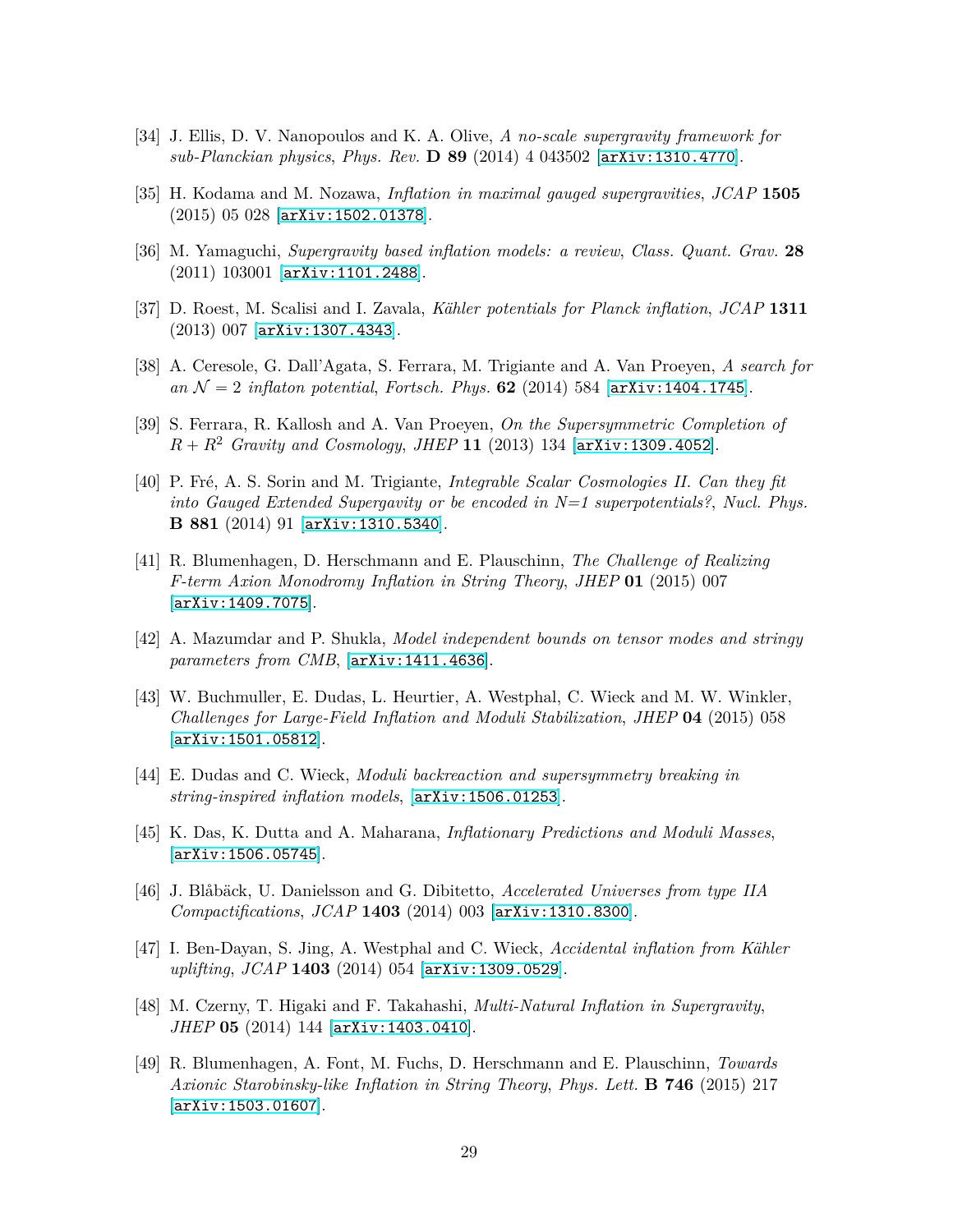- <span id="page-29-1"></span><span id="page-29-0"></span>[50] E. Silverstein and A. Westphal, *Monodromy in the CMB: Gravity Waves and String Inflation*, *Phys. Rev.* **D 78** (2008) 106003 [[arXiv:0803.3085](http://arxiv.org/abs/0803.3085)].
- <span id="page-29-2"></span>[51] F. Marchesano, G. Shiu and A. M. Uranga, *F-term Axion Monodromy Inflation*, *JHEP* **09** (2014) 184 [[arXiv:1404.3040](http://arxiv.org/abs/1404.3040)].
- <span id="page-29-3"></span>[52] R. Blumenhagen and E. Plauschinn, *Towards Universal Axion Inflation and Reheating in String Theory*, *Phys. Lett.* **B 736** (2014) 482 [[arXiv:1404.3542](http://arxiv.org/abs/1404.3542)].
- <span id="page-29-4"></span>[53] A. Hebecker, S. C. Kraus and L. T. Witkowski, *D7-Brane Chaotic Inflation*, *Phys. Lett.* **B 737** (2014) 16 [[arXiv:1404.3711](http://arxiv.org/abs/1404.3711)].
- <span id="page-29-5"></span>[54] L. McAllister, E. Silverstein, A. Westphal and T. Wrase, *The Powers of Monodromy*, *JHEP* **09** (2014) 123 [[arXiv:1405.3652](http://arxiv.org/abs/1405.3652)].
- <span id="page-29-6"></span>[55] I. Ben-Dayan, F. G. Pedro and A. Westphal, *Towards Natural Inflation in String Theory*, *Phys. Rev.* **D 92** (2015) 2 023515 [[arXiv:1407.2562](http://arxiv.org/abs/1407.2562)].
- <span id="page-29-7"></span>[56] H. Abe, T. Kobayashi and H. Otsuka, *Towards natural inflation from weakly coupled heterotic string theory*, *PTEP* **2015** (2014) 6 063E02 [[arXiv:1409.8436](http://arxiv.org/abs/1409.8436)].
- <span id="page-29-8"></span>[57] Y.-F. Cai, F. Chen, E. G. M. Ferreira and J. Quintin, *A new model of axion monodromy inflation and its cosmological implications*, [[arXiv:1412.4298](http://arxiv.org/abs/1412.4298)].
- [58] D. Escobar, A. Landete, F. Marchesano and D. Regalado, *Large field inflation from D-branes*, [[arXiv:1505.07871](http://arxiv.org/abs/1505.07871)].
- <span id="page-29-9"></span>[59] J. E. Kim, H. P. Nilles and M. Peloso, *Completing natural inflation*, *JCAP* **0501** (2005) 005 [[hep-ph/0409138](http://arxiv.org/abs/hep-ph/0409138)].
- <span id="page-29-10"></span>[60] R. Kappl, S. Krippendorf and H. P. Nilles, *Aligned Natural Inflation: Monodromies of two Axions*, *Phys. Lett.* **B 737** (2014) 124 [[arXiv:1404.7127](http://arxiv.org/abs/1404.7127)].
- <span id="page-29-12"></span><span id="page-29-11"></span>[61] C. Long, L. McAllister and P. McGuirk, *Aligned Natural Inflation in String Theory*, *Phys. Rev.* **D 90** (2014) 023501 [[arXiv:1404.7852](http://arxiv.org/abs/1404.7852)].
- <span id="page-29-13"></span>[62] X. Gao, T. Li and P. Shukla, *Combining Universal and Odd RR Axions for Aligned Natural Inflation*, *JCAP* **1410** (2014) 10 048 [[arXiv:1406.0341](http://arxiv.org/abs/1406.0341)].
- [63] T. Ali, S. S. Haque and V. Jejjala, *Natural Inflation from Near Alignment in Heterotic String Theory*, *Phys. Rev.* **D 91** (2015) 8 083516 [[arXiv:1410.4660](http://arxiv.org/abs/1410.4660)].
- <span id="page-29-14"></span>[64] F. Ruehle and C. Wieck, *Natural inflation and moduli stabilization in heterotic orbifolds*, *JHEP* **05** (2015) 112 [[arXiv:1503.07183](http://arxiv.org/abs/1503.07183)].
- <span id="page-29-16"></span><span id="page-29-15"></span>[65] D. Andriot, *New supersymmetric vacua on solvmanifolds*, [[arXiv:1507.00014](http://arxiv.org/abs/1507.00014)].
- [66] G. Gur-Ari, *Brane Inflation and Moduli Stabilization on Twisted Tori*, *JHEP* **01** (2014) 179 [[arXiv:1310.6787](http://arxiv.org/abs/1310.6787)].
- <span id="page-29-17"></span>[67] E. Silverstein, *Simple de Sitter Solutions*, *Phys. Rev.* **D 77** (2008) 106006 [[arXiv:0712.1196](http://arxiv.org/abs/0712.1196)].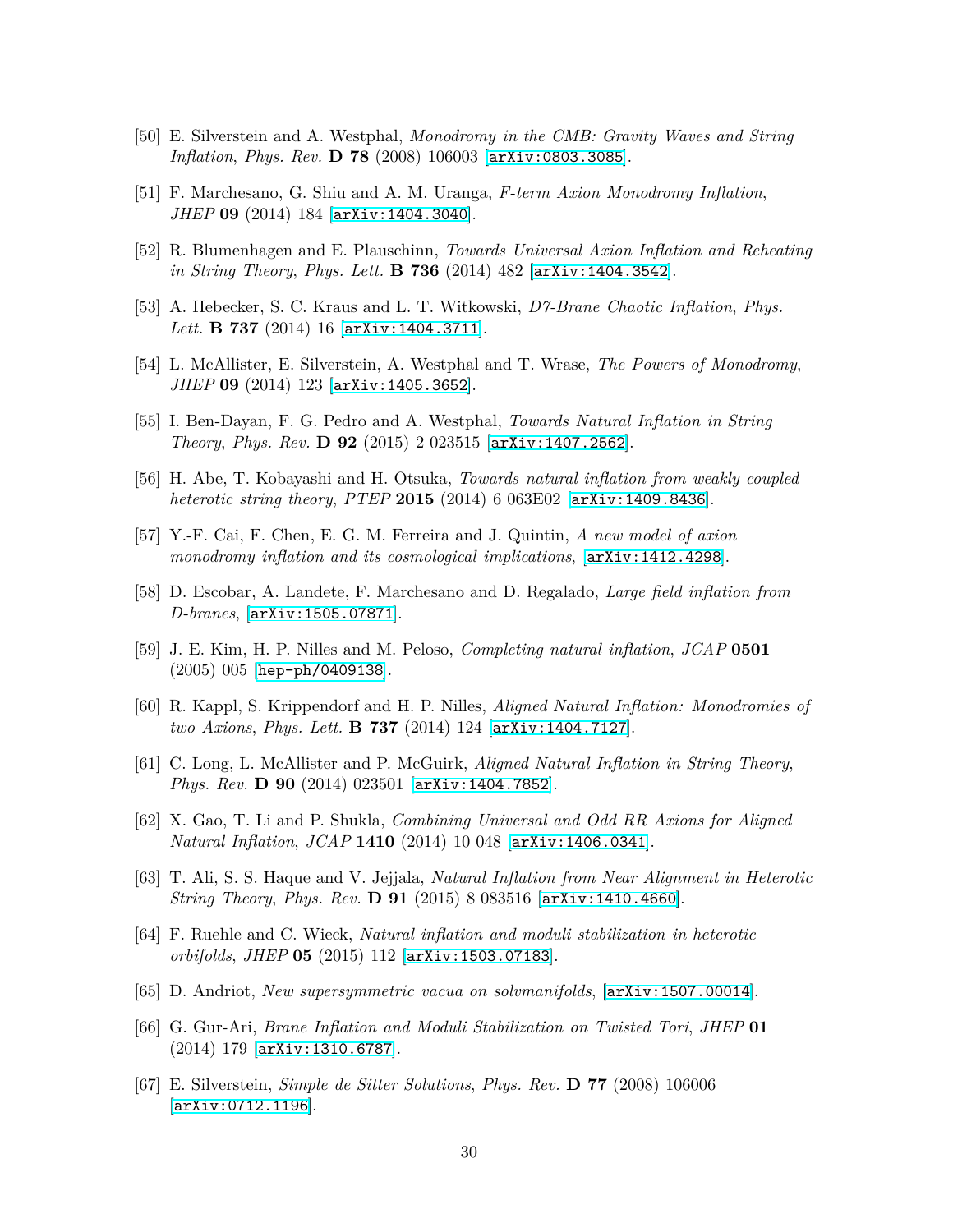- <span id="page-30-1"></span><span id="page-30-0"></span>[68] Ch. Bock, *On Low-Dimensional Solvmanifolds*, [[arXiv:0903.2926](http://arxiv.org/abs/0903.2926)]
- [69] D. Andriot, E. Goi, R. Minasian and M. Petrini, *Supersymmetry breaking branes on solvmanifolds and de Sitter vacua in string theory*, *JHEP* **05** (2011) 028 [[arXiv:1003.3774](http://arxiv.org/abs/1003.3774)].
- <span id="page-30-3"></span><span id="page-30-2"></span>[70] D. Andriot and A. Betz, *β-supergravity: a ten-dimensional theory with non-geometric fluxes, and its geometric framework*, *JHEP* **12** (2013) 083 [[arXiv:1306.4381](http://arxiv.org/abs/1306.4381)].
- <span id="page-30-4"></span>[71] J. M. Maldacena and C. Nuñez, *Supergravity description of field theories on curved manifolds and a no go theorem*, *Int. J. Mod. Phys.* **A 16** (2001) 822 [[hep-th/0007018](http://arxiv.org/abs/hep-th/0007018)].
- <span id="page-30-5"></span>[72] S. B. Giddings, S. Kachru and J. Polchinski, *Hierarchies from Fluxes in String Compactifications*, *Phys. Rev.* **D 66** (2002) 106006 [[hep-th/0105097](http://arxiv.org/abs/hep-th/0105097)].
- <span id="page-30-6"></span>[73] M. Graña, R. Minasian, M. Petrini, A. Tomasiello, *Generalized structures of*  $\mathcal{N} = 1$ *vacua*, *JHEP* **11** (2005) 020 [[hep-th/0505212](http://arxiv.org/abs/hep-th/0505212)].
- <span id="page-30-7"></span>[74] M. Graña, R. Minasian, M. Petrini and A. Tomasiello, *A Scan for new N=1 vacua on twisted tori*, *JHEP* **05** (2007) 031 [[hep-th/0609124](http://arxiv.org/abs/hep-th/0609124)].
- <span id="page-30-8"></span>[75] P. Koerber, *Stable D-branes, calibrations and generalized Calabi-Yau geometry*, *JHEP* **08** (2005) 099 [[hep-th/0506154](http://arxiv.org/abs/hep-th/0506154)].
- <span id="page-30-9"></span>[76] L. Martucci and P. Smyth, *Supersymmetric D-branes and calibrations on general*  $\mathcal{N} = 1$  *backgrounds*, *JHEP* 11 (2005) 048 [[hep-th/0507099](http://arxiv.org/abs/hep-th/0507099)].
- <span id="page-30-10"></span>[77] P. Koerber and L. Martucci, *Deformations of calibrated D-branes in flux generalized complex manifolds*, *JHEP* **12** (2006) 062 [[hep-th/0610044](http://arxiv.org/abs/hep-th/0610044)].
- <span id="page-30-11"></span>[78] P. Koerber and D. Tsimpis, *Supersymmetric sources, integrability and generalized-structure compactifications*, *JHEP* **08** (2007) 082 [[arXiv:0706.1244](http://arxiv.org/abs/0706.1244)].
- [79] F. Gmeiner and F. Witt, *Calibrated cycles and T-duality*, *Commun. Math. Phys.* **283** (2008) 543 [[math/0605710](http://arxiv.org/abs/math/0605710)].
- <span id="page-30-13"></span><span id="page-30-12"></span>[80] L. Martucci, *Electrified branes*, *JHEP* **02** (2012) 097 [[arXiv:1110.0627](http://arxiv.org/abs/1110.0627)].
- [81] D. Lüst and D. Tsimpis, *Supersymmetric AdS(4) compactifications of IIA supergravity*, *JHEP* **02** (2005) 027 [[hep-th/0412250](http://arxiv.org/abs/hep-th/0412250)].
- <span id="page-30-14"></span>[82] J. P. Gauntlett, D. Martelli, J. Sparks and D. Waldram, *Supersymmetric AdS(5) solutions of type IIB supergravity*, *Class. Quant. Grav.* **23** (2006) 4693 [[hep-th/0510125](http://arxiv.org/abs/hep-th/0510125)].
- <span id="page-30-15"></span>[83] S. Kachru, M. B. Schulz, P. K. Tripathy and S. P. Trivedi, *New supersymmetric string compactifications*, *JHEP* **03** (2003) 061 [[hep-th/0211182](http://arxiv.org/abs/hep-th/0211182)].
- <span id="page-30-16"></span>[84] F. Marchesano and W. Schulgin, *Non-geometric fluxes as supergravity backgrounds*, *Phys. Rev.* **D 76** (2007) 041901 [[arXiv:0704.3272](http://arxiv.org/abs/0704.3272)].
- <span id="page-30-17"></span>[85] D. Andriot, M. Larfors, D. Lüst and P. Patalong, *A ten-dimensional action for non-geometric fluxes*, *JHEP* **09** (2011) 134 [[arXiv:1106.4015](http://arxiv.org/abs/1106.4015)].